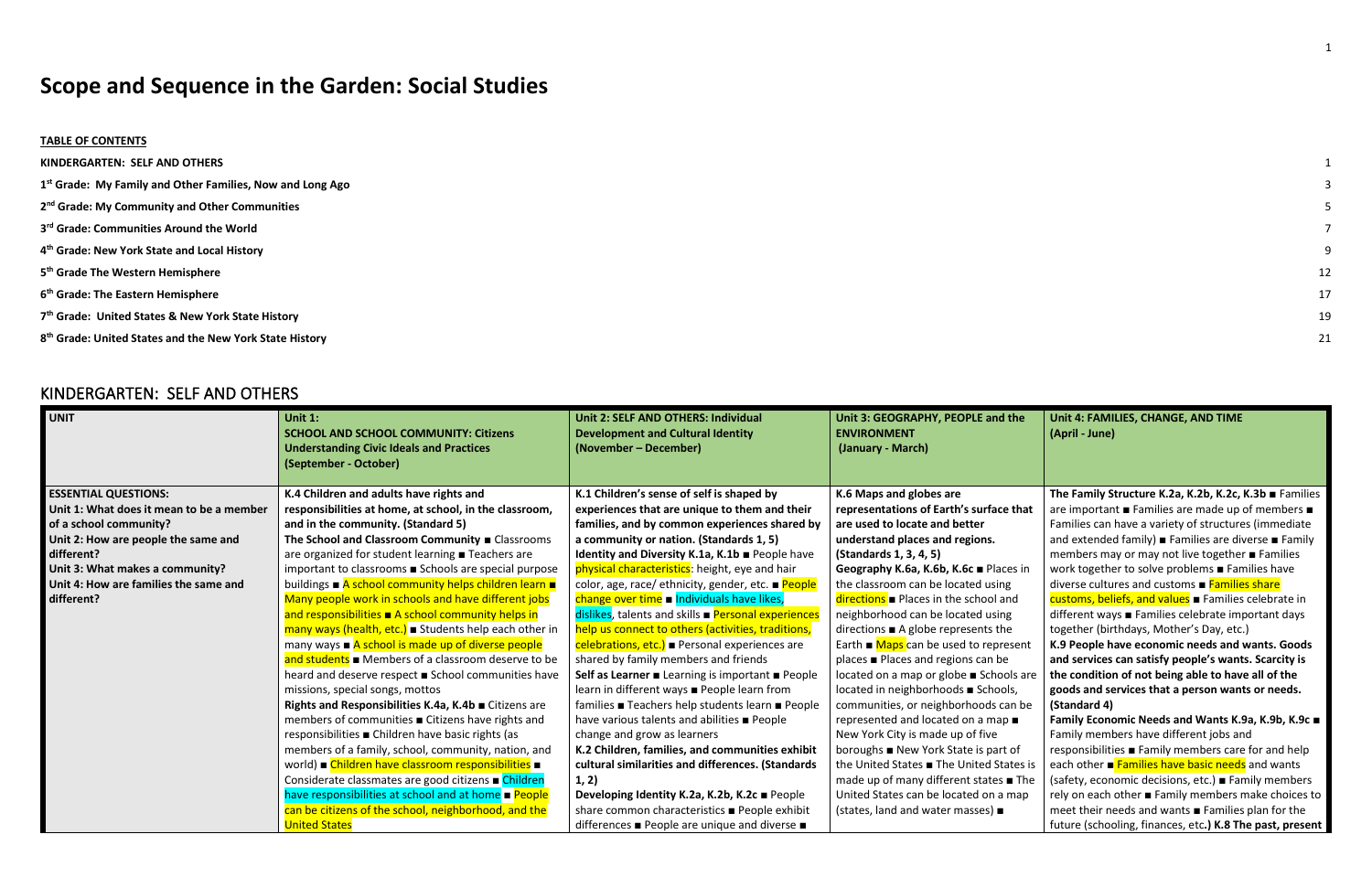|                                   | K.5 Rules affect children and adults, and people make<br>and change rules for many reasons. (Standard 5)<br>Rules and Laws K.5a, K.5b, K.5c Schools and<br>classrooms have rules for all to follow <b>E</b> Rules are<br>important $\blacksquare$ Rules and routines keep people safe and<br>healthy Children can help to create classroom rules =<br>U.S. residents have rules and laws | People share ethnicity, culture and religion<br>(Haitian-American, Jewish, African-American,<br>etc.) ■ People speak a native language (English,<br>Korean, Arabic, Spanish, etc.)<br>K.3 Symbols and traditions help develop a<br>shared culture and identity within the United<br>States. (Standard 1)<br>Citizenship and Shared Culture K.3a, K.3b = The<br>United States is comprised of diverse cultural<br>groups ■ Cultural groups share traditions, beliefs,<br>religions, and holidays <b>I</b> Important symbols of<br>the U.S. (flag, Liberty Bell, bald eagle, etc.) ■ U.S.<br>residents recite the Pledge of Allegiance ■ The<br>U.S. flag has parts (stars and stripes) $\blacksquare$ Americans<br>share patriotic songs ("The Star Spangled<br>Banner," "This Land is Your Land," "America the<br>Beautiful") ■ Communities/organizations<br>identify/ elect leaders $\blacksquare$ The president is the<br>leader of the U.S. ■ Washington D.C. is the<br>capital of the U.S. ■ U.S. residents celebrate<br>national holidays (Independence Day, Labor Day,<br>Memorial Day, Thanksgiving, etc.) | Schools, neighborhoods, cities are part<br>of the United States<br>Features of Communities K.6b, K.6c ■<br>Communities have unique features and<br>special purpose buildings (homes,<br>schools, businesses, places of worship,<br>libraries, parks, leaders, police/fire<br>station, museums, hospitals) <b>a</b><br><b>Communities have rules and routines</b><br>(garbage collection, street signs,<br>crossing the street) Communities<br>have history Communities change<br>over time ■ Communities have<br>landmarks, monuments, and<br>architecture ■ Communities have forms<br>of transportation Gommunities have<br>local organizations<br>People and Neighborhoods K.6 ■ A<br>neighborhood is made up of many<br>different families ■ Neighborhoods<br>reflect the languages and traditions of<br>the people who live there <b>E</b> Residents<br>are people who live in neighborhoods $\blacksquare$<br>Residents pay for goods and services ■<br>People work in neighborhoods and have<br>different jobs and responsibilities<br>(police, store owners, sanitation<br>workers, firefighters) ■ People in<br>neighborhoods rely on each other for<br>goods, services, and assistance ■ People<br>deserve respect and understanding $\blacksquare$ A<br>neighborhood/community is part of a<br>borough<br>K.7 People and communities are<br>affected by and adapt to their physical<br>environment. (Standard 3) ■ Physical<br>environment affects the way people live<br>Physical features of a community can<br>be changed by climate, weather<br>People can change their environment |
|-----------------------------------|------------------------------------------------------------------------------------------------------------------------------------------------------------------------------------------------------------------------------------------------------------------------------------------------------------------------------------------------------------------------------------------|-------------------------------------------------------------------------------------------------------------------------------------------------------------------------------------------------------------------------------------------------------------------------------------------------------------------------------------------------------------------------------------------------------------------------------------------------------------------------------------------------------------------------------------------------------------------------------------------------------------------------------------------------------------------------------------------------------------------------------------------------------------------------------------------------------------------------------------------------------------------------------------------------------------------------------------------------------------------------------------------------------------------------------------------------------------------------------------------------------------------|---------------------------------------------------------------------------------------------------------------------------------------------------------------------------------------------------------------------------------------------------------------------------------------------------------------------------------------------------------------------------------------------------------------------------------------------------------------------------------------------------------------------------------------------------------------------------------------------------------------------------------------------------------------------------------------------------------------------------------------------------------------------------------------------------------------------------------------------------------------------------------------------------------------------------------------------------------------------------------------------------------------------------------------------------------------------------------------------------------------------------------------------------------------------------------------------------------------------------------------------------------------------------------------------------------------------------------------------------------------------------------------------------------------------------------------------------------------------------------------------------------------------------------------------------------------------------------------------------|
| <b>GARDEN LESSON PLAN or IDEA</b> |                                                                                                                                                                                                                                                                                                                                                                                          | <b>Agriculture &amp; Me</b>                                                                                                                                                                                                                                                                                                                                                                                                                                                                                                                                                                                                                                                                                                                                                                                                                                                                                                                                                                                                                                                                                       | • Agriculture & Me                                                                                                                                                                                                                                                                                                                                                                                                                                                                                                                                                                                                                                                                                                                                                                                                                                                                                                                                                                                                                                                                                                                                                                                                                                                                                                                                                                                                                                                                                                                                                                                |
|                                   |                                                                                                                                                                                                                                                                                                                                                                                          | Source Search - game demonstrating<br>how ag provides nearly all everyday<br>products                                                                                                                                                                                                                                                                                                                                                                                                                                                                                                                                                                                                                                                                                                                                                                                                                                                                                                                                                                                                                             | Let's Go Shopping! - explore<br>needs vs. wants, goods vs.<br>services, and producers vs.<br>consumers                                                                                                                                                                                                                                                                                                                                                                                                                                                                                                                                                                                                                                                                                                                                                                                                                                                                                                                                                                                                                                                                                                                                                                                                                                                                                                                                                                                                                                                                                            |

| part<br>5c ∎<br>s and<br>ship,<br>าes<br>s | and future describe points in time and help us<br>examine and understand events. (Standards 1, 2)<br>Family History K.8a, K.8b All families have a history<br>or past ■ Families recount events using sequence<br>words (first, yesterday, last year, etc.) ■ Families<br>change over time ■ Family history can be shared<br>(names, family trees, letters, old photographs, etc.) $\blacksquare$<br>Family histories can be recorded ■ Families have a<br>cultural heritage <b>Family histories may have started</b><br>in other states/countries <b>Family stories are passed</b><br>down from one generation to another ■ Families |
|--------------------------------------------|---------------------------------------------------------------------------------------------------------------------------------------------------------------------------------------------------------------------------------------------------------------------------------------------------------------------------------------------------------------------------------------------------------------------------------------------------------------------------------------------------------------------------------------------------------------------------------------------------------------------------------------|
| e,                                         | share folktales, legends, oral histories, and music $\blacksquare$                                                                                                                                                                                                                                                                                                                                                                                                                                                                                                                                                                    |
|                                            | Families have traditional foods/recipes that reflect                                                                                                                                                                                                                                                                                                                                                                                                                                                                                                                                                                                  |
|                                            | their culture <b>E</b> Families share traditions                                                                                                                                                                                                                                                                                                                                                                                                                                                                                                                                                                                      |
| forms                                      |                                                                                                                                                                                                                                                                                                                                                                                                                                                                                                                                                                                                                                       |
| ave                                        |                                                                                                                                                                                                                                                                                                                                                                                                                                                                                                                                                                                                                                       |
|                                            |                                                                                                                                                                                                                                                                                                                                                                                                                                                                                                                                                                                                                                       |
| A                                          |                                                                                                                                                                                                                                                                                                                                                                                                                                                                                                                                                                                                                                       |
| Ś<br><u>s of</u><br>ents                   |                                                                                                                                                                                                                                                                                                                                                                                                                                                                                                                                                                                                                                       |
| $ods \blacksquare$                         |                                                                                                                                                                                                                                                                                                                                                                                                                                                                                                                                                                                                                                       |
| $es \blacksquare$                          |                                                                                                                                                                                                                                                                                                                                                                                                                                                                                                                                                                                                                                       |
| I have                                     |                                                                                                                                                                                                                                                                                                                                                                                                                                                                                                                                                                                                                                       |
| for                                        |                                                                                                                                                                                                                                                                                                                                                                                                                                                                                                                                                                                                                                       |
| 'eople                                     |                                                                                                                                                                                                                                                                                                                                                                                                                                                                                                                                                                                                                                       |
|                                            |                                                                                                                                                                                                                                                                                                                                                                                                                                                                                                                                                                                                                                       |
| g∎A                                        |                                                                                                                                                                                                                                                                                                                                                                                                                                                                                                                                                                                                                                       |
| วf a                                       |                                                                                                                                                                                                                                                                                                                                                                                                                                                                                                                                                                                                                                       |
|                                            |                                                                                                                                                                                                                                                                                                                                                                                                                                                                                                                                                                                                                                       |
| /sical                                     |                                                                                                                                                                                                                                                                                                                                                                                                                                                                                                                                                                                                                                       |
| ical                                       |                                                                                                                                                                                                                                                                                                                                                                                                                                                                                                                                                                                                                                       |
| le live                                    |                                                                                                                                                                                                                                                                                                                                                                                                                                                                                                                                                                                                                                       |
| <mark>y can</mark>                         |                                                                                                                                                                                                                                                                                                                                                                                                                                                                                                                                                                                                                                       |
|                                            |                                                                                                                                                                                                                                                                                                                                                                                                                                                                                                                                                                                                                                       |
| ent                                        |                                                                                                                                                                                                                                                                                                                                                                                                                                                                                                                                                                                                                                       |
|                                            | A Day Without Agriculture - explore wants vs.                                                                                                                                                                                                                                                                                                                                                                                                                                                                                                                                                                                         |
|                                            | needs and ag products used in daily life                                                                                                                                                                                                                                                                                                                                                                                                                                                                                                                                                                                              |
| re                                         |                                                                                                                                                                                                                                                                                                                                                                                                                                                                                                                                                                                                                                       |
|                                            |                                                                                                                                                                                                                                                                                                                                                                                                                                                                                                                                                                                                                                       |
|                                            |                                                                                                                                                                                                                                                                                                                                                                                                                                                                                                                                                                                                                                       |
|                                            |                                                                                                                                                                                                                                                                                                                                                                                                                                                                                                                                                                                                                                       |
|                                            |                                                                                                                                                                                                                                                                                                                                                                                                                                                                                                                                                                                                                                       |
|                                            |                                                                                                                                                                                                                                                                                                                                                                                                                                                                                                                                                                                                                                       |
|                                            |                                                                                                                                                                                                                                                                                                                                                                                                                                                                                                                                                                                                                                       |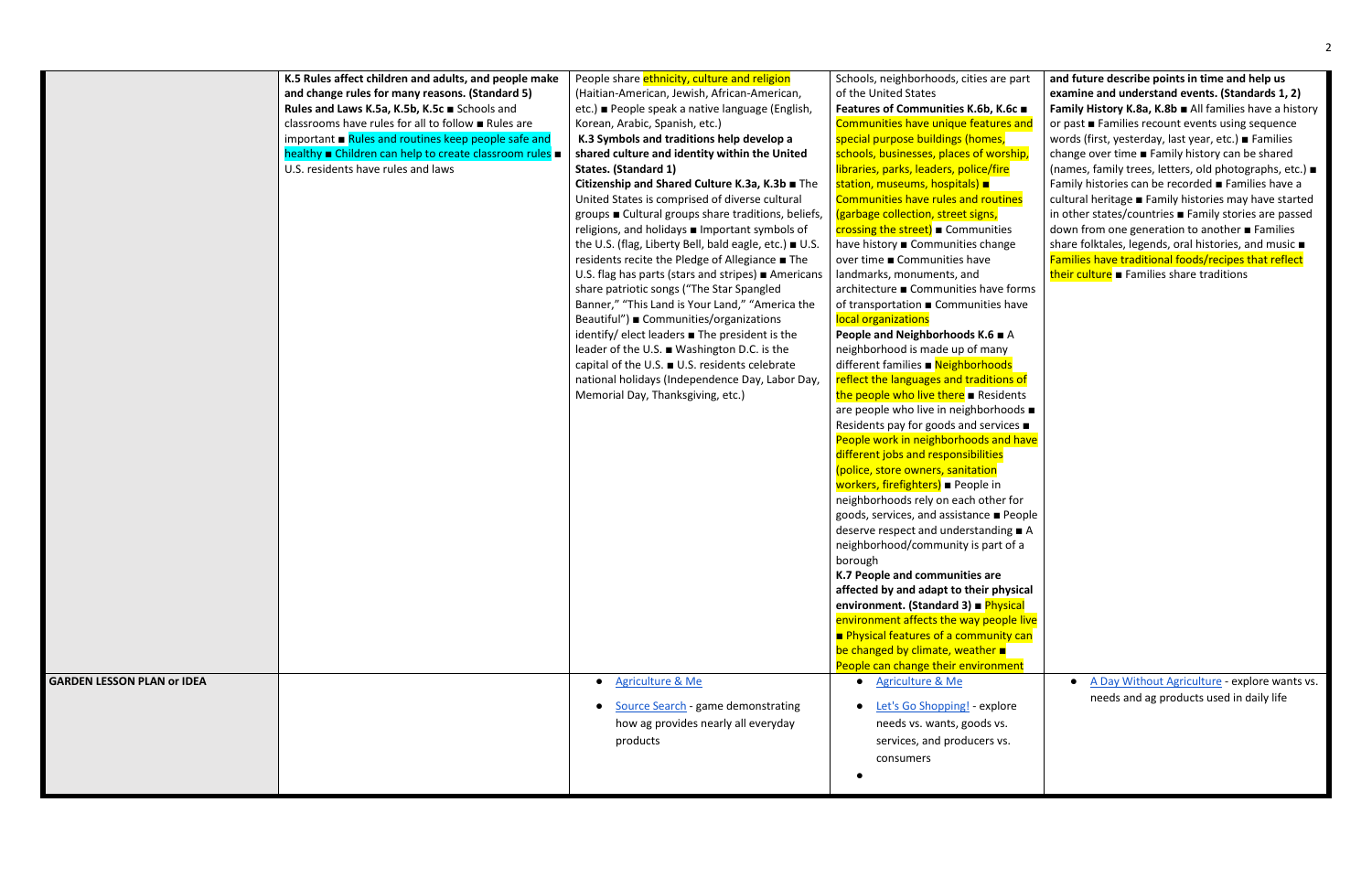### **Unit 4: COMMUNITY ECONOMICS (April – June)**

# <span id="page-2-0"></span>1<sup>st</sup> Grade: My Family and Other Families, Now and Long Ago

| <b>UNIT</b>                                                                                                                                                                                                                                                 | Unit 1: FAMILIES AND COMMUNITIES ARE<br><b>IMPORTANT</b><br>(September - October)                                                                                                                                                                                                                                                                                                                                                                                                                                                                                                                                                                                                                                                                                                                                                                                                                                                                                                                                                                                                                                                                                                                                                                                                                                                                                                                                                                                                                                                                                                                                                                                                                                                                                                                                                                                                                                                     | Unit 2: FAMILIES, NOW AND LONG AGO<br>(November - December)                                                                                                                                                                                                                                                                                                                                                                                                                                                                                                                                                                                                                                                                                                                                                                                                                                                                                                                                                                                                                                                                                                                                                                                                                                                                                                                                                                                                                                                                                                                                                                                                                                                                                                                                                                     | <b>Unit 3: THE COMMUNITY</b><br>(January - March)                                                                                                                                                                                                                                                                                                                                                                                                                                                                                                                                                                                                                                                                                                                                                                                                                                                                                                                                                                                                                                                                                                                                                                                                                                                                                                                                                                                                                                                                                                                                                                                                                                                                                                                                                                                                                                                                                                                    |
|-------------------------------------------------------------------------------------------------------------------------------------------------------------------------------------------------------------------------------------------------------------|---------------------------------------------------------------------------------------------------------------------------------------------------------------------------------------------------------------------------------------------------------------------------------------------------------------------------------------------------------------------------------------------------------------------------------------------------------------------------------------------------------------------------------------------------------------------------------------------------------------------------------------------------------------------------------------------------------------------------------------------------------------------------------------------------------------------------------------------------------------------------------------------------------------------------------------------------------------------------------------------------------------------------------------------------------------------------------------------------------------------------------------------------------------------------------------------------------------------------------------------------------------------------------------------------------------------------------------------------------------------------------------------------------------------------------------------------------------------------------------------------------------------------------------------------------------------------------------------------------------------------------------------------------------------------------------------------------------------------------------------------------------------------------------------------------------------------------------------------------------------------------------------------------------------------------------|---------------------------------------------------------------------------------------------------------------------------------------------------------------------------------------------------------------------------------------------------------------------------------------------------------------------------------------------------------------------------------------------------------------------------------------------------------------------------------------------------------------------------------------------------------------------------------------------------------------------------------------------------------------------------------------------------------------------------------------------------------------------------------------------------------------------------------------------------------------------------------------------------------------------------------------------------------------------------------------------------------------------------------------------------------------------------------------------------------------------------------------------------------------------------------------------------------------------------------------------------------------------------------------------------------------------------------------------------------------------------------------------------------------------------------------------------------------------------------------------------------------------------------------------------------------------------------------------------------------------------------------------------------------------------------------------------------------------------------------------------------------------------------------------------------------------------------|----------------------------------------------------------------------------------------------------------------------------------------------------------------------------------------------------------------------------------------------------------------------------------------------------------------------------------------------------------------------------------------------------------------------------------------------------------------------------------------------------------------------------------------------------------------------------------------------------------------------------------------------------------------------------------------------------------------------------------------------------------------------------------------------------------------------------------------------------------------------------------------------------------------------------------------------------------------------------------------------------------------------------------------------------------------------------------------------------------------------------------------------------------------------------------------------------------------------------------------------------------------------------------------------------------------------------------------------------------------------------------------------------------------------------------------------------------------------------------------------------------------------------------------------------------------------------------------------------------------------------------------------------------------------------------------------------------------------------------------------------------------------------------------------------------------------------------------------------------------------------------------------------------------------------------------------------------------------|
| <b>ESSENTIAL QUESTIONS:</b><br>Unit 1: Why are families important and<br>how do they influence who we are?<br>Unit 2: How do families grow and change<br>over time?<br>Unit 3: What is a community?<br>Unit 4: How do jobs and money affect<br>communities? | 1.1 Language, beliefs, customs, and traditions help<br>shape the identity and culture of a family and a<br>community. (Standards 1, 4)<br>Families are both similar and different 1.1a, 1.1c =<br>Families are important basic units of all societies $\blacksquare$<br>Families are diverse ■ Families can be found in<br>communities around the world ■ Families have<br>different structures (nuclear, extended family) ■<br>Families are multigenerational (great grandparents,<br>grandparents, etc.) Families teach values and<br>influence family members <b>Families</b> are both the<br>same and different in many ways ■ Families<br>members provide for and care for each other in a<br>variety of ways ■ Families have and provide for<br>needs and wants ■ Families have rules and routines<br>Family members have various roles, jobs and<br>responsibilities ■ Families share work and leisure<br>time Families have cultural similarities and<br>differences<br>Family Traditions 1.1b Traditions are an<br>important part of a family's culture <b>■ Families pass</b><br>on knowledge, customs, language, traditions .<br>Families influence the language(s) spoken at home<br>Families celebrate in many ways Families live in<br>different kinds of communities<br>1.2 There are significant individuals, historical<br>events, and symbols that are important to<br>American cultural identity (Standards 1, 5)<br>History and American Culture 1.2a, 1.2b Different<br>events and people shape a community and a<br>country's history ■ Communities and the United<br>States have key historic figures and leaders ■ A<br>community has historic significance ■ People in<br>communities create monuments to commemorate<br>important people and events (then and now) $\blacksquare$<br>Historical events are told through stories, folklore $\blacksquare$<br>National holidays are celebrated (Martin Luther | 1.7 Families have a past and change over<br>time. There are different types of documents<br>that relate family histories. (Standards 1, 2)<br>Families Then and Now (Compare/ contrast<br>families today with families of long ago) 1.7a,<br>1.7b, 1.7c, 1.7d Families have existed for a<br>long time ■ Families lived in other places and<br>at different times <b>Family growth and change</b><br>can be documented (growth charts,<br>photographs, videos, etc.) Families change<br>over time ■ Family history can be plotted on a<br>timeline ■ Family history and events can be<br>described in days, weeks, months, years and<br>seasons ■ Families of long ago share<br>similarities and differences with families today<br>1.8 Historical sources reveal information<br>about how life in the past differs from the<br>present. (Standards 1, 2)<br>Looking at Change 1.8a Historical sources<br>inform people about life in the past (artifacts)<br>letters, maps, photographs, and newspapers)<br>- types of homes, buildings, architecture -<br>clothing styles - travel and transportation $-$<br>jobs - food and cooking - play and leisure<br>time – technology – schools – population $-$<br>role of women and children<br>Family History 1.8a, 1.8b All families have a<br>history (family members, family trees,<br>$photographs$ ) The way families record their<br>history changes over time (letters,<br>photographs, videotapes) <b>Families share a</b><br>cultural heritage (songs, dances, food,<br>costumes, stories, etc.) Family history is told<br>through stories that are passed from<br>generation to generation ■ Family members<br>share special folktales/legends, oral histories,<br>biographies and legends from their culture<br>with each other $\blacksquare$ Family values, traditions | 1.3 A citizen is a member of a community or<br>group. Students are citizens of their local an<br>global community. (Standard 5)<br>Local and Global Communities 1.3a, 1.3b, 1.3c<br>People are citizens of a community, state, nation<br>and the world ■ Citizens respect their community<br>■ Citizens participate in group or community<br>activities Members of communities, cities, state<br>and nations have rights and responsibilities $\blacksquare$<br>Responsible citizens respect others, behave<br>honestly, help others, obey rules and laws, are<br>informed and share resources <b>E</b> Citizens are<br>members of their own community ■ Citizens<br>protect and respect their own communities<br>Community workers (police, teachers, etc.) respe<br>the rights of citizens <b>E</b> Citizens are members of the<br>larger world community (global citizens) = Globa<br>citizens protect and respect the larger world<br>community 1.4 People create governments in<br>order to create peace and establish order. Laws<br>are created to protect the rights and define the<br>responsibilities of individuals and groups.<br>(Standard 5)<br>Local, state, and national rules, laws, and<br>governments 1.4a, 1.4b, 1.4c Rules and laws an<br>created to protect people's rights and their safet<br>(home, school, community) Rules and laws are<br>different Communities have and respect rules<br>and laws <b>Rules and laws can be changed based</b><br>on the needs of the community $\blacksquare$ Laws protect<br>rights and freedoms of individuals and groups $\blacksquare$<br>Local, state and national levels of government ex<br>to create and enforce laws, and help resolve<br>conflicts ■ Governments have varied roles and<br>responsibilities ■ Citizens help to form their<br>government ■ People elect officials to represent<br>them ■ People participate in the democratic<br>process by voting responsibly ■ New York City ha |
|                                                                                                                                                                                                                                                             | King, Jr. Day, Labor Day, Constitution Day, Columbus<br>Day) ■ People show honor for their community,<br>city, state, and nation by respecting the flag, reciting<br>the Pledge of Allegiance and singing patriotic songs<br>People show honor by respecting elders, learning                                                                                                                                                                                                                                                                                                                                                                                                                                                                                                                                                                                                                                                                                                                                                                                                                                                                                                                                                                                                                                                                                                                                                                                                                                                                                                                                                                                                                                                                                                                                                                                                                                                         | and beliefs are taught and passed from<br>generation to generation                                                                                                                                                                                                                                                                                                                                                                                                                                                                                                                                                                                                                                                                                                                                                                                                                                                                                                                                                                                                                                                                                                                                                                                                                                                                                                                                                                                                                                                                                                                                                                                                                                                                                                                                                              | various levels of leadership (mayors, borough<br>presidents, city council members) Students can<br>help solve problems, make decisions, and resolve<br>conflicts in their homes, schools, and communitie<br>1.5 The location and place of physical features<br>and man-made structures can be described and                                                                                                                                                                                                                                                                                                                                                                                                                                                                                                                                                                                                                                                                                                                                                                                                                                                                                                                                                                                                                                                                                                                                                                                                                                                                                                                                                                                                                                                                                                                                                                                                                                                          |

# **ical and 1.3c** $\blacksquare$ nation munity s, states, respect <mark>rs of the</mark> Global **Laws a** the laws are csafety <sup>.</sup> <mark>vs are</mark> rules based ent exist City has nts can esolve problems. nunities **d** and

**Community Economics 1.9a, 1.9b, 1.9c** ■ Communities meet people's needs ■ Families and communities make choices about wants, needs and scare resources ■ People in communities conserve resources (recycling, etc.) ■ Governments provide assistance to families and communities ■ Scarcity happens when people's wants exceed their resources ■ People use tools, science and technology to meet their needs

**1.9 People have many economic wants and needs, but limited resources with which to obtain them. (Standard 4)** 

**1.10 People make economic choices as producers and consumers of goods and services. (Standard 4)** 

**Goods and services provide for needs and wants 1.10a, 1.10b, 1.10c, 1.10d** ■ Goods are things we buy (books, clothing, shoes) ■ Producers make goods or provide services for others ■ Consumers use goods and services to meet their needs ■ People purchase goods in communities People in communities work to earn money to provide for their needs and wants ■ People make decisions about spending and saving money

**Community Workers 1.10b, 1.10c (Standards 4, 5)**  $\blacksquare$  People in the community have different jobs (teachers, truck drivers, doctors, government leaders, etc.) ■ Community workers use tools and resources to provide services in a community ■ Community workers are diverse and work with one another ■ People in the community help their neighbors in emergencies ■ Communities develop new needs and resources, jobs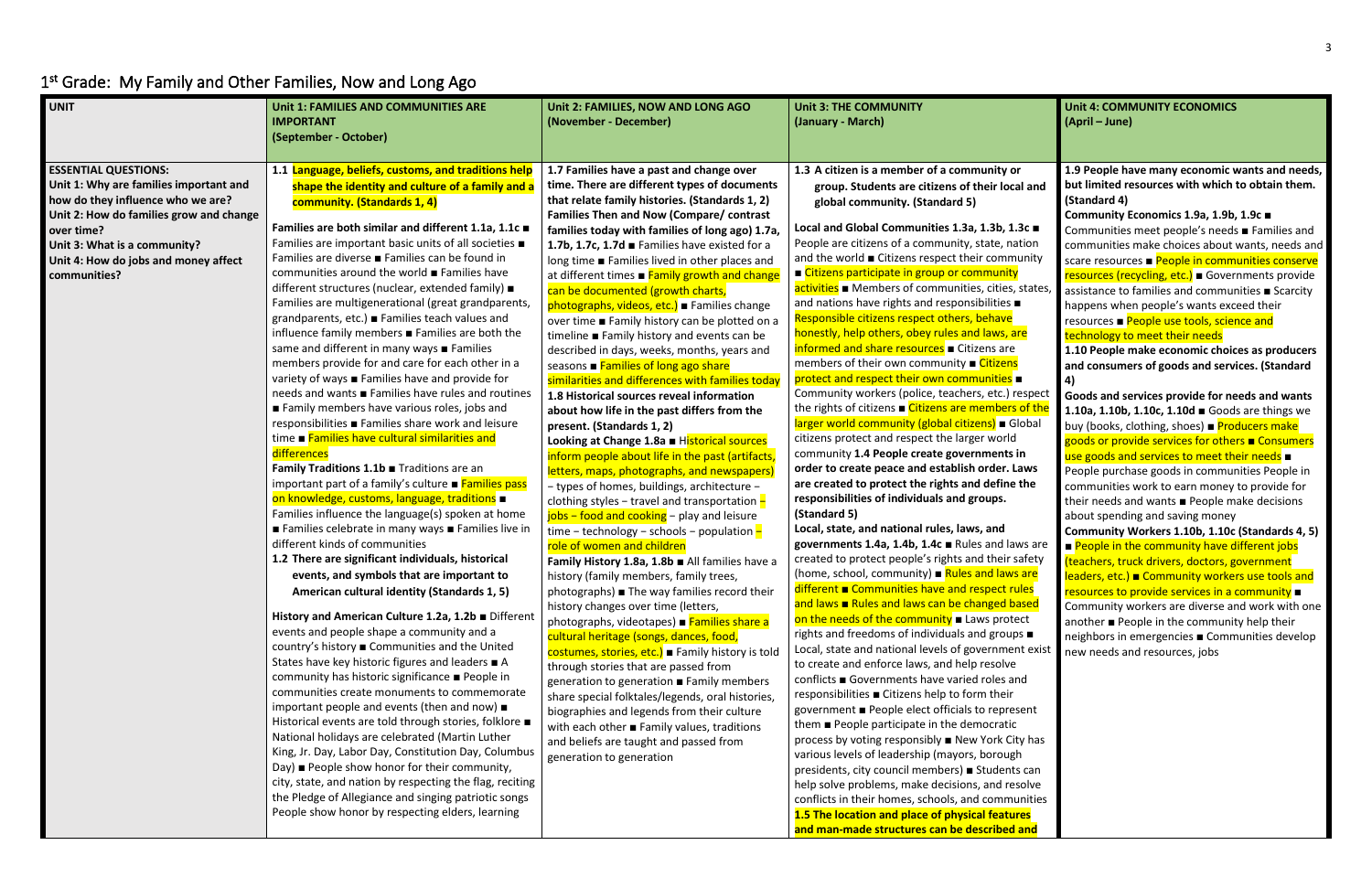|                                   |                                                      | interpreted using symbols and geographic                  |
|-----------------------------------|------------------------------------------------------|-----------------------------------------------------------|
|                                   | about and celebrating community, state and           |                                                           |
|                                   | American history, events, places, people and culture | vocabulary. (Standard 3)                                  |
|                                   |                                                      | Maps and Map Skills 1.5a, 1.5b, 1.5c Maps give            |
|                                   |                                                      | different types of information ■ Maps and map             |
|                                   |                                                      | tools help people to move from one place to               |
|                                   |                                                      | another ■ Maps have special features and symbols          |
|                                   |                                                      | (compass rose, keys, legend) Maps are used to             |
|                                   |                                                      | locate important places (monuments, parks, public         |
|                                   |                                                      | buildings) Locations can be described using               |
|                                   |                                                      | cardinal directions (north, south, east, west) ■          |
|                                   |                                                      | Cardinal directions can be used to locate places          |
|                                   |                                                      | and physical features <b>B</b> Symbols represent places   |
|                                   |                                                      | and can be used to locate geographic features and         |
|                                   |                                                      | physical characteristics                                  |
|                                   |                                                      | 1.6 People and communities depend on and                  |
|                                   |                                                      | modify their physical environments in order to            |
|                                   |                                                      | meet basic needs. (Standard 3)                            |
|                                   |                                                      | <b>Communities Meet People's Needs 1.6a, 1.6b,</b>        |
|                                   |                                                      | 1.6c ■ There are natural and man-made resources           |
|                                   |                                                      | in communities $\blacksquare$ People and communities have |
|                                   |                                                      | basic needs to survive <b>People rely on natural</b>      |
|                                   |                                                      | resources to meet basic needs (water, food, air) ■        |
|                                   |                                                      | Natural resources are found in the physical               |
|                                   |                                                      | environment Communities are influenced by                 |
|                                   |                                                      | geography Some communities have more natural              |
|                                   |                                                      | resources than others <b>Communities modify the</b>       |
|                                   |                                                      | environment to meet basic needs ■ Communities             |
|                                   |                                                      | create man-made resources to meet needs and               |
|                                   |                                                      | wants (dams, bridges, parks, dwellings) People's          |
|                                   |                                                      | actions can affect the environment in negative or         |
|                                   |                                                      | positive ways                                             |
| <b>GARDEN LESSON PLAN or IDEA</b> |                                                      | ""Food in our Neighborhood" and "The<br>$\bullet$         |
|                                   |                                                      | <b>Curious Garden"</b>                                    |
|                                   |                                                      |                                                           |
|                                   |                                                      | • Let's Go Shopping! - explore needs vs.                  |
|                                   |                                                      | wants, goods vs. services, and producers                  |
|                                   |                                                      | vs. consumers                                             |
|                                   |                                                      |                                                           |
|                                   |                                                      | Source Search - game demonstrating how<br>$\bullet$       |
|                                   |                                                      | ag provides nearly all everyday products                  |
|                                   |                                                      |                                                           |
|                                   |                                                      |                                                           |
|                                   |                                                      |                                                           |

| ps give<br>map<br>Ю<br>symbols<br>ed to<br>s, public<br>ng<br>t) ■<br>aces<br>places<br>res and       |                                                                                                                                                                                                                                 |
|-------------------------------------------------------------------------------------------------------|---------------------------------------------------------------------------------------------------------------------------------------------------------------------------------------------------------------------------------|
| າd<br><mark>er to</mark>                                                                              |                                                                                                                                                                                                                                 |
| .6 <sub>b</sub><br>sources<br>have<br>ural<br><mark>l, air) ■</mark>                                  |                                                                                                                                                                                                                                 |
| yd k<br><u>e natural</u><br>ify the<br><mark>unities</mark><br>and<br>eople's<br><mark>tive or</mark> |                                                                                                                                                                                                                                 |
| 'The                                                                                                  | A Day Without Agriculture - explore wants<br>vs. needs and ag products used in daily life                                                                                                                                       |
| vs.<br>lucers<br>าg how<br>ducts                                                                      | <b>Agriculture &amp; Me</b><br>My Farm Web - role of ag in daily life &<br>how most necessities of life can be traced<br>back to the farm<br>Source Search - game demonstrating how<br>ag provides nearly all everyday products |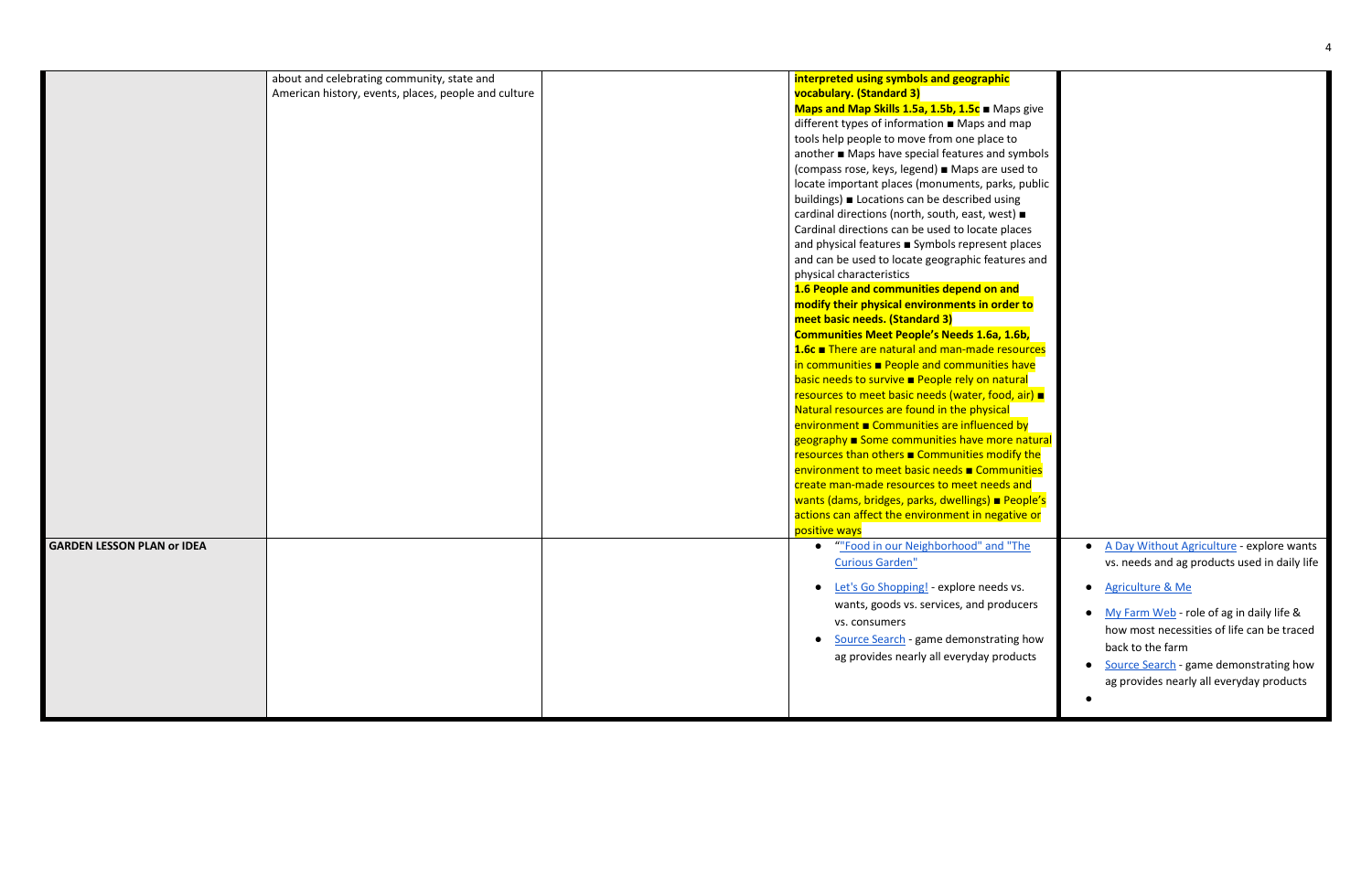**Unit 4: RIGHTS, RULES, AND RESPONSIBLITIES (April – June)**

# <span id="page-4-0"></span>2<sup>nd</sup> Grade: My Community and Other Communities

| <b>UNIT</b>                                                                                                                                                                                                                                                                         | Unit 1: OUR COMMUNITY'S GEOGRAPHY<br>(September - October)                                                                                                                                                                                                                                                                                                                                                                                                                                                                                                                                                                                                                                                                                                                                                                                                                                                                                                                                                                                                                                                                                                                                                                                                                                                                                                                                                                                                                                                                                                                                                                                                                                                                                                                                                                                                                                                                                                                                                                                                                                                                                                                                                                                                                                                                                       | Unit 2: NEW YORK CITY OVER TIME<br>(November - December)                                                                                                                                                                                                                                                                                                                                                                                                                                                                                                                                                                                                                                                                                                                                                                                                                                                                                                                                                                                                                                                                                                                                                                                                                                                                                                                                                                                                                                                                                                                                                                                                                                                                                                                                                                                                                                                                          | Unit 3: URBAN, SUBURBAN, AND RURAL<br><b>COMMUNITIES</b><br>(January - March)                                                                                                                                                                                                                                                                                                                                                                                                                                                                                                                                                                                                                                                                                                                                                                                                                                                                                                                                                                                                                                                                                                                                                                                                                                                                                                                                                                                                                                                                                                                                                                                                                                                                                                                                                                                                                                                                                                                                                                                                                                                                                                                                                              |
|-------------------------------------------------------------------------------------------------------------------------------------------------------------------------------------------------------------------------------------------------------------------------------------|--------------------------------------------------------------------------------------------------------------------------------------------------------------------------------------------------------------------------------------------------------------------------------------------------------------------------------------------------------------------------------------------------------------------------------------------------------------------------------------------------------------------------------------------------------------------------------------------------------------------------------------------------------------------------------------------------------------------------------------------------------------------------------------------------------------------------------------------------------------------------------------------------------------------------------------------------------------------------------------------------------------------------------------------------------------------------------------------------------------------------------------------------------------------------------------------------------------------------------------------------------------------------------------------------------------------------------------------------------------------------------------------------------------------------------------------------------------------------------------------------------------------------------------------------------------------------------------------------------------------------------------------------------------------------------------------------------------------------------------------------------------------------------------------------------------------------------------------------------------------------------------------------------------------------------------------------------------------------------------------------------------------------------------------------------------------------------------------------------------------------------------------------------------------------------------------------------------------------------------------------------------------------------------------------------------------------------------------------|-----------------------------------------------------------------------------------------------------------------------------------------------------------------------------------------------------------------------------------------------------------------------------------------------------------------------------------------------------------------------------------------------------------------------------------------------------------------------------------------------------------------------------------------------------------------------------------------------------------------------------------------------------------------------------------------------------------------------------------------------------------------------------------------------------------------------------------------------------------------------------------------------------------------------------------------------------------------------------------------------------------------------------------------------------------------------------------------------------------------------------------------------------------------------------------------------------------------------------------------------------------------------------------------------------------------------------------------------------------------------------------------------------------------------------------------------------------------------------------------------------------------------------------------------------------------------------------------------------------------------------------------------------------------------------------------------------------------------------------------------------------------------------------------------------------------------------------------------------------------------------------------------------------------------------------|--------------------------------------------------------------------------------------------------------------------------------------------------------------------------------------------------------------------------------------------------------------------------------------------------------------------------------------------------------------------------------------------------------------------------------------------------------------------------------------------------------------------------------------------------------------------------------------------------------------------------------------------------------------------------------------------------------------------------------------------------------------------------------------------------------------------------------------------------------------------------------------------------------------------------------------------------------------------------------------------------------------------------------------------------------------------------------------------------------------------------------------------------------------------------------------------------------------------------------------------------------------------------------------------------------------------------------------------------------------------------------------------------------------------------------------------------------------------------------------------------------------------------------------------------------------------------------------------------------------------------------------------------------------------------------------------------------------------------------------------------------------------------------------------------------------------------------------------------------------------------------------------------------------------------------------------------------------------------------------------------------------------------------------------------------------------------------------------------------------------------------------------------------------------------------------------------------------------------------------------|
| <b>ESSENTIAL QUESTIONS</b><br>Unit 1: How does geography influence<br>where people live and why?<br>Unit 2: How and why do communities<br>change over time?<br>Unit 3: How are communities the same<br>and different?<br>Unit 4: What is government and why do<br>people need laws? | 2.5 Geography and natural resources shape where<br>and how urban, suburban, and rural communities<br>develop and how they sustain themselves.<br>(Standard 3)<br>Geographic Features 2.5a, 2.5d Maps and globes<br>have special features (symbols, map legends) $\blacksquare$<br>Maps provide information and have special<br>purposes ■ There are many different kinds of maps<br>People who make maps use special tools $\blacksquare$<br>Locations can be described using cardinal directions<br>(north, south, east, west) Locations can be<br>described using intermediate directions (northeast,<br>southeast, northwest, southeast) ■ A community's<br>location is relative to other communities $\blacksquare$ Major<br>physical features of New York City, New York State<br>and the U.S. can be located on a map $\blacksquare$ Landforms,<br>bodies of water, hemisphere, continent, country,<br>and states can be located on maps Urban, rural,<br>and suburban communities can be located on a map<br>Geographic characteristics of communities can be<br>described using symbols and map legends<br>Influence of physical features on the development<br>of different communities 2.5b Communities use<br>human and natural resources in different ways $\blacksquare$<br>Geographic features influence how and where<br>communities develop <b>Physical features and</b><br>natural resources may affect how people provide<br>for their needs ■ Places have geographic and<br>political boundaries<br>Humans modify their environments $2.5c \equiv$ People<br>adapt and make changes to the environment in<br>positive and negative ways (housing, transportation<br>systems, schools, marketplaces, and recreation<br>$area$ ) Environmental factors influence the<br>lifestyles of community residents (schools,<br>buildings, sports and recreation facilities, extreme<br>weather preparation)<br>Geography of New York City 2.5a, 2.5b, 2.5c ■<br>People can read maps to learn about New York City<br>New York City has many geographical features<br>(canals, rivers, hills) New York City residents are<br>influenced by geography (travel, jobs, architecture,<br>etc.) New York City has both a physical and<br>cultural landscape New York City has a unique<br>landscape made up of many islands, large and small, | 2.6 Identifying continuities and changes over<br>time can help understand historical<br>developments. (Standard 1)<br>Changes over time 2.6a, 2.6b ■ Changes over<br>time can be described using dates and<br>timelines Changes over time can be<br>examined by using evidence such as maps,<br>population charts, photographs, paintings,<br>newspapers, biographies, and other historical<br>$artifacts \nightharpoonup \nightharpoonup \nightharpoonup \nightharpoonup \nightharpoonup \nightharpoonup \nightharpoonup \nightharpoonup \nightharpoonup \nightharpoonup \nightharpoonup \nightharpoonup \nightharpoonup \nightharpoonup \nightharpoonup \nightharpoonup \nightharpoonup \nightharpoonup \nightharpoonup \nightharpoonup \nightharpoonup \nightharpoonup \nightharpoonup \nightharpoonup \nightharpoonup \nightharpoonup \nightharpoonup \nightharpoonup \nightharpoonup \nightharpoonup \nightharpoonup \nightharpoonup \nightharpoonup \nightharpoonup \nightharpoonup \nightharpoonup \$<br>time and will continue to change in the future<br>The architectural landscape of New York<br>City includes old and new features (historic<br>buildings, skyscrapers)<br>2.7 Cause-and-effect relationships help us<br>recount events and understand historical<br>development. (Standard 1) 2.7a = New York<br>City in the 1600's was inhabited by various<br>Native American peoples <b>Famous explorers</b><br>arrived in present day New York City (Henry<br>Hudson) The Dutch and English influenced<br>the development of early New Amsterdam,<br>New York City ■ New York City changed and<br>grew during the 1700's, 1800's, 1900's -<br>Physical environment -<br>Population/immigration/migration - Size,<br>shape, homes and buildings - Use of natural<br>resources - Methods of transportation - Jobs<br>and industry - Technological advances -<br><b>Evolution of communities and neighborhoods</b> | 2.1 A community is a population of various<br>individuals in a common location. It can be<br>characterized as urban, suburban, or rural.<br>Population density and use of the land are some<br>characteristics that define and distinguish types<br>communities. (Standards 1, 3)<br>Kinds of Communities 2.1a, 2.1b, 2.1c, 2.1d =<br>Communities can be characterized as urban, rural<br>or suburban <b>E</b> Features of urban, rural, and<br>suburban communities are different <b>Population</b><br>density and use of the land distinguish types of<br>communities <b>Types of transportation in rural ar</b><br>urban communities may be different ■ Activities i<br>urban, suburban, and rural communities are<br>different ■ Communities affect people's<br>development and identity ■ Urban, rural, and<br>suburban communities have special events,<br>people, traditions, practices, and ideas <b>There</b> are<br>advantages and disadvantages to living in urban,<br>suburban, and rural communities Migration<br>patterns exist in all communities (urban to<br>suburban, suburban to rural, etc.)<br>2.2 People share similarities and differences witl<br>others in their own community and with other<br>communities. 2.2a, 2.2b (Standards 1, 2, 3) ■<br>Communities are diverse ■ Urban, suburban, and<br>rural communities embrace traditions and<br>celebrate holidays ■ Community events may refle<br>the community's cultural diversity <b>E</b> Community<br>events promote a common community identify ■<br>community is strengthened by the diversity of its<br>members<br>FOCUS: Comparative case study of urban,<br>suburban, and rural communities 2.1a, 2.1b, 2.1d<br>Rural Communities <b>E</b> Rural communities have<br>large areas of open land and smaller populations<br>than suburban or urban communities <b>E</b> Rural<br>communities are often far from each other, big<br>towns or cities ■ People in rural areas may work<br>where they live $\blacksquare$ Agriculture is an industry in rural<br>communities $\blacksquare$ Vegetation and wildlife may be<br>more abundant in rural areas Rural areas may hav<br>limited public services (hospitals, police, public<br>transportation, etc.) |

# **Posity some** types of

<mark>n, rural,</mark> ulation rural and ivities in

<mark>here are</mark> <mark>ırban,</mark>

**2.2 es with** an, and

ay reflec nunity ntify ■ A

**lb, 2.1c** ations in rural nay have **National Symbols 2.3d ■ Community members are** united by symbols of citizenship (the U.S. flag and its display and use, the Pledge of Allegiance, and national holidays)

**2.3 The United States is founded on the principles of democracy, and these principles are reflected in all types of communities. (Standard 5) Principles of Democracy 2.3a, 2.3b** ■ The United States was founded on democratic principles (dignity for all, equality, fairness, respect for authority and rules) ■ Government is established to protect the rights of citizens, promote fairness, and keep people safe

**Election Process 2.3c, 2.4a, 2.4b** ■ Holding elections and voting are examples of democracy ■ Local leaders are elected (mayor, city council, comptroller, borough president) ■ State and national leaders are elected (governor, senators, president) ■ There is a process for elections and voting (schools, communities, New York State, nation)

There are symbols of American democracy (bald eagle, Statue of Liberty, White House, and Mount Rushmore)

**2.4 Communities have rules and laws that affect how they function. Citizens contribute to a community's government through leadership and service. (Standard 5)** 

**Communities and Government 2.4a, 2.4b, 2.4c** ■ Communities need rules and laws to solve problems and resolve conflicts ■ Community leaders make, enforce, and interpret fair rules and laws ■ Community leaders represent the needs of the community to the neighborhood, borough, city, state, etc. ■ People need rules for the use of community resources ■ Rules and laws have changed over time to meet the needs of community members ■ Citizens provide service to their community in a variety of ways **FOCUS: Case study of local New York City government 2.4a, 2.4b** ■ The three branches of government in New York City ■ Local leaders ■ City government departments (Department of Education, Transportation, Health, etc.) Government buildings and their functions (City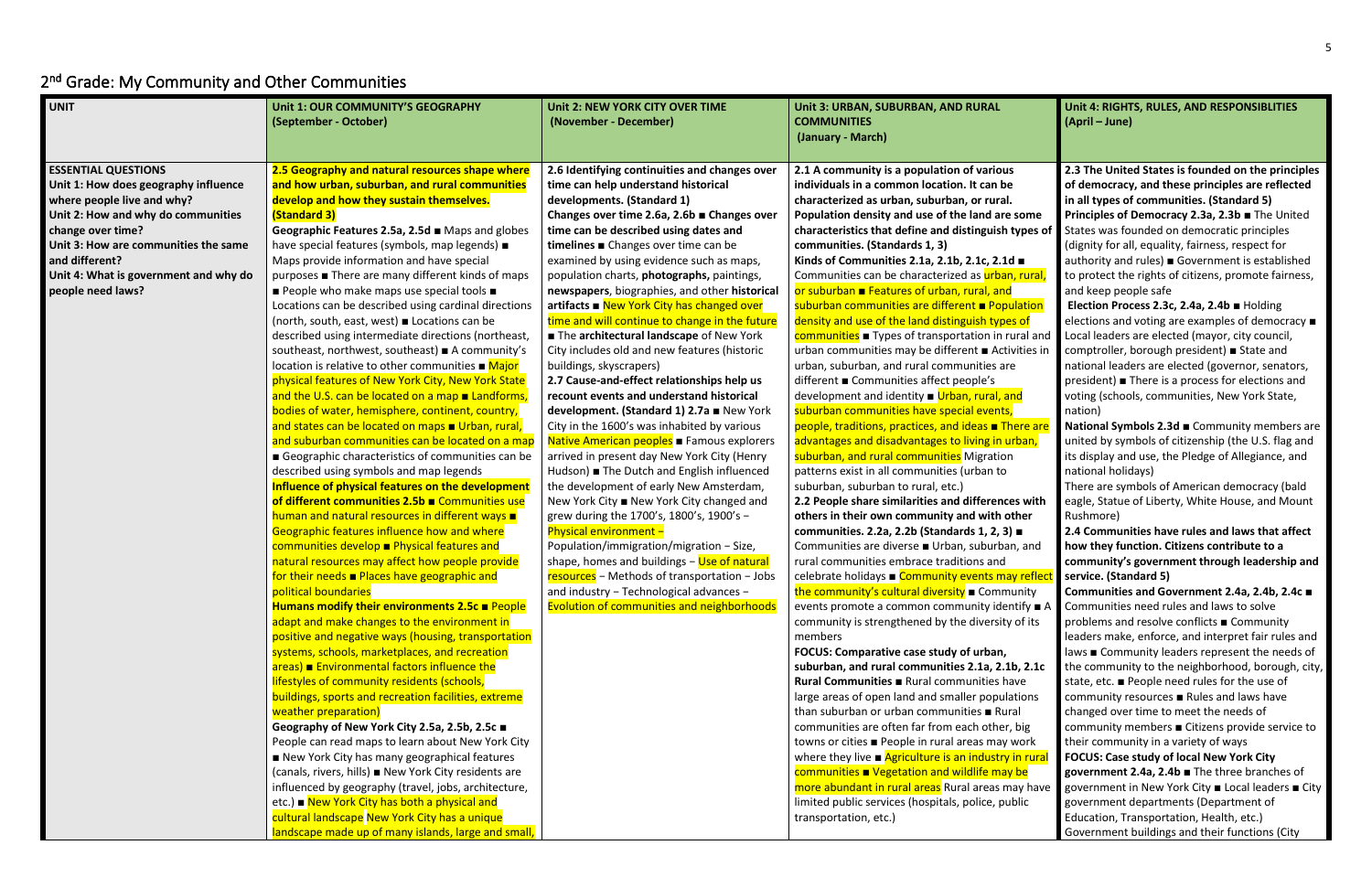|                                   | inhabited and uninhabited ■ Waterways are<br>important to New York City ■ New York City has a<br>unique landscape <b>New York City has vegetation</b><br>and wildlife                                         | Suburban Communities <b>B</b> Suburban communities<br>are residential towns on the outskirts of a city or a<br>large town ■ Suburban homes are generally on<br>smaller areas of land than rural homes <b>B</b> Suburban<br>homes are usually located in neighborhoods $\blacksquare$<br>Suburbs have lower populations than urban<br>communities ■ People in suburbs often commute<br>to cities for work ■ U.S. suburbs are growing New<br>York City as an Urban Community B New York City<br>has a large population with large buildings in close<br>proximity ■ Features of New York City include<br>skyscrapers, apartment buildings, factories, offices,<br>row houses, etc. ■ The 5 boroughs make up New<br>York City ■ New York City communities are<br>connected by a system of bridges and tunnels ■<br>People in New York City travel in a variety of ways<br>(subway, bus, car, ferry, tram, etc.) There are many<br>different types of industry in New York City<br>(tourism, manufacturing, financial, etc.) ■ People<br>all over the world visit New York City <b>New York</b><br>City remains connected to its historical heritage<br>(street and place names, old buildings, parades,<br>museums, historical re-enactments, etc.) • New<br>York City is made up of neighborhoods that reflect<br>diversity (Flushing's Chinatown, Harlem,<br>Brownsville, Woodlawn, El Barrio, Bronx's Little<br>Italy, etc.) ■ New York City has many cultural<br>institutions (museums, historical societies,<br>libraries, schools) Rew York City has many parks<br>and recreational areas |
|-----------------------------------|---------------------------------------------------------------------------------------------------------------------------------------------------------------------------------------------------------------|----------------------------------------------------------------------------------------------------------------------------------------------------------------------------------------------------------------------------------------------------------------------------------------------------------------------------------------------------------------------------------------------------------------------------------------------------------------------------------------------------------------------------------------------------------------------------------------------------------------------------------------------------------------------------------------------------------------------------------------------------------------------------------------------------------------------------------------------------------------------------------------------------------------------------------------------------------------------------------------------------------------------------------------------------------------------------------------------------------------------------------------------------------------------------------------------------------------------------------------------------------------------------------------------------------------------------------------------------------------------------------------------------------------------------------------------------------------------------------------------------------------------------------------------------------------------------------------------|
| <b>GARDEN LESSON PLAN or IDEA</b> | A Day Without Agriculture - explore wants<br>vs. needs and ag products used in daily life<br>Let's Go Shopping! - explore needs vs.<br>$\bullet$<br>wants, goods vs. services, and producers vs.<br>consumers | Let's Go Shopping! - explore needs vs.<br>$\bullet$<br>wants, goods vs. services, and producers<br>vs. consumers<br>A Day Without Agriculture - explore wants<br>vs. needs and ag products used in daily life<br>My Farm Web - role of ag in daily life &<br>how most necessities of life can be traced<br>back to the farm                                                                                                                                                                                                                                                                                                                                                                                                                                                                                                                                                                                                                                                                                                                                                                                                                                                                                                                                                                                                                                                                                                                                                                                                                                                                  |

| nmunities             | Hall, courts, post office, etc.) $\blacksquare$ City Council is the |
|-----------------------|---------------------------------------------------------------------|
| a city or a           | law-making body of New York City government. ■                      |
| rally on              | Local government's relationship to national                         |
| ■ Suburban            | government ■ New York City's relationship to                        |
| oods ■                | global leaders (United Nations)                                     |
| <b>ban</b>            | 2.8 Communities face different challenges in                        |
| commute               | meeting their needs and wants. (Standard 4)                         |
| wing New              | Availability of Resources 2.8a, 2.8b, 2.8c, 2.8d ■                  |
| w York City           | Availability of resources to meet basic needs varies                |
| gs in close           | across urban, suburban, and rural communities $\blacksquare$        |
| <b>nclude</b>         | Stores and other services are more abundant in                      |
| ies, offices,         | urban communities ■ Urban and suburban areas                        |
| e up New              | have more access to transportation <b>People make</b>               |
| are                   | decisions to buy, sell and use money based on their                 |
| unnels $\blacksquare$ | needs and wants Scarcity requires people to                         |
| ty of ways            | make choices about costs and spending money $\blacksquare$          |
| e are many            | Problems arise when people want more than the                       |
| City                  | community can provide (scarcity) ■ Taxes are                        |
| $\blacksquare$ People | collected to provide communities with goods and                     |
| <b>New York</b>       | services                                                            |
| neritage              | 2.9 A community requires the interdependence of                     |
| parades,              | many people performing a variety of jobs and                        |
| <mark>.)</mark> ∎ New | services to provide basic needs and wants.                          |
| hat reflect           | (Standards 4, 5)                                                    |
|                       | Goods and Services 2.9a, 2.9b, 2.9c There are                       |
| 's Little             | differences between goods and services ■ There                      |
| <b>Itural</b>         | are goods and services specific to New York City $\blacksquare$     |
| es,                   | Community resources provide communities with                        |
| nany parks            | services (library, hospital, playground, etc.) =                    |
|                       | Members of a community specialize in different                      |
|                       | types of jobs that provide services to the                          |
|                       | community (fire fighters, police officers, sanitation               |
|                       | workers, teachers, etc.) <b>■ Communities share</b>                 |
|                       | services and resources with other communities                       |
| eds vs.               | A Day Without Agriculture - explore wants                           |
| roducers              | vs. needs and ag products used in daily life                        |
|                       | Let's Go Shopping! - explore needs vs.                              |
| lore wants            |                                                                     |
| in daily life         | wants, goods vs. services, and producers                            |
|                       | vs. consumers                                                       |
| ly life &             | My Farm Web - role of ag in daily life &                            |
| be traced             | how most necessities of life can be traced                          |
|                       | back to the farm                                                    |
|                       |                                                                     |
|                       |                                                                     |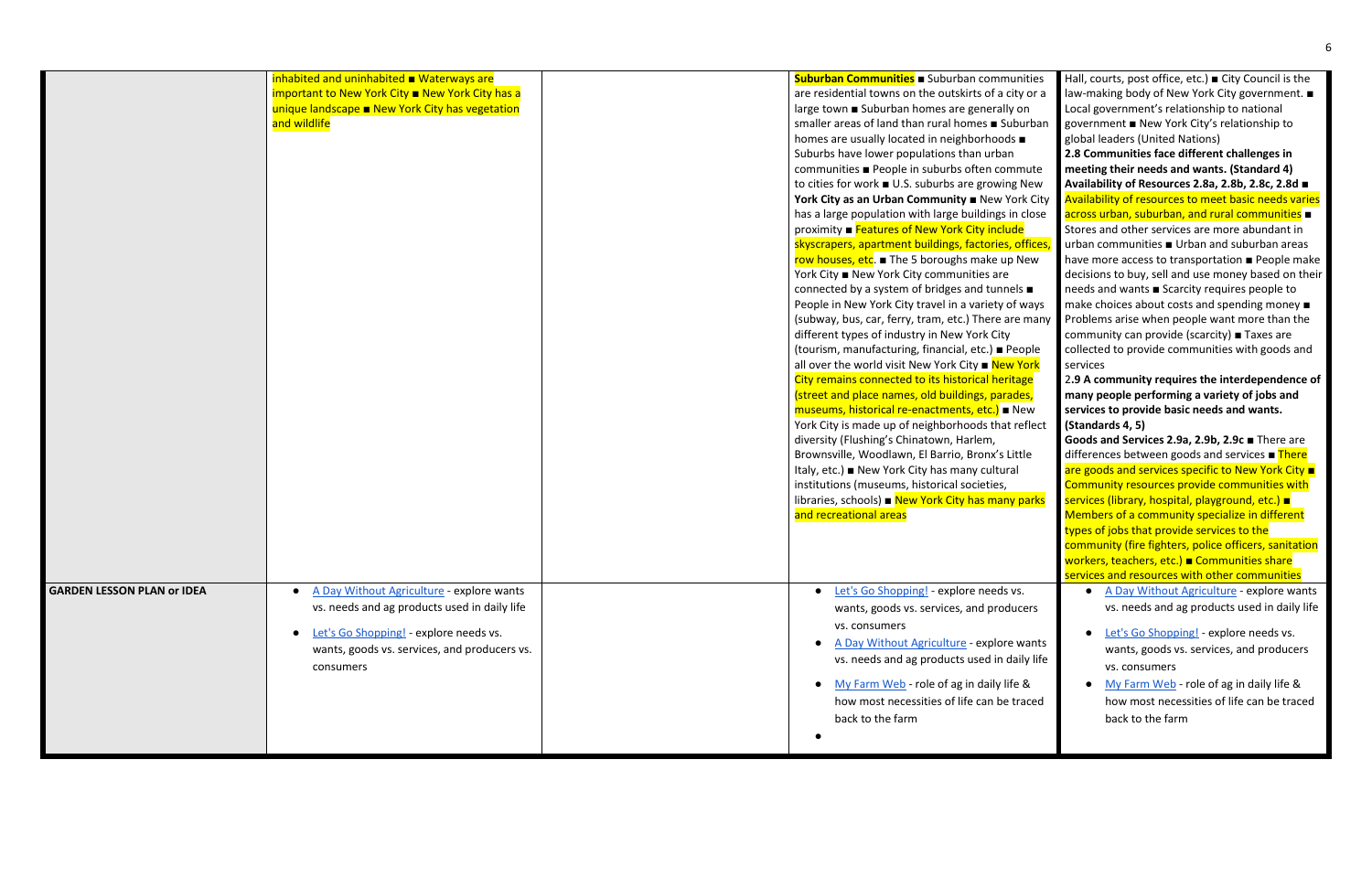## <span id="page-6-0"></span>3 rd Grade: Communities Around the World

**Culture and Civilization 3.4a, 3.4b, 3.5a, 3** Sulation growth ■ National em) ■ Legacy of traditional culture enternal cultural cultural cultural cultural cultural cultural cultural cultural cultural c tting, woodblock **p** − Music aditional Chinese **Sports** ■ Cultural ies) ■ <mark>Food,</mark> der roles Schools ■ Languages eligious beliefs  $sm$ , Taoism), ctices ■ Nationa vals (Lunar New ■ National Parks iuilin-Lijiang ns) ■ Key events fucius develops ∩restored the nands large fleet present

| <b>ESSENTIAL QUESTION</b><br>3.1 Geographic regions have unifying<br><b>Sample Case Study A Community:</b><br><b>Sample Case Study B</b><br>Unit 1: Why does geography<br>characteristics and can be studied using a<br><b>Community: Egypt</b><br><b>Republic of China</b><br><b>Nigeria</b><br>variety of tools. (Standard 3)<br>matter?<br>Geographic location 3.2a, 3.2b ■<br>Geographic location 3.2a, 3.2b<br>Unit $2 - 7$ : How do culture,<br>Geography 3.1a, 3.1b Hemispheres,<br>Location of Nigeria ■ Location of Africa<br>Location of Egypt Location<br>geography, and history shape a<br>continents, and countries can be located on<br>and Nigeria in relation to oceans,<br>of Africa and Egypt in relation to<br>community? How are world<br>world maps and globes Geographic<br>continents, and the United States ■<br>oceans, continents and the<br>communities the same? How are<br>United States ■ Distance in<br>features (oceans, rivers, mountains, etc.) ■<br>Distance in relation to parallels and<br>they different?<br>Kinds of maps (political, physical, vegetation,<br>meridians using cardinal and<br>relation to parallels and<br>of China<br>intermediate directions ■ Satellite<br>and resource) Structural features of maps<br>meridians using cardinal and<br>intermediate directions $\blacksquare$<br>(title, legend or key, compass orientation,<br>images of Nigeria<br>Geographic features 3.3a, 3.3b ■<br>Satellite images of Egypt<br>regions (boreal, temperate,<br>author, date, and grid) Scale (continent vs.<br>Environmental regions (savanna,<br>subtropical) Mountains ar<br>country, country vs. city) ■ Photographs and<br>Geographic features 3.3a, 3.3b<br><b>E</b> Lack of arable land <b>E</b> Nile<br>tropical rainforests and coastal<br>Rivers (Yellow and Yangtze)<br>satellite images compared with other<br>wetlands) ■ Plateaus (Mambilla and<br>River annual flooding Building<br>urban areas ■ Desert, forest<br>representations of same area ■ Places can<br>Jos) ■ Rivers (Niger and Benue) ■ Niger<br>be located using cardinal and intermediate<br>of the Aswan Dam, Suez Canal<br>grasslands, mountainous, st<br>Delta $\blacksquare$ Rural and urban areas $\blacksquare$<br>Libyan and Sahara Deserts ■<br>directions<br>miles of coastline Impact of<br>3.2 The location of world communities can<br>Semiarid savanna grasslands <b>Example 1</b><br>Agriculture, manufacturing and<br>settlement patterns (curren<br>and air masses <b>N</b> Vegetation zones<br>tourism ■ Growth of cities ■<br>be described using geographic tools and<br>Vegetation zones ■ Ancient<br>vocabulary. (Standard 3) World<br>Culture 3.4a, 3.4b, 3.5a, 3.5b ■<br>Climates and air masses ■<br>The Great Wall, Silk Roads)<br>challenges (urbanization, ov<br>communities can be located on globes and<br>Settlements and population growth $\blacksquare$<br><b>Vegetation zones</b><br>maps ■ Places be located relative to the<br>National symbols (flag, national<br><b>Culture and Civilization 3.4a,</b><br>over-mining, air pollution)<br>anthem) ■ Legacy of traditional culture<br>3.4b, 3.5a, 3.5b Settlements<br><b>Culture and Civilization 3.4a</b><br>Equator and Prime Meridian (latitude, and<br>- Arts (bronze castings, woodcarvings,<br>and population growth $\blacksquare$<br>3.5b ■ Settlements and pop<br>longitude)<br>3.3 Geographic factors often influence<br>terra-cotta sculptures) – Music (Juju) ■<br>National symbols (flag, national<br>Leaders past and present<br>where people settle and form communities.<br>Sports Cultural groups (Fulani, Ijaw,<br>anthem) ■ Legacy of traditional<br>symbols (flag, national anth<br>People adapt to and modify their<br>Kanuri, Ibibio, Tiv, Edo, Ibo) ■ Food,<br>culture (art, architecture, music)<br>traditional culture - Arts (ja<br>environment in different ways to meet<br>clothing, and homes Gender roles $\blacksquare$<br>Sports Diverse cultural and<br>pottery, porcelain, paper cu<br>their needs. (Standard 3)<br>Schools (mission schools) ■ Languages<br>religious groups ■ Food,<br>calligraphy, folding screens,<br>The Environment 3.3a, 3.3b $\blacksquare$ Physical<br>(English, Hausa, Igbo, Yoruba, Fulani,<br>clothing, and homes Gender<br>prints, landscape paintings)<br>features and climate affect settlement and<br>and hundreds of tribal languages) $\blacksquare$<br>roles ■ Schools ■ Languages<br>(Chinese (Beijing) opera, tra<br>population growth ■ Geographic factors<br>Religious beliefs (Islam, Christianity),<br>(Arabic) ■ Religious beliefs<br>instruments, folk songs) ■ S<br>influence lifestyle <b>People adapt to the</b><br>customs, traditions and practices ■<br>(Sunni Islam, Sufi & Shia Islam,<br>groups (Han, many ethniciti<br>environment Communities use human and<br>and Coptic Orthodox<br>clothing, and homes Gend<br>National and religious holidays, festivals<br>natural resources to meet needs in different<br>■ Myths and legends ■ National Parks<br>Christianity), customs, traditions<br>(state run public education)<br>ways $\blacksquare$ Science, technology, and industry $\blacksquare$<br>(Yankari and Cross River<br>and practices <b>National and</b><br>(Cantonese, Mandarin) ■ Re<br>Results of technology and advancements ■<br>$\blacksquare$ Key events and people in history -<br>religious holidays (Ramadan,<br>(Buddhism, NeoConfucianis<br><b>Environmental protection</b><br>Nok culture - Muslim Fulani empire -<br>Coptic Spring Festival, holy days<br>customs, traditions and pra<br>British control - Independence from<br>of Sufi and Coptic Saints) $\blacksquare$<br>3.4 Each community or culture has a unique<br>and religious holidays, festiv<br>Myths and legends ■ Key events<br>history, including heroic figures, traditions,<br>Britain - Leaders past and present<br>Year) ■ Myths and legends I<br>3.6 Communities from around the<br>and holidays. (Standard 2)<br>and people in history - Egyptian<br>(Jiuzhai ValleyHuanglong, G<br>3.5 Communities share cultural similarities<br>world interact with other people and<br>civilization - Pyramids,<br>River, Huangshan Mountain<br>and differences across the world. (Standard<br>communities and exchange cultural<br>hieroglyphs, mummification -<br>and people in history - Conf<br>ideas and practices. (Standard 2)<br>Views of the afterlife Rosetta<br>2) Culture 3.4a, 3.4b, 3.5a, 3.5b a All<br>Confucianism - Kublai Khan<br>countries and civilizations have culture ■<br>Cultural exchange $3.6a$ $\blacksquare$ Contributions<br>Silk Roads - Zheng He comn<br>Stone - British in Egypt -<br>Culture encompasses all that people do,<br>to Nigeria - machinery, transportation<br>of junks - Leaders past and | <b>UNIT</b><br><b>Unit 1: Introduction to World Geography</b><br>and World Communities<br>(September - October)<br>(November - June) |  | Unit 2-7: Case Studies of a Community in Africa, Asia, South America, The Caribbean, Middle East, Euro<br>select 3-6 World Communities to Study that Reflect divers Regions of the World |  |                                    |  |
|------------------------------------------------------------------------------------------------------------------------------------------------------------------------------------------------------------------------------------------------------------------------------------------------------------------------------------------------------------------------------------------------------------------------------------------------------------------------------------------------------------------------------------------------------------------------------------------------------------------------------------------------------------------------------------------------------------------------------------------------------------------------------------------------------------------------------------------------------------------------------------------------------------------------------------------------------------------------------------------------------------------------------------------------------------------------------------------------------------------------------------------------------------------------------------------------------------------------------------------------------------------------------------------------------------------------------------------------------------------------------------------------------------------------------------------------------------------------------------------------------------------------------------------------------------------------------------------------------------------------------------------------------------------------------------------------------------------------------------------------------------------------------------------------------------------------------------------------------------------------------------------------------------------------------------------------------------------------------------------------------------------------------------------------------------------------------------------------------------------------------------------------------------------------------------------------------------------------------------------------------------------------------------------------------------------------------------------------------------------------------------------------------------------------------------------------------------------------------------------------------------------------------------------------------------------------------------------------------------------------------------------------------------------------------------------------------------------------------------------------------------------------------------------------------------------------------------------------------------------------------------------------------------------------------------------------------------------------------------------------------------------------------------------------------------------------------------------------------------------------------------------------------------------------------------------------------------------------------------------------------------------------------------------------------------------------------------------------------------------------------------------------------------------------------------------------------------------------------------------------------------------------------------------------------------------------------------------------------------------------------------------------------------------------------------------------------------------------------------------------------------------------------------------------------------------------------------------------------------------------------------------------------------------------------------------------------------------------------------------------------------------------------------------------------------------------------------------------------------------------------------------------------------------------------------------------------------------------------------------------------------------------------------------------------------------------------------------------------------------------------------------------------------------------------------------------------------------------------------------------------------------------------------------------------------------------------------------------------------------------------------------------------------------------------------------------------------------------------------------------------------------------------------------------------------------------------------------------------------------------------------------------------------------------------------------------------------------------------------------------------------------------------------------------------------------------------------------------------------------------------------------------------------------------------------------------------------------------------------------------------------------------------------------------------------------------------------------------------------------------------------------------------------------------------------------------------------------------------------------------------------------------------------------------------------------------------------------------------------------------------------------------------------------------------------------------------------------------------------------------------------------------------------------------------------------------------------------------------------------------------------------------------------------------------------------------------------------------------------------------------------------------------------------------------------------------------------------------------------------------------------------------------------------------------------------------------------------------------------------------------------------------------------------------------------------------------------------------------------------------------------------------------------------------------------------------------------------------------------------------------------------------------------------------------------------------------------------------------------------------------------------------------------------------------------------------------------------------------------------------------------------------------------------------------------------------------------|--------------------------------------------------------------------------------------------------------------------------------------|--|------------------------------------------------------------------------------------------------------------------------------------------------------------------------------------------|--|------------------------------------|--|
|                                                                                                                                                                                                                                                                                                                                                                                                                                                                                                                                                                                                                                                                                                                                                                                                                                                                                                                                                                                                                                                                                                                                                                                                                                                                                                                                                                                                                                                                                                                                                                                                                                                                                                                                                                                                                                                                                                                                                                                                                                                                                                                                                                                                                                                                                                                                                                                                                                                                                                                                                                                                                                                                                                                                                                                                                                                                                                                                                                                                                                                                                                                                                                                                                                                                                                                                                                                                                                                                                                                                                                                                                                                                                                                                                                                                                                                                                                                                                                                                                                                                                                                                                                                                                                                                                                                                                                                                                                                                                                                                                                                                                                                                                                                                                                                                                                                                                                                                                                                                                                                                                                                                                                                                                                                                                                                                                                                                                                                                                                                                                                                                                                                                                                                                                                                                                                                                                                                                                                                                                                                                                                                                                                                                                                                                                                                                                                                                                                                                                                                                                                                                                                                                                                                                                                                                                                    |                                                                                                                                      |  |                                                                                                                                                                                          |  | <b>Sample Case Study C Comm</b>    |  |
|                                                                                                                                                                                                                                                                                                                                                                                                                                                                                                                                                                                                                                                                                                                                                                                                                                                                                                                                                                                                                                                                                                                                                                                                                                                                                                                                                                                                                                                                                                                                                                                                                                                                                                                                                                                                                                                                                                                                                                                                                                                                                                                                                                                                                                                                                                                                                                                                                                                                                                                                                                                                                                                                                                                                                                                                                                                                                                                                                                                                                                                                                                                                                                                                                                                                                                                                                                                                                                                                                                                                                                                                                                                                                                                                                                                                                                                                                                                                                                                                                                                                                                                                                                                                                                                                                                                                                                                                                                                                                                                                                                                                                                                                                                                                                                                                                                                                                                                                                                                                                                                                                                                                                                                                                                                                                                                                                                                                                                                                                                                                                                                                                                                                                                                                                                                                                                                                                                                                                                                                                                                                                                                                                                                                                                                                                                                                                                                                                                                                                                                                                                                                                                                                                                                                                                                                                                    |                                                                                                                                      |  |                                                                                                                                                                                          |  |                                    |  |
|                                                                                                                                                                                                                                                                                                                                                                                                                                                                                                                                                                                                                                                                                                                                                                                                                                                                                                                                                                                                                                                                                                                                                                                                                                                                                                                                                                                                                                                                                                                                                                                                                                                                                                                                                                                                                                                                                                                                                                                                                                                                                                                                                                                                                                                                                                                                                                                                                                                                                                                                                                                                                                                                                                                                                                                                                                                                                                                                                                                                                                                                                                                                                                                                                                                                                                                                                                                                                                                                                                                                                                                                                                                                                                                                                                                                                                                                                                                                                                                                                                                                                                                                                                                                                                                                                                                                                                                                                                                                                                                                                                                                                                                                                                                                                                                                                                                                                                                                                                                                                                                                                                                                                                                                                                                                                                                                                                                                                                                                                                                                                                                                                                                                                                                                                                                                                                                                                                                                                                                                                                                                                                                                                                                                                                                                                                                                                                                                                                                                                                                                                                                                                                                                                                                                                                                                                                    |                                                                                                                                      |  |                                                                                                                                                                                          |  | <b>Geographic location 3.2a, 3</b> |  |
|                                                                                                                                                                                                                                                                                                                                                                                                                                                                                                                                                                                                                                                                                                                                                                                                                                                                                                                                                                                                                                                                                                                                                                                                                                                                                                                                                                                                                                                                                                                                                                                                                                                                                                                                                                                                                                                                                                                                                                                                                                                                                                                                                                                                                                                                                                                                                                                                                                                                                                                                                                                                                                                                                                                                                                                                                                                                                                                                                                                                                                                                                                                                                                                                                                                                                                                                                                                                                                                                                                                                                                                                                                                                                                                                                                                                                                                                                                                                                                                                                                                                                                                                                                                                                                                                                                                                                                                                                                                                                                                                                                                                                                                                                                                                                                                                                                                                                                                                                                                                                                                                                                                                                                                                                                                                                                                                                                                                                                                                                                                                                                                                                                                                                                                                                                                                                                                                                                                                                                                                                                                                                                                                                                                                                                                                                                                                                                                                                                                                                                                                                                                                                                                                                                                                                                                                                                    |                                                                                                                                      |  |                                                                                                                                                                                          |  | of China ■ Location of Asia a      |  |
|                                                                                                                                                                                                                                                                                                                                                                                                                                                                                                                                                                                                                                                                                                                                                                                                                                                                                                                                                                                                                                                                                                                                                                                                                                                                                                                                                                                                                                                                                                                                                                                                                                                                                                                                                                                                                                                                                                                                                                                                                                                                                                                                                                                                                                                                                                                                                                                                                                                                                                                                                                                                                                                                                                                                                                                                                                                                                                                                                                                                                                                                                                                                                                                                                                                                                                                                                                                                                                                                                                                                                                                                                                                                                                                                                                                                                                                                                                                                                                                                                                                                                                                                                                                                                                                                                                                                                                                                                                                                                                                                                                                                                                                                                                                                                                                                                                                                                                                                                                                                                                                                                                                                                                                                                                                                                                                                                                                                                                                                                                                                                                                                                                                                                                                                                                                                                                                                                                                                                                                                                                                                                                                                                                                                                                                                                                                                                                                                                                                                                                                                                                                                                                                                                                                                                                                                                                    |                                                                                                                                      |  |                                                                                                                                                                                          |  | relation to oceans, seas, cor      |  |
|                                                                                                                                                                                                                                                                                                                                                                                                                                                                                                                                                                                                                                                                                                                                                                                                                                                                                                                                                                                                                                                                                                                                                                                                                                                                                                                                                                                                                                                                                                                                                                                                                                                                                                                                                                                                                                                                                                                                                                                                                                                                                                                                                                                                                                                                                                                                                                                                                                                                                                                                                                                                                                                                                                                                                                                                                                                                                                                                                                                                                                                                                                                                                                                                                                                                                                                                                                                                                                                                                                                                                                                                                                                                                                                                                                                                                                                                                                                                                                                                                                                                                                                                                                                                                                                                                                                                                                                                                                                                                                                                                                                                                                                                                                                                                                                                                                                                                                                                                                                                                                                                                                                                                                                                                                                                                                                                                                                                                                                                                                                                                                                                                                                                                                                                                                                                                                                                                                                                                                                                                                                                                                                                                                                                                                                                                                                                                                                                                                                                                                                                                                                                                                                                                                                                                                                                                                    |                                                                                                                                      |  |                                                                                                                                                                                          |  | United States ■ Distance in        |  |
|                                                                                                                                                                                                                                                                                                                                                                                                                                                                                                                                                                                                                                                                                                                                                                                                                                                                                                                                                                                                                                                                                                                                                                                                                                                                                                                                                                                                                                                                                                                                                                                                                                                                                                                                                                                                                                                                                                                                                                                                                                                                                                                                                                                                                                                                                                                                                                                                                                                                                                                                                                                                                                                                                                                                                                                                                                                                                                                                                                                                                                                                                                                                                                                                                                                                                                                                                                                                                                                                                                                                                                                                                                                                                                                                                                                                                                                                                                                                                                                                                                                                                                                                                                                                                                                                                                                                                                                                                                                                                                                                                                                                                                                                                                                                                                                                                                                                                                                                                                                                                                                                                                                                                                                                                                                                                                                                                                                                                                                                                                                                                                                                                                                                                                                                                                                                                                                                                                                                                                                                                                                                                                                                                                                                                                                                                                                                                                                                                                                                                                                                                                                                                                                                                                                                                                                                                                    |                                                                                                                                      |  |                                                                                                                                                                                          |  | parallels and meridians usin       |  |
|                                                                                                                                                                                                                                                                                                                                                                                                                                                                                                                                                                                                                                                                                                                                                                                                                                                                                                                                                                                                                                                                                                                                                                                                                                                                                                                                                                                                                                                                                                                                                                                                                                                                                                                                                                                                                                                                                                                                                                                                                                                                                                                                                                                                                                                                                                                                                                                                                                                                                                                                                                                                                                                                                                                                                                                                                                                                                                                                                                                                                                                                                                                                                                                                                                                                                                                                                                                                                                                                                                                                                                                                                                                                                                                                                                                                                                                                                                                                                                                                                                                                                                                                                                                                                                                                                                                                                                                                                                                                                                                                                                                                                                                                                                                                                                                                                                                                                                                                                                                                                                                                                                                                                                                                                                                                                                                                                                                                                                                                                                                                                                                                                                                                                                                                                                                                                                                                                                                                                                                                                                                                                                                                                                                                                                                                                                                                                                                                                                                                                                                                                                                                                                                                                                                                                                                                                                    |                                                                                                                                      |  |                                                                                                                                                                                          |  | intermediate directions ■ Sa       |  |
|                                                                                                                                                                                                                                                                                                                                                                                                                                                                                                                                                                                                                                                                                                                                                                                                                                                                                                                                                                                                                                                                                                                                                                                                                                                                                                                                                                                                                                                                                                                                                                                                                                                                                                                                                                                                                                                                                                                                                                                                                                                                                                                                                                                                                                                                                                                                                                                                                                                                                                                                                                                                                                                                                                                                                                                                                                                                                                                                                                                                                                                                                                                                                                                                                                                                                                                                                                                                                                                                                                                                                                                                                                                                                                                                                                                                                                                                                                                                                                                                                                                                                                                                                                                                                                                                                                                                                                                                                                                                                                                                                                                                                                                                                                                                                                                                                                                                                                                                                                                                                                                                                                                                                                                                                                                                                                                                                                                                                                                                                                                                                                                                                                                                                                                                                                                                                                                                                                                                                                                                                                                                                                                                                                                                                                                                                                                                                                                                                                                                                                                                                                                                                                                                                                                                                                                                                                    |                                                                                                                                      |  |                                                                                                                                                                                          |  |                                    |  |
|                                                                                                                                                                                                                                                                                                                                                                                                                                                                                                                                                                                                                                                                                                                                                                                                                                                                                                                                                                                                                                                                                                                                                                                                                                                                                                                                                                                                                                                                                                                                                                                                                                                                                                                                                                                                                                                                                                                                                                                                                                                                                                                                                                                                                                                                                                                                                                                                                                                                                                                                                                                                                                                                                                                                                                                                                                                                                                                                                                                                                                                                                                                                                                                                                                                                                                                                                                                                                                                                                                                                                                                                                                                                                                                                                                                                                                                                                                                                                                                                                                                                                                                                                                                                                                                                                                                                                                                                                                                                                                                                                                                                                                                                                                                                                                                                                                                                                                                                                                                                                                                                                                                                                                                                                                                                                                                                                                                                                                                                                                                                                                                                                                                                                                                                                                                                                                                                                                                                                                                                                                                                                                                                                                                                                                                                                                                                                                                                                                                                                                                                                                                                                                                                                                                                                                                                                                    |                                                                                                                                      |  |                                                                                                                                                                                          |  | Geographic features 3.3a, 3        |  |
|                                                                                                                                                                                                                                                                                                                                                                                                                                                                                                                                                                                                                                                                                                                                                                                                                                                                                                                                                                                                                                                                                                                                                                                                                                                                                                                                                                                                                                                                                                                                                                                                                                                                                                                                                                                                                                                                                                                                                                                                                                                                                                                                                                                                                                                                                                                                                                                                                                                                                                                                                                                                                                                                                                                                                                                                                                                                                                                                                                                                                                                                                                                                                                                                                                                                                                                                                                                                                                                                                                                                                                                                                                                                                                                                                                                                                                                                                                                                                                                                                                                                                                                                                                                                                                                                                                                                                                                                                                                                                                                                                                                                                                                                                                                                                                                                                                                                                                                                                                                                                                                                                                                                                                                                                                                                                                                                                                                                                                                                                                                                                                                                                                                                                                                                                                                                                                                                                                                                                                                                                                                                                                                                                                                                                                                                                                                                                                                                                                                                                                                                                                                                                                                                                                                                                                                                                                    |                                                                                                                                      |  |                                                                                                                                                                                          |  |                                    |  |
|                                                                                                                                                                                                                                                                                                                                                                                                                                                                                                                                                                                                                                                                                                                                                                                                                                                                                                                                                                                                                                                                                                                                                                                                                                                                                                                                                                                                                                                                                                                                                                                                                                                                                                                                                                                                                                                                                                                                                                                                                                                                                                                                                                                                                                                                                                                                                                                                                                                                                                                                                                                                                                                                                                                                                                                                                                                                                                                                                                                                                                                                                                                                                                                                                                                                                                                                                                                                                                                                                                                                                                                                                                                                                                                                                                                                                                                                                                                                                                                                                                                                                                                                                                                                                                                                                                                                                                                                                                                                                                                                                                                                                                                                                                                                                                                                                                                                                                                                                                                                                                                                                                                                                                                                                                                                                                                                                                                                                                                                                                                                                                                                                                                                                                                                                                                                                                                                                                                                                                                                                                                                                                                                                                                                                                                                                                                                                                                                                                                                                                                                                                                                                                                                                                                                                                                                                                    |                                                                                                                                      |  |                                                                                                                                                                                          |  |                                    |  |
|                                                                                                                                                                                                                                                                                                                                                                                                                                                                                                                                                                                                                                                                                                                                                                                                                                                                                                                                                                                                                                                                                                                                                                                                                                                                                                                                                                                                                                                                                                                                                                                                                                                                                                                                                                                                                                                                                                                                                                                                                                                                                                                                                                                                                                                                                                                                                                                                                                                                                                                                                                                                                                                                                                                                                                                                                                                                                                                                                                                                                                                                                                                                                                                                                                                                                                                                                                                                                                                                                                                                                                                                                                                                                                                                                                                                                                                                                                                                                                                                                                                                                                                                                                                                                                                                                                                                                                                                                                                                                                                                                                                                                                                                                                                                                                                                                                                                                                                                                                                                                                                                                                                                                                                                                                                                                                                                                                                                                                                                                                                                                                                                                                                                                                                                                                                                                                                                                                                                                                                                                                                                                                                                                                                                                                                                                                                                                                                                                                                                                                                                                                                                                                                                                                                                                                                                                                    |                                                                                                                                      |  |                                                                                                                                                                                          |  |                                    |  |
|                                                                                                                                                                                                                                                                                                                                                                                                                                                                                                                                                                                                                                                                                                                                                                                                                                                                                                                                                                                                                                                                                                                                                                                                                                                                                                                                                                                                                                                                                                                                                                                                                                                                                                                                                                                                                                                                                                                                                                                                                                                                                                                                                                                                                                                                                                                                                                                                                                                                                                                                                                                                                                                                                                                                                                                                                                                                                                                                                                                                                                                                                                                                                                                                                                                                                                                                                                                                                                                                                                                                                                                                                                                                                                                                                                                                                                                                                                                                                                                                                                                                                                                                                                                                                                                                                                                                                                                                                                                                                                                                                                                                                                                                                                                                                                                                                                                                                                                                                                                                                                                                                                                                                                                                                                                                                                                                                                                                                                                                                                                                                                                                                                                                                                                                                                                                                                                                                                                                                                                                                                                                                                                                                                                                                                                                                                                                                                                                                                                                                                                                                                                                                                                                                                                                                                                                                                    |                                                                                                                                      |  |                                                                                                                                                                                          |  |                                    |  |
|                                                                                                                                                                                                                                                                                                                                                                                                                                                                                                                                                                                                                                                                                                                                                                                                                                                                                                                                                                                                                                                                                                                                                                                                                                                                                                                                                                                                                                                                                                                                                                                                                                                                                                                                                                                                                                                                                                                                                                                                                                                                                                                                                                                                                                                                                                                                                                                                                                                                                                                                                                                                                                                                                                                                                                                                                                                                                                                                                                                                                                                                                                                                                                                                                                                                                                                                                                                                                                                                                                                                                                                                                                                                                                                                                                                                                                                                                                                                                                                                                                                                                                                                                                                                                                                                                                                                                                                                                                                                                                                                                                                                                                                                                                                                                                                                                                                                                                                                                                                                                                                                                                                                                                                                                                                                                                                                                                                                                                                                                                                                                                                                                                                                                                                                                                                                                                                                                                                                                                                                                                                                                                                                                                                                                                                                                                                                                                                                                                                                                                                                                                                                                                                                                                                                                                                                                                    |                                                                                                                                      |  |                                                                                                                                                                                          |  |                                    |  |
|                                                                                                                                                                                                                                                                                                                                                                                                                                                                                                                                                                                                                                                                                                                                                                                                                                                                                                                                                                                                                                                                                                                                                                                                                                                                                                                                                                                                                                                                                                                                                                                                                                                                                                                                                                                                                                                                                                                                                                                                                                                                                                                                                                                                                                                                                                                                                                                                                                                                                                                                                                                                                                                                                                                                                                                                                                                                                                                                                                                                                                                                                                                                                                                                                                                                                                                                                                                                                                                                                                                                                                                                                                                                                                                                                                                                                                                                                                                                                                                                                                                                                                                                                                                                                                                                                                                                                                                                                                                                                                                                                                                                                                                                                                                                                                                                                                                                                                                                                                                                                                                                                                                                                                                                                                                                                                                                                                                                                                                                                                                                                                                                                                                                                                                                                                                                                                                                                                                                                                                                                                                                                                                                                                                                                                                                                                                                                                                                                                                                                                                                                                                                                                                                                                                                                                                                                                    |                                                                                                                                      |  |                                                                                                                                                                                          |  |                                    |  |
|                                                                                                                                                                                                                                                                                                                                                                                                                                                                                                                                                                                                                                                                                                                                                                                                                                                                                                                                                                                                                                                                                                                                                                                                                                                                                                                                                                                                                                                                                                                                                                                                                                                                                                                                                                                                                                                                                                                                                                                                                                                                                                                                                                                                                                                                                                                                                                                                                                                                                                                                                                                                                                                                                                                                                                                                                                                                                                                                                                                                                                                                                                                                                                                                                                                                                                                                                                                                                                                                                                                                                                                                                                                                                                                                                                                                                                                                                                                                                                                                                                                                                                                                                                                                                                                                                                                                                                                                                                                                                                                                                                                                                                                                                                                                                                                                                                                                                                                                                                                                                                                                                                                                                                                                                                                                                                                                                                                                                                                                                                                                                                                                                                                                                                                                                                                                                                                                                                                                                                                                                                                                                                                                                                                                                                                                                                                                                                                                                                                                                                                                                                                                                                                                                                                                                                                                                                    |                                                                                                                                      |  |                                                                                                                                                                                          |  |                                    |  |
|                                                                                                                                                                                                                                                                                                                                                                                                                                                                                                                                                                                                                                                                                                                                                                                                                                                                                                                                                                                                                                                                                                                                                                                                                                                                                                                                                                                                                                                                                                                                                                                                                                                                                                                                                                                                                                                                                                                                                                                                                                                                                                                                                                                                                                                                                                                                                                                                                                                                                                                                                                                                                                                                                                                                                                                                                                                                                                                                                                                                                                                                                                                                                                                                                                                                                                                                                                                                                                                                                                                                                                                                                                                                                                                                                                                                                                                                                                                                                                                                                                                                                                                                                                                                                                                                                                                                                                                                                                                                                                                                                                                                                                                                                                                                                                                                                                                                                                                                                                                                                                                                                                                                                                                                                                                                                                                                                                                                                                                                                                                                                                                                                                                                                                                                                                                                                                                                                                                                                                                                                                                                                                                                                                                                                                                                                                                                                                                                                                                                                                                                                                                                                                                                                                                                                                                                                                    |                                                                                                                                      |  |                                                                                                                                                                                          |  |                                    |  |
|                                                                                                                                                                                                                                                                                                                                                                                                                                                                                                                                                                                                                                                                                                                                                                                                                                                                                                                                                                                                                                                                                                                                                                                                                                                                                                                                                                                                                                                                                                                                                                                                                                                                                                                                                                                                                                                                                                                                                                                                                                                                                                                                                                                                                                                                                                                                                                                                                                                                                                                                                                                                                                                                                                                                                                                                                                                                                                                                                                                                                                                                                                                                                                                                                                                                                                                                                                                                                                                                                                                                                                                                                                                                                                                                                                                                                                                                                                                                                                                                                                                                                                                                                                                                                                                                                                                                                                                                                                                                                                                                                                                                                                                                                                                                                                                                                                                                                                                                                                                                                                                                                                                                                                                                                                                                                                                                                                                                                                                                                                                                                                                                                                                                                                                                                                                                                                                                                                                                                                                                                                                                                                                                                                                                                                                                                                                                                                                                                                                                                                                                                                                                                                                                                                                                                                                                                                    |                                                                                                                                      |  |                                                                                                                                                                                          |  |                                    |  |
|                                                                                                                                                                                                                                                                                                                                                                                                                                                                                                                                                                                                                                                                                                                                                                                                                                                                                                                                                                                                                                                                                                                                                                                                                                                                                                                                                                                                                                                                                                                                                                                                                                                                                                                                                                                                                                                                                                                                                                                                                                                                                                                                                                                                                                                                                                                                                                                                                                                                                                                                                                                                                                                                                                                                                                                                                                                                                                                                                                                                                                                                                                                                                                                                                                                                                                                                                                                                                                                                                                                                                                                                                                                                                                                                                                                                                                                                                                                                                                                                                                                                                                                                                                                                                                                                                                                                                                                                                                                                                                                                                                                                                                                                                                                                                                                                                                                                                                                                                                                                                                                                                                                                                                                                                                                                                                                                                                                                                                                                                                                                                                                                                                                                                                                                                                                                                                                                                                                                                                                                                                                                                                                                                                                                                                                                                                                                                                                                                                                                                                                                                                                                                                                                                                                                                                                                                                    |                                                                                                                                      |  |                                                                                                                                                                                          |  |                                    |  |
|                                                                                                                                                                                                                                                                                                                                                                                                                                                                                                                                                                                                                                                                                                                                                                                                                                                                                                                                                                                                                                                                                                                                                                                                                                                                                                                                                                                                                                                                                                                                                                                                                                                                                                                                                                                                                                                                                                                                                                                                                                                                                                                                                                                                                                                                                                                                                                                                                                                                                                                                                                                                                                                                                                                                                                                                                                                                                                                                                                                                                                                                                                                                                                                                                                                                                                                                                                                                                                                                                                                                                                                                                                                                                                                                                                                                                                                                                                                                                                                                                                                                                                                                                                                                                                                                                                                                                                                                                                                                                                                                                                                                                                                                                                                                                                                                                                                                                                                                                                                                                                                                                                                                                                                                                                                                                                                                                                                                                                                                                                                                                                                                                                                                                                                                                                                                                                                                                                                                                                                                                                                                                                                                                                                                                                                                                                                                                                                                                                                                                                                                                                                                                                                                                                                                                                                                                                    |                                                                                                                                      |  |                                                                                                                                                                                          |  |                                    |  |
|                                                                                                                                                                                                                                                                                                                                                                                                                                                                                                                                                                                                                                                                                                                                                                                                                                                                                                                                                                                                                                                                                                                                                                                                                                                                                                                                                                                                                                                                                                                                                                                                                                                                                                                                                                                                                                                                                                                                                                                                                                                                                                                                                                                                                                                                                                                                                                                                                                                                                                                                                                                                                                                                                                                                                                                                                                                                                                                                                                                                                                                                                                                                                                                                                                                                                                                                                                                                                                                                                                                                                                                                                                                                                                                                                                                                                                                                                                                                                                                                                                                                                                                                                                                                                                                                                                                                                                                                                                                                                                                                                                                                                                                                                                                                                                                                                                                                                                                                                                                                                                                                                                                                                                                                                                                                                                                                                                                                                                                                                                                                                                                                                                                                                                                                                                                                                                                                                                                                                                                                                                                                                                                                                                                                                                                                                                                                                                                                                                                                                                                                                                                                                                                                                                                                                                                                                                    |                                                                                                                                      |  |                                                                                                                                                                                          |  |                                    |  |
|                                                                                                                                                                                                                                                                                                                                                                                                                                                                                                                                                                                                                                                                                                                                                                                                                                                                                                                                                                                                                                                                                                                                                                                                                                                                                                                                                                                                                                                                                                                                                                                                                                                                                                                                                                                                                                                                                                                                                                                                                                                                                                                                                                                                                                                                                                                                                                                                                                                                                                                                                                                                                                                                                                                                                                                                                                                                                                                                                                                                                                                                                                                                                                                                                                                                                                                                                                                                                                                                                                                                                                                                                                                                                                                                                                                                                                                                                                                                                                                                                                                                                                                                                                                                                                                                                                                                                                                                                                                                                                                                                                                                                                                                                                                                                                                                                                                                                                                                                                                                                                                                                                                                                                                                                                                                                                                                                                                                                                                                                                                                                                                                                                                                                                                                                                                                                                                                                                                                                                                                                                                                                                                                                                                                                                                                                                                                                                                                                                                                                                                                                                                                                                                                                                                                                                                                                                    |                                                                                                                                      |  |                                                                                                                                                                                          |  |                                    |  |
|                                                                                                                                                                                                                                                                                                                                                                                                                                                                                                                                                                                                                                                                                                                                                                                                                                                                                                                                                                                                                                                                                                                                                                                                                                                                                                                                                                                                                                                                                                                                                                                                                                                                                                                                                                                                                                                                                                                                                                                                                                                                                                                                                                                                                                                                                                                                                                                                                                                                                                                                                                                                                                                                                                                                                                                                                                                                                                                                                                                                                                                                                                                                                                                                                                                                                                                                                                                                                                                                                                                                                                                                                                                                                                                                                                                                                                                                                                                                                                                                                                                                                                                                                                                                                                                                                                                                                                                                                                                                                                                                                                                                                                                                                                                                                                                                                                                                                                                                                                                                                                                                                                                                                                                                                                                                                                                                                                                                                                                                                                                                                                                                                                                                                                                                                                                                                                                                                                                                                                                                                                                                                                                                                                                                                                                                                                                                                                                                                                                                                                                                                                                                                                                                                                                                                                                                                                    |                                                                                                                                      |  |                                                                                                                                                                                          |  |                                    |  |
|                                                                                                                                                                                                                                                                                                                                                                                                                                                                                                                                                                                                                                                                                                                                                                                                                                                                                                                                                                                                                                                                                                                                                                                                                                                                                                                                                                                                                                                                                                                                                                                                                                                                                                                                                                                                                                                                                                                                                                                                                                                                                                                                                                                                                                                                                                                                                                                                                                                                                                                                                                                                                                                                                                                                                                                                                                                                                                                                                                                                                                                                                                                                                                                                                                                                                                                                                                                                                                                                                                                                                                                                                                                                                                                                                                                                                                                                                                                                                                                                                                                                                                                                                                                                                                                                                                                                                                                                                                                                                                                                                                                                                                                                                                                                                                                                                                                                                                                                                                                                                                                                                                                                                                                                                                                                                                                                                                                                                                                                                                                                                                                                                                                                                                                                                                                                                                                                                                                                                                                                                                                                                                                                                                                                                                                                                                                                                                                                                                                                                                                                                                                                                                                                                                                                                                                                                                    |                                                                                                                                      |  |                                                                                                                                                                                          |  |                                    |  |
|                                                                                                                                                                                                                                                                                                                                                                                                                                                                                                                                                                                                                                                                                                                                                                                                                                                                                                                                                                                                                                                                                                                                                                                                                                                                                                                                                                                                                                                                                                                                                                                                                                                                                                                                                                                                                                                                                                                                                                                                                                                                                                                                                                                                                                                                                                                                                                                                                                                                                                                                                                                                                                                                                                                                                                                                                                                                                                                                                                                                                                                                                                                                                                                                                                                                                                                                                                                                                                                                                                                                                                                                                                                                                                                                                                                                                                                                                                                                                                                                                                                                                                                                                                                                                                                                                                                                                                                                                                                                                                                                                                                                                                                                                                                                                                                                                                                                                                                                                                                                                                                                                                                                                                                                                                                                                                                                                                                                                                                                                                                                                                                                                                                                                                                                                                                                                                                                                                                                                                                                                                                                                                                                                                                                                                                                                                                                                                                                                                                                                                                                                                                                                                                                                                                                                                                                                                    |                                                                                                                                      |  |                                                                                                                                                                                          |  |                                    |  |
|                                                                                                                                                                                                                                                                                                                                                                                                                                                                                                                                                                                                                                                                                                                                                                                                                                                                                                                                                                                                                                                                                                                                                                                                                                                                                                                                                                                                                                                                                                                                                                                                                                                                                                                                                                                                                                                                                                                                                                                                                                                                                                                                                                                                                                                                                                                                                                                                                                                                                                                                                                                                                                                                                                                                                                                                                                                                                                                                                                                                                                                                                                                                                                                                                                                                                                                                                                                                                                                                                                                                                                                                                                                                                                                                                                                                                                                                                                                                                                                                                                                                                                                                                                                                                                                                                                                                                                                                                                                                                                                                                                                                                                                                                                                                                                                                                                                                                                                                                                                                                                                                                                                                                                                                                                                                                                                                                                                                                                                                                                                                                                                                                                                                                                                                                                                                                                                                                                                                                                                                                                                                                                                                                                                                                                                                                                                                                                                                                                                                                                                                                                                                                                                                                                                                                                                                                                    |                                                                                                                                      |  |                                                                                                                                                                                          |  |                                    |  |
|                                                                                                                                                                                                                                                                                                                                                                                                                                                                                                                                                                                                                                                                                                                                                                                                                                                                                                                                                                                                                                                                                                                                                                                                                                                                                                                                                                                                                                                                                                                                                                                                                                                                                                                                                                                                                                                                                                                                                                                                                                                                                                                                                                                                                                                                                                                                                                                                                                                                                                                                                                                                                                                                                                                                                                                                                                                                                                                                                                                                                                                                                                                                                                                                                                                                                                                                                                                                                                                                                                                                                                                                                                                                                                                                                                                                                                                                                                                                                                                                                                                                                                                                                                                                                                                                                                                                                                                                                                                                                                                                                                                                                                                                                                                                                                                                                                                                                                                                                                                                                                                                                                                                                                                                                                                                                                                                                                                                                                                                                                                                                                                                                                                                                                                                                                                                                                                                                                                                                                                                                                                                                                                                                                                                                                                                                                                                                                                                                                                                                                                                                                                                                                                                                                                                                                                                                                    |                                                                                                                                      |  |                                                                                                                                                                                          |  |                                    |  |
|                                                                                                                                                                                                                                                                                                                                                                                                                                                                                                                                                                                                                                                                                                                                                                                                                                                                                                                                                                                                                                                                                                                                                                                                                                                                                                                                                                                                                                                                                                                                                                                                                                                                                                                                                                                                                                                                                                                                                                                                                                                                                                                                                                                                                                                                                                                                                                                                                                                                                                                                                                                                                                                                                                                                                                                                                                                                                                                                                                                                                                                                                                                                                                                                                                                                                                                                                                                                                                                                                                                                                                                                                                                                                                                                                                                                                                                                                                                                                                                                                                                                                                                                                                                                                                                                                                                                                                                                                                                                                                                                                                                                                                                                                                                                                                                                                                                                                                                                                                                                                                                                                                                                                                                                                                                                                                                                                                                                                                                                                                                                                                                                                                                                                                                                                                                                                                                                                                                                                                                                                                                                                                                                                                                                                                                                                                                                                                                                                                                                                                                                                                                                                                                                                                                                                                                                                                    |                                                                                                                                      |  |                                                                                                                                                                                          |  |                                    |  |
|                                                                                                                                                                                                                                                                                                                                                                                                                                                                                                                                                                                                                                                                                                                                                                                                                                                                                                                                                                                                                                                                                                                                                                                                                                                                                                                                                                                                                                                                                                                                                                                                                                                                                                                                                                                                                                                                                                                                                                                                                                                                                                                                                                                                                                                                                                                                                                                                                                                                                                                                                                                                                                                                                                                                                                                                                                                                                                                                                                                                                                                                                                                                                                                                                                                                                                                                                                                                                                                                                                                                                                                                                                                                                                                                                                                                                                                                                                                                                                                                                                                                                                                                                                                                                                                                                                                                                                                                                                                                                                                                                                                                                                                                                                                                                                                                                                                                                                                                                                                                                                                                                                                                                                                                                                                                                                                                                                                                                                                                                                                                                                                                                                                                                                                                                                                                                                                                                                                                                                                                                                                                                                                                                                                                                                                                                                                                                                                                                                                                                                                                                                                                                                                                                                                                                                                                                                    |                                                                                                                                      |  |                                                                                                                                                                                          |  |                                    |  |
|                                                                                                                                                                                                                                                                                                                                                                                                                                                                                                                                                                                                                                                                                                                                                                                                                                                                                                                                                                                                                                                                                                                                                                                                                                                                                                                                                                                                                                                                                                                                                                                                                                                                                                                                                                                                                                                                                                                                                                                                                                                                                                                                                                                                                                                                                                                                                                                                                                                                                                                                                                                                                                                                                                                                                                                                                                                                                                                                                                                                                                                                                                                                                                                                                                                                                                                                                                                                                                                                                                                                                                                                                                                                                                                                                                                                                                                                                                                                                                                                                                                                                                                                                                                                                                                                                                                                                                                                                                                                                                                                                                                                                                                                                                                                                                                                                                                                                                                                                                                                                                                                                                                                                                                                                                                                                                                                                                                                                                                                                                                                                                                                                                                                                                                                                                                                                                                                                                                                                                                                                                                                                                                                                                                                                                                                                                                                                                                                                                                                                                                                                                                                                                                                                                                                                                                                                                    |                                                                                                                                      |  |                                                                                                                                                                                          |  |                                    |  |
|                                                                                                                                                                                                                                                                                                                                                                                                                                                                                                                                                                                                                                                                                                                                                                                                                                                                                                                                                                                                                                                                                                                                                                                                                                                                                                                                                                                                                                                                                                                                                                                                                                                                                                                                                                                                                                                                                                                                                                                                                                                                                                                                                                                                                                                                                                                                                                                                                                                                                                                                                                                                                                                                                                                                                                                                                                                                                                                                                                                                                                                                                                                                                                                                                                                                                                                                                                                                                                                                                                                                                                                                                                                                                                                                                                                                                                                                                                                                                                                                                                                                                                                                                                                                                                                                                                                                                                                                                                                                                                                                                                                                                                                                                                                                                                                                                                                                                                                                                                                                                                                                                                                                                                                                                                                                                                                                                                                                                                                                                                                                                                                                                                                                                                                                                                                                                                                                                                                                                                                                                                                                                                                                                                                                                                                                                                                                                                                                                                                                                                                                                                                                                                                                                                                                                                                                                                    |                                                                                                                                      |  |                                                                                                                                                                                          |  |                                    |  |
|                                                                                                                                                                                                                                                                                                                                                                                                                                                                                                                                                                                                                                                                                                                                                                                                                                                                                                                                                                                                                                                                                                                                                                                                                                                                                                                                                                                                                                                                                                                                                                                                                                                                                                                                                                                                                                                                                                                                                                                                                                                                                                                                                                                                                                                                                                                                                                                                                                                                                                                                                                                                                                                                                                                                                                                                                                                                                                                                                                                                                                                                                                                                                                                                                                                                                                                                                                                                                                                                                                                                                                                                                                                                                                                                                                                                                                                                                                                                                                                                                                                                                                                                                                                                                                                                                                                                                                                                                                                                                                                                                                                                                                                                                                                                                                                                                                                                                                                                                                                                                                                                                                                                                                                                                                                                                                                                                                                                                                                                                                                                                                                                                                                                                                                                                                                                                                                                                                                                                                                                                                                                                                                                                                                                                                                                                                                                                                                                                                                                                                                                                                                                                                                                                                                                                                                                                                    |                                                                                                                                      |  |                                                                                                                                                                                          |  |                                    |  |
|                                                                                                                                                                                                                                                                                                                                                                                                                                                                                                                                                                                                                                                                                                                                                                                                                                                                                                                                                                                                                                                                                                                                                                                                                                                                                                                                                                                                                                                                                                                                                                                                                                                                                                                                                                                                                                                                                                                                                                                                                                                                                                                                                                                                                                                                                                                                                                                                                                                                                                                                                                                                                                                                                                                                                                                                                                                                                                                                                                                                                                                                                                                                                                                                                                                                                                                                                                                                                                                                                                                                                                                                                                                                                                                                                                                                                                                                                                                                                                                                                                                                                                                                                                                                                                                                                                                                                                                                                                                                                                                                                                                                                                                                                                                                                                                                                                                                                                                                                                                                                                                                                                                                                                                                                                                                                                                                                                                                                                                                                                                                                                                                                                                                                                                                                                                                                                                                                                                                                                                                                                                                                                                                                                                                                                                                                                                                                                                                                                                                                                                                                                                                                                                                                                                                                                                                                                    |                                                                                                                                      |  |                                                                                                                                                                                          |  |                                    |  |
|                                                                                                                                                                                                                                                                                                                                                                                                                                                                                                                                                                                                                                                                                                                                                                                                                                                                                                                                                                                                                                                                                                                                                                                                                                                                                                                                                                                                                                                                                                                                                                                                                                                                                                                                                                                                                                                                                                                                                                                                                                                                                                                                                                                                                                                                                                                                                                                                                                                                                                                                                                                                                                                                                                                                                                                                                                                                                                                                                                                                                                                                                                                                                                                                                                                                                                                                                                                                                                                                                                                                                                                                                                                                                                                                                                                                                                                                                                                                                                                                                                                                                                                                                                                                                                                                                                                                                                                                                                                                                                                                                                                                                                                                                                                                                                                                                                                                                                                                                                                                                                                                                                                                                                                                                                                                                                                                                                                                                                                                                                                                                                                                                                                                                                                                                                                                                                                                                                                                                                                                                                                                                                                                                                                                                                                                                                                                                                                                                                                                                                                                                                                                                                                                                                                                                                                                                                    |                                                                                                                                      |  |                                                                                                                                                                                          |  |                                    |  |
|                                                                                                                                                                                                                                                                                                                                                                                                                                                                                                                                                                                                                                                                                                                                                                                                                                                                                                                                                                                                                                                                                                                                                                                                                                                                                                                                                                                                                                                                                                                                                                                                                                                                                                                                                                                                                                                                                                                                                                                                                                                                                                                                                                                                                                                                                                                                                                                                                                                                                                                                                                                                                                                                                                                                                                                                                                                                                                                                                                                                                                                                                                                                                                                                                                                                                                                                                                                                                                                                                                                                                                                                                                                                                                                                                                                                                                                                                                                                                                                                                                                                                                                                                                                                                                                                                                                                                                                                                                                                                                                                                                                                                                                                                                                                                                                                                                                                                                                                                                                                                                                                                                                                                                                                                                                                                                                                                                                                                                                                                                                                                                                                                                                                                                                                                                                                                                                                                                                                                                                                                                                                                                                                                                                                                                                                                                                                                                                                                                                                                                                                                                                                                                                                                                                                                                                                                                    |                                                                                                                                      |  |                                                                                                                                                                                          |  |                                    |  |
|                                                                                                                                                                                                                                                                                                                                                                                                                                                                                                                                                                                                                                                                                                                                                                                                                                                                                                                                                                                                                                                                                                                                                                                                                                                                                                                                                                                                                                                                                                                                                                                                                                                                                                                                                                                                                                                                                                                                                                                                                                                                                                                                                                                                                                                                                                                                                                                                                                                                                                                                                                                                                                                                                                                                                                                                                                                                                                                                                                                                                                                                                                                                                                                                                                                                                                                                                                                                                                                                                                                                                                                                                                                                                                                                                                                                                                                                                                                                                                                                                                                                                                                                                                                                                                                                                                                                                                                                                                                                                                                                                                                                                                                                                                                                                                                                                                                                                                                                                                                                                                                                                                                                                                                                                                                                                                                                                                                                                                                                                                                                                                                                                                                                                                                                                                                                                                                                                                                                                                                                                                                                                                                                                                                                                                                                                                                                                                                                                                                                                                                                                                                                                                                                                                                                                                                                                                    |                                                                                                                                      |  |                                                                                                                                                                                          |  |                                    |  |
|                                                                                                                                                                                                                                                                                                                                                                                                                                                                                                                                                                                                                                                                                                                                                                                                                                                                                                                                                                                                                                                                                                                                                                                                                                                                                                                                                                                                                                                                                                                                                                                                                                                                                                                                                                                                                                                                                                                                                                                                                                                                                                                                                                                                                                                                                                                                                                                                                                                                                                                                                                                                                                                                                                                                                                                                                                                                                                                                                                                                                                                                                                                                                                                                                                                                                                                                                                                                                                                                                                                                                                                                                                                                                                                                                                                                                                                                                                                                                                                                                                                                                                                                                                                                                                                                                                                                                                                                                                                                                                                                                                                                                                                                                                                                                                                                                                                                                                                                                                                                                                                                                                                                                                                                                                                                                                                                                                                                                                                                                                                                                                                                                                                                                                                                                                                                                                                                                                                                                                                                                                                                                                                                                                                                                                                                                                                                                                                                                                                                                                                                                                                                                                                                                                                                                                                                                                    |                                                                                                                                      |  |                                                                                                                                                                                          |  |                                    |  |
|                                                                                                                                                                                                                                                                                                                                                                                                                                                                                                                                                                                                                                                                                                                                                                                                                                                                                                                                                                                                                                                                                                                                                                                                                                                                                                                                                                                                                                                                                                                                                                                                                                                                                                                                                                                                                                                                                                                                                                                                                                                                                                                                                                                                                                                                                                                                                                                                                                                                                                                                                                                                                                                                                                                                                                                                                                                                                                                                                                                                                                                                                                                                                                                                                                                                                                                                                                                                                                                                                                                                                                                                                                                                                                                                                                                                                                                                                                                                                                                                                                                                                                                                                                                                                                                                                                                                                                                                                                                                                                                                                                                                                                                                                                                                                                                                                                                                                                                                                                                                                                                                                                                                                                                                                                                                                                                                                                                                                                                                                                                                                                                                                                                                                                                                                                                                                                                                                                                                                                                                                                                                                                                                                                                                                                                                                                                                                                                                                                                                                                                                                                                                                                                                                                                                                                                                                                    |                                                                                                                                      |  |                                                                                                                                                                                          |  |                                    |  |
|                                                                                                                                                                                                                                                                                                                                                                                                                                                                                                                                                                                                                                                                                                                                                                                                                                                                                                                                                                                                                                                                                                                                                                                                                                                                                                                                                                                                                                                                                                                                                                                                                                                                                                                                                                                                                                                                                                                                                                                                                                                                                                                                                                                                                                                                                                                                                                                                                                                                                                                                                                                                                                                                                                                                                                                                                                                                                                                                                                                                                                                                                                                                                                                                                                                                                                                                                                                                                                                                                                                                                                                                                                                                                                                                                                                                                                                                                                                                                                                                                                                                                                                                                                                                                                                                                                                                                                                                                                                                                                                                                                                                                                                                                                                                                                                                                                                                                                                                                                                                                                                                                                                                                                                                                                                                                                                                                                                                                                                                                                                                                                                                                                                                                                                                                                                                                                                                                                                                                                                                                                                                                                                                                                                                                                                                                                                                                                                                                                                                                                                                                                                                                                                                                                                                                                                                                                    |                                                                                                                                      |  |                                                                                                                                                                                          |  |                                    |  |
|                                                                                                                                                                                                                                                                                                                                                                                                                                                                                                                                                                                                                                                                                                                                                                                                                                                                                                                                                                                                                                                                                                                                                                                                                                                                                                                                                                                                                                                                                                                                                                                                                                                                                                                                                                                                                                                                                                                                                                                                                                                                                                                                                                                                                                                                                                                                                                                                                                                                                                                                                                                                                                                                                                                                                                                                                                                                                                                                                                                                                                                                                                                                                                                                                                                                                                                                                                                                                                                                                                                                                                                                                                                                                                                                                                                                                                                                                                                                                                                                                                                                                                                                                                                                                                                                                                                                                                                                                                                                                                                                                                                                                                                                                                                                                                                                                                                                                                                                                                                                                                                                                                                                                                                                                                                                                                                                                                                                                                                                                                                                                                                                                                                                                                                                                                                                                                                                                                                                                                                                                                                                                                                                                                                                                                                                                                                                                                                                                                                                                                                                                                                                                                                                                                                                                                                                                                    |                                                                                                                                      |  |                                                                                                                                                                                          |  |                                    |  |
|                                                                                                                                                                                                                                                                                                                                                                                                                                                                                                                                                                                                                                                                                                                                                                                                                                                                                                                                                                                                                                                                                                                                                                                                                                                                                                                                                                                                                                                                                                                                                                                                                                                                                                                                                                                                                                                                                                                                                                                                                                                                                                                                                                                                                                                                                                                                                                                                                                                                                                                                                                                                                                                                                                                                                                                                                                                                                                                                                                                                                                                                                                                                                                                                                                                                                                                                                                                                                                                                                                                                                                                                                                                                                                                                                                                                                                                                                                                                                                                                                                                                                                                                                                                                                                                                                                                                                                                                                                                                                                                                                                                                                                                                                                                                                                                                                                                                                                                                                                                                                                                                                                                                                                                                                                                                                                                                                                                                                                                                                                                                                                                                                                                                                                                                                                                                                                                                                                                                                                                                                                                                                                                                                                                                                                                                                                                                                                                                                                                                                                                                                                                                                                                                                                                                                                                                                                    |                                                                                                                                      |  |                                                                                                                                                                                          |  |                                    |  |
|                                                                                                                                                                                                                                                                                                                                                                                                                                                                                                                                                                                                                                                                                                                                                                                                                                                                                                                                                                                                                                                                                                                                                                                                                                                                                                                                                                                                                                                                                                                                                                                                                                                                                                                                                                                                                                                                                                                                                                                                                                                                                                                                                                                                                                                                                                                                                                                                                                                                                                                                                                                                                                                                                                                                                                                                                                                                                                                                                                                                                                                                                                                                                                                                                                                                                                                                                                                                                                                                                                                                                                                                                                                                                                                                                                                                                                                                                                                                                                                                                                                                                                                                                                                                                                                                                                                                                                                                                                                                                                                                                                                                                                                                                                                                                                                                                                                                                                                                                                                                                                                                                                                                                                                                                                                                                                                                                                                                                                                                                                                                                                                                                                                                                                                                                                                                                                                                                                                                                                                                                                                                                                                                                                                                                                                                                                                                                                                                                                                                                                                                                                                                                                                                                                                                                                                                                                    |                                                                                                                                      |  |                                                                                                                                                                                          |  |                                    |  |
|                                                                                                                                                                                                                                                                                                                                                                                                                                                                                                                                                                                                                                                                                                                                                                                                                                                                                                                                                                                                                                                                                                                                                                                                                                                                                                                                                                                                                                                                                                                                                                                                                                                                                                                                                                                                                                                                                                                                                                                                                                                                                                                                                                                                                                                                                                                                                                                                                                                                                                                                                                                                                                                                                                                                                                                                                                                                                                                                                                                                                                                                                                                                                                                                                                                                                                                                                                                                                                                                                                                                                                                                                                                                                                                                                                                                                                                                                                                                                                                                                                                                                                                                                                                                                                                                                                                                                                                                                                                                                                                                                                                                                                                                                                                                                                                                                                                                                                                                                                                                                                                                                                                                                                                                                                                                                                                                                                                                                                                                                                                                                                                                                                                                                                                                                                                                                                                                                                                                                                                                                                                                                                                                                                                                                                                                                                                                                                                                                                                                                                                                                                                                                                                                                                                                                                                                                                    |                                                                                                                                      |  |                                                                                                                                                                                          |  |                                    |  |

#### pe, Southeast Asia, Oceania or Australia. Teacher should

#### **Sample Community: People's**

**B.2b** ■ Location and China in ntinents and the relation to ng cardinal and atellite images

**B.3b** ■ Ecological tropical,  $nd$  plateaus  $\blacksquare$ ■ Rural and t, floodplain, teppe, 9,000 <mark>iclimate on</mark> nt and ancient) ■ Grand Canal, ■ Environmenta verpopulation,

**Sample Case Study D Community: Peru Geographic location 3.2a, 3.2b** ■ Location of Peru ■ Location of South America and Peru in relation to oceans, continents, and the United States ■ Distance in relation to parallels and meridians using cardinal and intermediate directions ■ Satellite images of Peru **Geographic features 3.3a, 3.3b** ■ Regions:

dry coastal plain (the Costa), Andes Mountains, Amazon Rainforest ■ Earthquake of 1970, El Niño 1983 ■ Rivers (Amazon, Ucayali, Madre) ■ Lakes, lagoons and waterfalls (Titicaca) ■ Cities and villages (Lima, Machu Picchu, Iquitos, Cuzco, Sacred Valley) ■ Climates and air masses ■ Vegetation zones

**Culture and Civilization 3.4a, 3.4b, 3.5a, 3.5b** ■ National symbols (flag, national anthem, vicuña) ■ Legacy of traditional culture − Arts (Chavín vases and sculptures, Moche ceramics, Incas' quipus) − Music (Andean Blues, Folklórico, Criollo, AfroPeruvian) ■ Sports ■ Cultural groups (Amerindian, Mestizo) ■ Food, clothing, and homes ■ Gender roles ■ Schools; few schools in the Amazon ■ Languages (Spanish, Quechua, Ayamara) ■ Religious beliefs (Christianity), customs, traditions and practices ■ National holidays and festivals (Independence Day - July 28, 1821, Festival of the Sun)  $\blacksquare$  Myths and legends  $\blacksquare$ National Parks (Huascarán) Key events and people in history − Early people (the Inca, the Chavín, the Moche, Chimú and the Nazca) − Independence from Spain, 1821 − War of the Pacific 1883 − Peace treaty signed with Ecuador, 1988 − Leaders past and present **3.6 Communities from around the world** 

**interact with other people and communities and exchange cultural ideas and practices. (Standard 2) Cultural exchange 3.6a** ■ Contributions to

Peru − Andean, Spanish and African music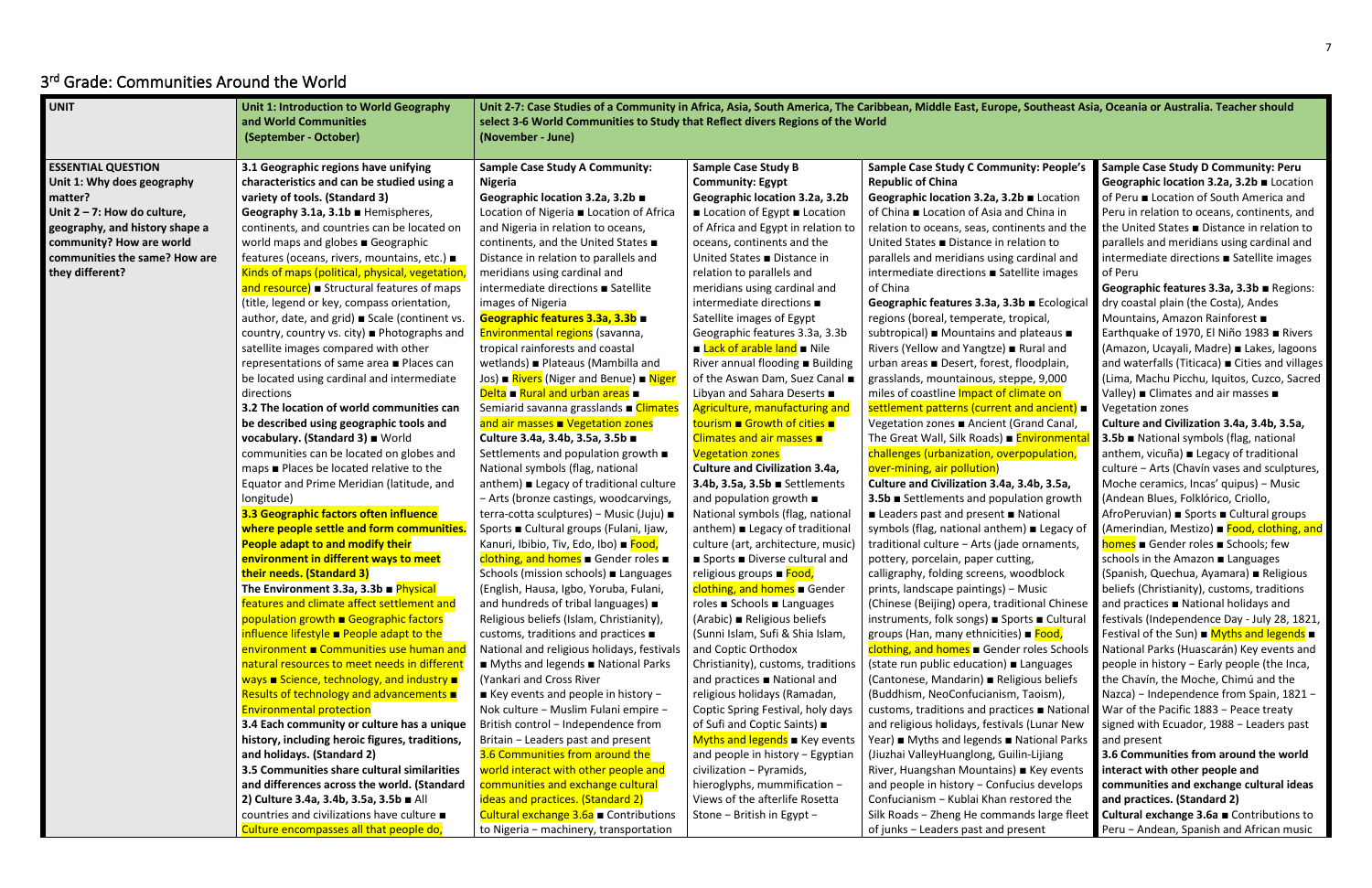**3.8 The concept of universal human rights suggests that all people should be treated fairly and should have the opportunity to meet their basic needs. (Standards 1, 2, 5) Rights and Responsibilities 3.8a, 3.8b, 3.8c** ■ **Issues of human rights ■ Responsibilities** to protect human rights and treat others fairly ■ Steps people can take to support social action and change

create, value, and believe ■ Cultures and civilizations develop and change over time ■ Countries and civilizations have cultural landscapes (pyramids, silos, windmills, skyscrapers) that include old and new features ■ Changes can be observed in a person's way of life, (transportation, homes, economy, form of government) ■ All peoples have rich cultural traditions that are passed down from generation to generation in a variety of ways ■ All peoples have beliefs, religion, traditions ■ All peoples provide for their needs in a variety of ways (foods, clothing, shelter)

equipment, manufactured goods ■ Contributions from Nigeria − leading producer of petroleum, iron, magnesium − adire (cloth dyeing), cloth weaving, tailors − farming, grazing − mahogany, ebony – transportation 3.7 Governments in communities and countries around the world have the authority to make and the power to enforce laws. The role of the citizen within these communities or countries varies across different types of governments. (Standard 5) Government 3.7a, 3.7b, 3.7c, 3.7d ■ Type of government (federal republic) ■ Branches of government (executive, legislative, judicial) ■ Process for selecting leaders ■ Role of the citizen ■ Capital (Abuja)

**3.8 The concept of universal human rights suggests that all people should be treated fairly and should have the opportunity to meet their basic needs. (Standards 1, 2, 5)** 

**Rights and Responsibilities 3.8a, 3.8b, 3.8c** ■ Issues of human rights (prejudice and discrimination) ■ Protecting human rights and treating others fairly ■ Social action and change

**3.9 Communities meet their needs and wants in a variety of ways, forming the basis for their economy. (Standard 4) Meeting Needs and Wants 3.9a, 3.9b** ■ Resources (petroleum, natural gas, iron, magnesium)  $\blacksquare$  Surplus and scarcity of resources ■ Basic needs for food,

### clothing, and shelter

**3.10 Each community develops an economic system that addresses three questions: what will be produced, how it will be produced, and who will get what is produced? (Standard 4) Economic System 3.10a, 3.10b** ■ Role of supply and demand ■ Agricultural production ■ Producer of petroleum ■ Import partnerships (United Kingdom, United States, Germany, France) ■ Manufacturing of steel, paper products, cloth, textiles, plywood ■ Organization of Petroleum Exporting Countries (OPEC)

Independence − Leaders past and present

**3.6 Communities from around the world interact with other people and communities and exchange cultural ideas and practices. (Standard 2) Cultural exchange 3.6a** ■ Contributions to Egypt − Greeks and Romans culture, art, science, Library of Alexandria − Islamic science, architecture, literature, technology, archaeology ■ Contributions from Egypt − architecture − irrigation − medicine – centralized government − media **3.7 Governments in communities and countries around the world have the authority to make and the power to enforce laws. The role of the citizen within these communities or countries varies across different types of governments. (Standard 5) Government 3.7a, 3.7b, 3.7c, 3.7d** ■ Type of government (republic) ■ Branches of government (executive, legislative, judicial, military) ■ Process for selecting leaders ■ Role of the citizen ■ Capital (Cairo) ■ Major cities (Cairo, Alexandria, Giza) **3.8 The concept of universal human rights suggests that all people should be treated fairly** 

**and should have the opportunity to meet their basic needs. (Standards 1, 2, 5) Rights and Responsibilities 3.8a, 3.8b, 3.8c** ■ Issues of human rights (prejudice and discrimination) ■ Protecting human rights and treating others fairly ■ Social action and change

**3.9 Communities meet their needs and wants in a variety of** 

**3.7 Governments in communities and countries around the world have the authority to make and the power to enforce laws. The role of the citizen within these communities or countries varies across different types of governments. (Standard 5)** 

**Government 3.7a, 3.7b, 3.7c, 3.7d** ■ Type of government (Communist) ■ Branches (executive, legislative, judicial, and military) ■ Process for selecting leaders ■ Role of the citizen ■ Capital (Beijing) **3.8 The concept of universal human rights suggests that all people should be treated fairly and should have the opportunity to meet their basic needs. (Standards 1, 2, 5) Meeting Needs and Wants 3.8a, 3.8b, 3.8c** ■ Issues of human rights (prejudice and discrimination) ■ Protecting human rights and treating others fairly ■ Social action and change

**3.6 Communities from around the world interact with other people and communities and exchange cultural ideas and practices. (Standard 2) Cultural exchange 3.6a** ■ Dynasties supported and limited trade and cultural diffusion (Han, Yuan, Ming) ■ Trade diasporas ■ Contributions to China − machinery, transportation equipment, manufactured goods, corn, peppers, squash ■ Contributions from China – gunpowder, machines, metals, paper, porcelain, silk, woodblock printing − compass − measurement of time − calligraphy − mining and ore processing (iron, steel, aluminum, and other metals, coal) – consumer products and instruments ■ Contributions from Peru − silver work − pottery − tapestries and textiles **3.7 Governments in communities and countries around the world have the authority to make and the power to enforce laws. The role of the citizen within these communities or countries varies across different types of governments. (Standard 5) Government 3.7a, 3.7b, 3.7c, 3.7d** ■ Type of government (constitutional republic) ■ Branches of government (executive, legislative, judicial) ■ Process for selecting leaders ■ Alejandro Toledo Manrique, Peru's first Native Indian President (2001) ■ Role of the citizen ■ Capital (Lima)

**3.9 Communities meet their needs and wants in a variety of ways, forming the basis for their economy. (Standard 4) Resources 3.9a, 3.9b** ■ Uses available resources (coal, iron ore, petroleum, natural gas, mercury, tin, tungsten, aluminum, lead, zinc, rare earth elements, uranium, hydropower potential) ■ Surplus and scarcity of resources ■ Development of the Grand Canal ■ Silk Roads ■ Basic needs for food, clothing, and shelter **3.10 Each community develops an economic system that addresses three** 

**3.8 The concept of universal human rights suggests that all people should be treated fairly and should have the opportunity to meet their basic needs. (Standards 1, 2, 5) Rights and Responsibilities 3.8a, 3.8b, 3.8c** ■ Issues of human rights (prejudice and discrimination) ■ Protecting human rights and treating others fairly ■ Social action and change

**3.9 Communities meet their needs and wants in a variety of ways, forming the basis for their economy. (Standard 4) Meeting Needs and Wants 3.9a, 3.9b** ■ Resources (llamas and alpacas provide wool, meat, labor) ■ Exports (minerals: copper, gold, lead, silver, zinc, timber) ■ Surplus and scarcity of resources ■ Basic needs for food, clothing, and shelter

**3.10 Each community develops an economic system that addresses three questions: what will be produced, how will it be produced, and who will get what is produced? (Standard 4)** 

**Economic Systems 3.10a, 3.10b** ■ Role of supply and demand ■ Goods produced (potatoes, fish, rice, coca leaves, petroleum, plastics, iron, steel) ■ Mineral production and the role of miners ■ Market-oriented **economy** ■ Imports (petroleum, plastics, chemicals) ■ Transportation (major highway projects) and communication ■ Agricultural and fishing industries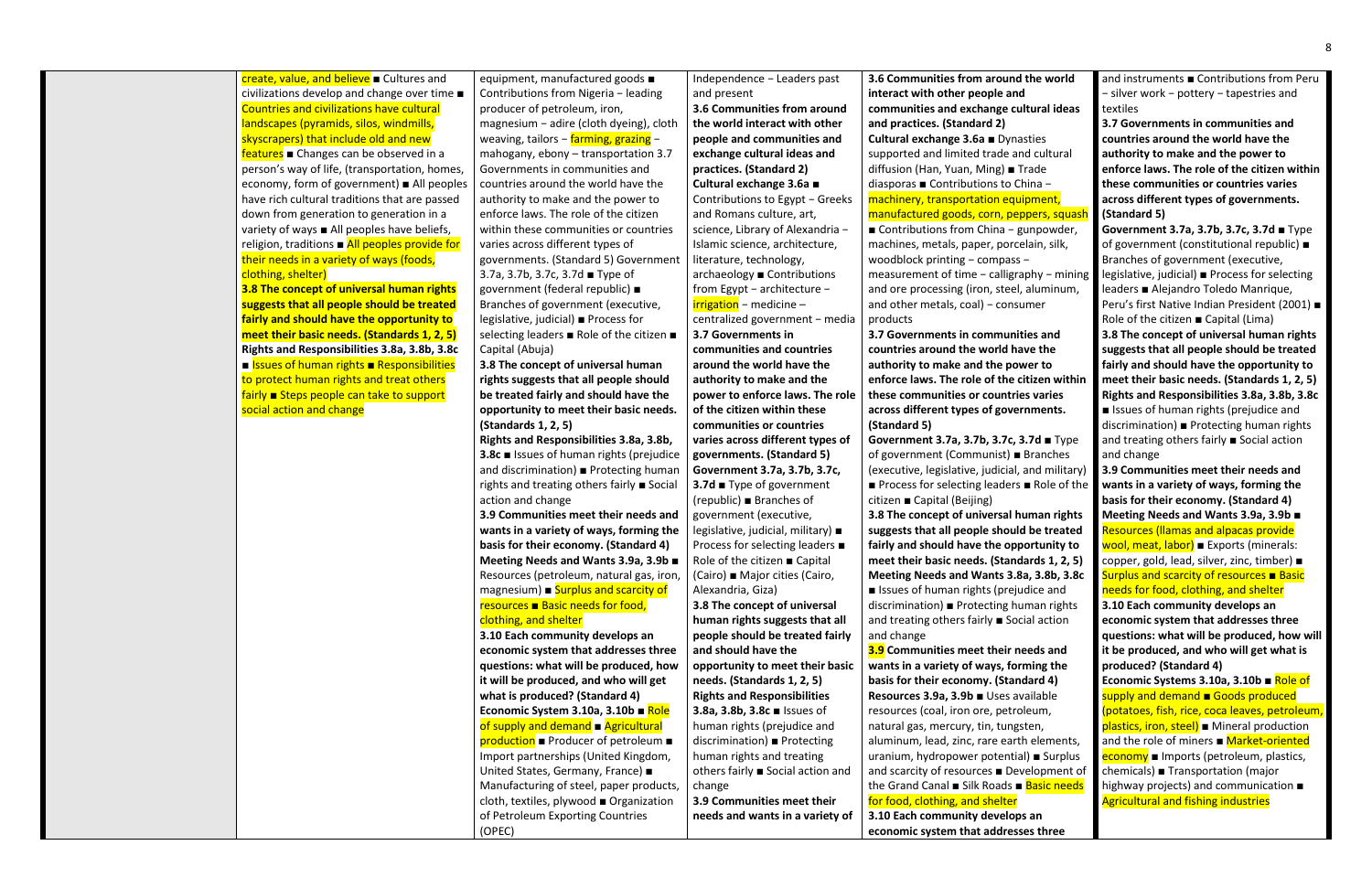|                                   |                                                                                                                                                                                                                                                                                                                                                                                                                    |                                                                                                                                                                  | ways, forming the basis for<br>their economy. (Standard 4)<br><b>Meeting Needs and Wants</b><br>3.9a, $3.9b$ $\blacksquare$ Resources (coal,<br>gas, oil, tourism) Burplus and<br>scarcity of resources ■ Basic<br>needs for food, clothing, and<br>shelter<br>3.10 Each community develops<br>an economic system that<br>addresses three questions:<br>what will be produced, how<br>will it be produced, and who<br>will get what is produced?<br>(Standard 4)<br>Economic Systems 3.10a, 3.10b<br>$\blacksquare$ Role of supply and demand $\blacksquare$<br>Goods, services, exports ■<br>Subsistence agriculture Light<br>manufacturing ■ Tourism ■<br><b>Irrigation</b> | questions: what will be produced, how it<br>will be produced, and who will get what is<br>produced? (Standard 4)<br>Economic System 3.10a, 3.10b ■ Role of<br>supply and demand Goods, services,<br>exports ■ Agricultural and industrial<br>production • Major international exporter<br>and creditor <b>I</b> Import partnerships (United<br>States, Europe Union, Japan, Brazil) ■<br>Control of trade via the Silk Roads ■ Control<br>of sericulture |
|-----------------------------------|--------------------------------------------------------------------------------------------------------------------------------------------------------------------------------------------------------------------------------------------------------------------------------------------------------------------------------------------------------------------------------------------------------------------|------------------------------------------------------------------------------------------------------------------------------------------------------------------|-------------------------------------------------------------------------------------------------------------------------------------------------------------------------------------------------------------------------------------------------------------------------------------------------------------------------------------------------------------------------------------------------------------------------------------------------------------------------------------------------------------------------------------------------------------------------------------------------------------------------------------------------------------------------------|----------------------------------------------------------------------------------------------------------------------------------------------------------------------------------------------------------------------------------------------------------------------------------------------------------------------------------------------------------------------------------------------------------------------------------------------------------|
| <b>GARDEN LESSON PLAN or IDEA</b> | Steps to Create any History Walk in<br>the Garden<br><b>Cultures, Food, and Communities</b><br><b>Around the World</b><br><b>Esperanza Rising - on migrant</b><br>workers, ag economies, impact of<br>ag on rural communities, ag<br>history, and how fruit & veg have<br>been harvested historically<br>Powerful Potato - explore<br>geography and world cultures by<br>charting potato geography on<br>world map | <b>Three Sisters (a Native</b><br>$\bullet$<br>American planting technique)<br>Cultures, Food, and<br>$\bullet$<br><b>Communities Around the</b><br><b>World</b> | <b>Ancient Technologies</b><br>Walk in the Garden<br>Cultures, Food, and<br><b>Communities Around</b><br>the World                                                                                                                                                                                                                                                                                                                                                                                                                                                                                                                                                            | Cultures, Food, and<br><b>Communities Around the World</b>                                                                                                                                                                                                                                                                                                                                                                                               |

# <span id="page-8-0"></span>4<sup>th</sup> Grade: New York State and Local History

| <b>UNIT</b> | Unit 1: The Geography of New York State   Unit 2: Native American: First |                               |                       | Unit 3: Colonial and Revolutionary   Unit 4: Freedom and the New Nation: | Unit 5: Making the empire State:   |
|-------------|--------------------------------------------------------------------------|-------------------------------|-----------------------|--------------------------------------------------------------------------|------------------------------------|
|             | (September)                                                              | Inhabitants of New York State | Periods               | Federal, State and Local Government                                      | Immigration, Industrialization and |
|             |                                                                          | (October)                     | (November - December) | (January – March)                                                        | Westward Movement                  |
|             |                                                                          |                               |                       |                                                                          | (April - June)                     |

| duced, how it<br>will get what is                                                                                                   |                                                            |
|-------------------------------------------------------------------------------------------------------------------------------------|------------------------------------------------------------|
| $Ob$ <b>Role of</b><br>s, services,<br>dustrial<br>ional exporter<br>erships (United<br>, Brazil) ■<br>Roads ■ <mark>Control</mark> |                                                            |
| $\overline{d}$<br>Ind the World                                                                                                     | Cultures, Food, and<br><b>Communities Around the World</b> |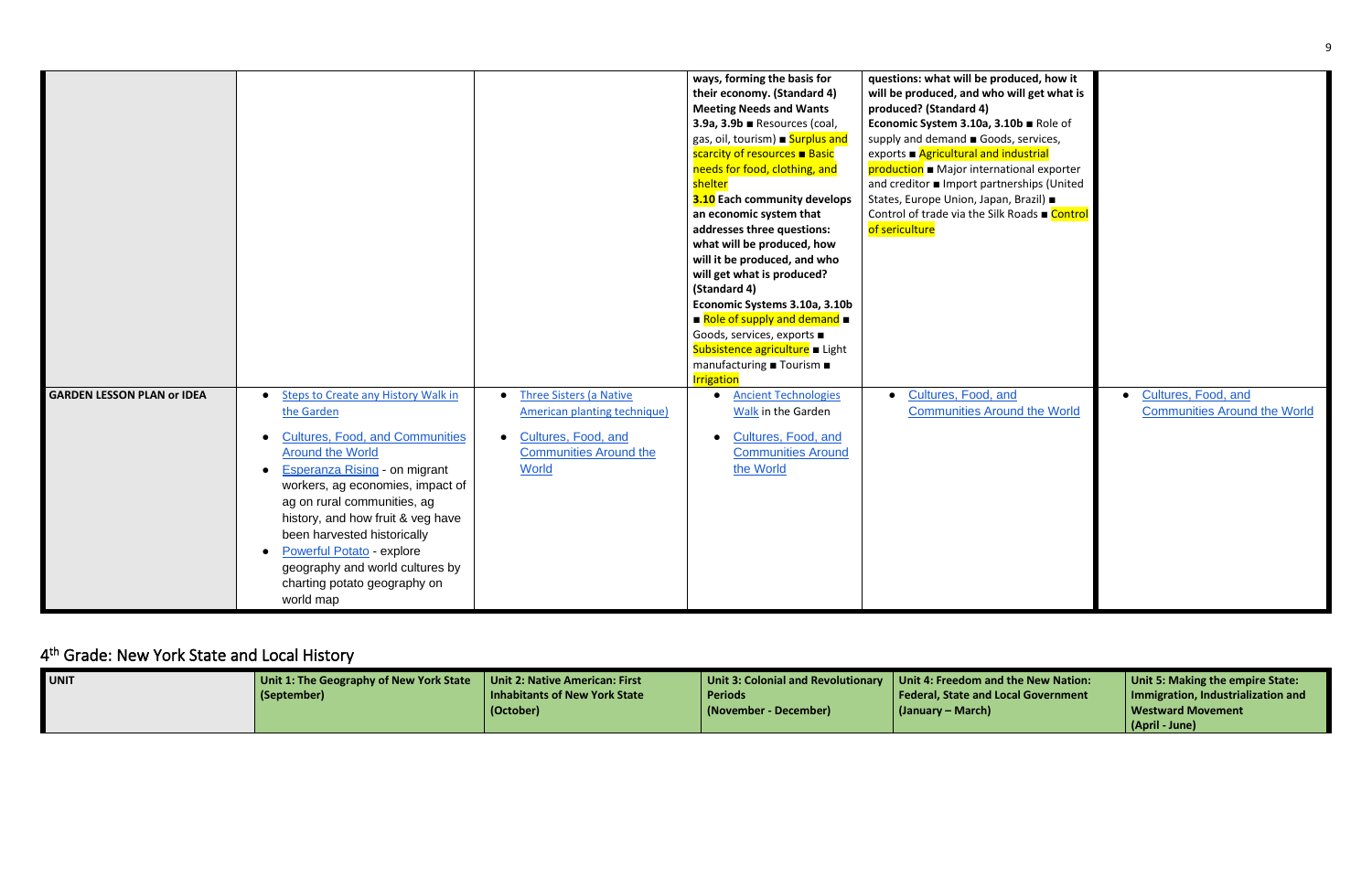#### **ESSENTIAL QUESTIONS**

**Unit I: Why does geography matter? Unit 2: What makes a complex society? Unit 3: What motivates people to explore and colonize other lands? Unit 4: What does it mean to be free? Unit 5: How do people, laws, and new** 

**technology shape a nation?** 

**4.1 GEOGRAPHY OF NEW** 

■ Location of New York State in relation to other states (countries/world/bodies of water and mountain ranges)

**YORK STATE: New York State has a diverse geography. Various maps can be used to represent and examine the geography of New York State. (Standard 3) Geography 4.1a, 4.1b**

Appalachian, Catskill) ■ Rivers (Allegheny, Bronx, Delaware, East, Genesee, Harlem, Hudson, Mohawk, Niagara, Richelieu, St. Lawrence, Susquehanna) ■ Bays (Jamaica, Lower and Upper New York Bay, Great South) slands (Fire, Long Island, Manhattan, Roosevelt, Governors, Liberty, Staten Island) ■ Lakes (Champlain, Erie, Finger, George, Ontario, Placid) ■ Allegheny Plateau, Atlantic Ocean, Long Island Sound, Niagara Falls, Palisades, Tug Hill Plateau

**Political geographic features of New York State and New York City** ■ Borders (Canada, Connecticut, New Jersey, Massachusetts, Pennsylvania, Vermont) ■ Major cities (Albany, Buffalo, New York, Rochester, Syracuse, Yonkers) ■ Boroughs (Bronx, Brooklyn, Manhattan, Queens, Staten Island) ■ Climate of New York

**Physical geographic features of New York State and New York City ■ Mountains** (Adirondack,

■ Vegetation of New York ■ Topography of New York

**groups, chiefly the Iroquois (Haudenosaunee) and Algonquianspeaking groups, inhabited the region that became New York. Native Americans interacted with the environment and developed unique cultures. (Standards 1, 3, 5) First native inhabitants of New York State 4.2a, 4.2b, 4.2c** ■ Algonquians, Iroquois (Haudenosaunee) ■ Geographic features influence Location ■ Role of climate, Environment,

values ■ Roles of men, women and children ■ Technology,

■ Belonged to the Algonquian group ■ Lived in Southern NY and along the Hudson River ■ Groups included: Munsee, Hackensack, Wappingers, Esopus, Massapequa, Canarsee, Minisink and Rockaways ■ Villages usually built on high ground near a river or stream ■ Lived in wigwams and longhouses ■ Fished, harvested crops and hunted ■ Used slash-and-burn methods to cultivate soil ■ Families were grouped into clans descending from the matrilineal side ■ Identified clans with animal signs ■ Assigned land to clans for their use, not **ownership** ■ Defined division of labor for men, women and children ■ Role of elders ■ Leaders (sachems), healers, and ceremonies ■ Myths and legends ■ Warfare with other Native Americans

#### **4.2 NATIVE AMERICAN GROUPS AND THE ENVIRONMENT: Native American**

### ■ Dutch, English and French influences in New York State

animals, natural resources in the development of Native American cultures in New York State ■ Organization and governance Ways of life, customs, beliefs, traditions and

> ■ Establishment of New Amsterdam by the Dutch West India Company ■ Growth of lower Manhattan ■ Dutch West India Company brings enslaved Africans to New Netherland ■ Key people in early New York City development (Peter Minuet, Adriaen Van Der Donck, Peter Stuyvesant) ■ British in New York ■ Differences between British rule of New York and Dutch rule ■ British expand the slave trade in New York ■ Lasting Dutch contributions

transportation ■ Contributions evident today

**FOCUS: Case study of a New York State Native American culture** Example: The Lenape

### **4.3 COLONIAL AND REVOLUTIONARY PERIOD IN NEW**

**YORK: European exploration led to the colonization of the region that became New York State. Beginning in the early 1600s, colonial New York was home to people from many different countries. Colonial New York was important during the Revolutionary Period. (Standards 1, 3, 4) Exploration 4.3a** ■ Reasons for European exploration of the western hemisphere (gold, alternate route to China, spices, furs, conversion to Christianity) ■ Exploring NY waterways, establishing trading posts and missions ■ Major explorers of New York (Henry Hudson, Giovanni da Verrazano, Adriaen Block, Samuel de Champlain) Three worlds interact: Europeans, Africans, and Native Americans **FOCUS: Case study of early New Amsterdam/New York 4.3b**

**Life in the New York Colony 4.3b** ■ Role of geography and the establishment of New York Colony ■ Diversity in early New York (ethnic and religious, e.g., Jewish, French, Scottish, German) ■ Role of enslaved Africans in growth and development of New York

**4.4 GOVERNMENT: There are different levels of government within the United States and New York State. The purpose of government is to protect the rights of citizens and to promote the common good. The government of New York State establishes rights, freedoms, and responsibilities for its citizens. (Standards 1, 5)** 

**Independence 4.4a, 4.4b, 4.4d** ■ Role of New York in the development of the new nation ■ Foundations for a new government/ideals of American democracy (Mayflower Compact, Declaration of Independence, the United States and New York State Constitutions) ■ Symbols and their meanings (NYS and NYC seal, eagle, flag)

**The Development of the Constitution 4.4a** ■ The Constitution as a framework for organizing government ■ A living document ■ The structure of the federal government including the president, Congress, and the courts ■ Changes and amendments ■ The Bill of Rights and individual liberties ■ The Peter Zenger Trial ■ Lack of inclusiveness (enslaved and free African Americans, women, the poor) ■ Key individuals/groups from New York who helped strengthen democracy in the U.S. ■ Individuals and groups protected by rights and freedom ■ Values, practices, and traditions that unite all Americans ■ Consequence of the absence of government **New York Government 4.4b, 4.4c** ■ The roles and responsibilities of the branches of New York State and local government (checks and balances, parallels to federal system) ■ The process for electing or appointing government officials ■ The process for a bill to become a law in New York State

**New York City officials 4.**4c ■ New York City has a mayor council form of government ■ The process for electing or appointing government officials ■ The mayor is the city's chief executive ■ City Council is the city's legislative body, making laws for the city ■ Members of the City Council, public advocate, comptroller, presidents of the five boroughs

**4.6 WESTWARD MOVEMENT AND INDUSTRIALIZATION: New York State played an important role in the growth of the United States. During the 1800s, people traveled west looking for opportunities. Economic activities in New York State are varied and have changed over time with improvements in transportation and technology. (Standards 1, 3, 4) Improvements and inventions in transportation and communication 4.6a, 4.6b, 4.6c** ■ Westward movement in New York State ■ Improved travel on roads, including corduroy roads and turnpikes ■ Effect of geography on infrastructure ■ The Erie Canal joins the Hudson River and Lake Erie and Atlantic Ocean The Erie Canal spurs growth and settlement ■ Transportation route to Central and Western United States ■ Development of steamboat, telegraph **Lower shipping costs** ■ Early means of transportation in New York City and Brooklyn ■ Development of transportation and communication technology (1800s to the present) **Economic Activity in the Industrial Age 4.6d, 4.6f, 4.6g** ■ Emergence of New York as an economic power ■ Natural resources of New York State ■ Agricultural products of New York State ■ Role of New York City in the development of banking and finance in the U.S.  $\blacksquare$  Industrial development in New York State and New York City ■ Labor and unions in New York City, New York State and the United States (1800s-the present) ■ Changes in the NYC economy 1950-present Major economic activities in regions of New York State

**New York State Entrepreneurs and Inventors 4.6e** ■ Research people who made important contributions to business, technology, and New York State communities (Thomas Jennings, Henry Steinway, John Jacob Bausch, Henry Lomb, Cornelius Vanderbilt, Lewis H. Latimer, Jacob Schoellkopf,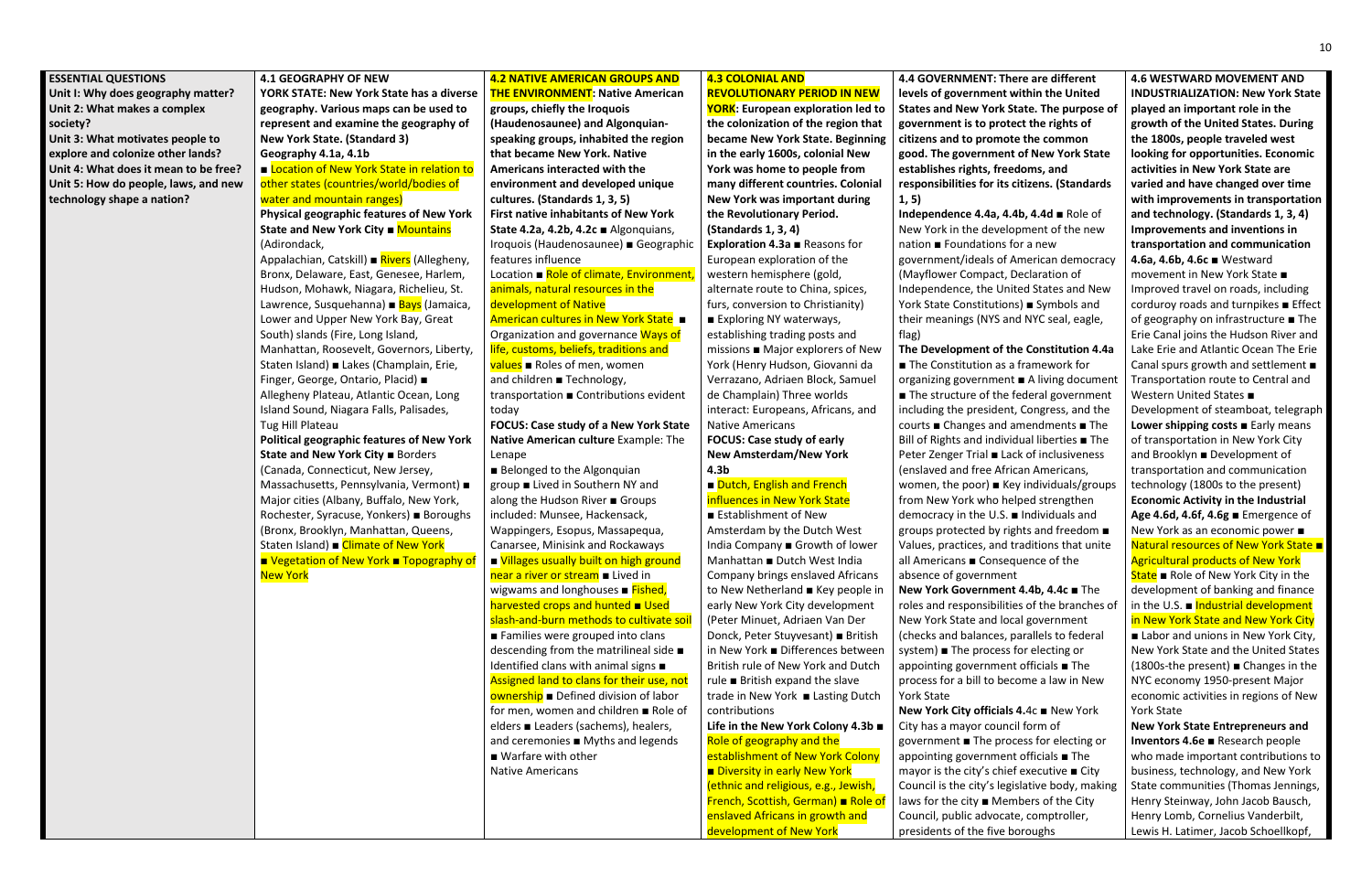#### compared to life under Dutch ■

Colonial life in New York before the Revolutionary War ■ Social, economic and political conditions of diverse New York communities (ethnic and religious) before the war ■ Important accomplishments of individuals and groups living in New York ■ New York and the other colonies furnish England and the West Indies with raw materials food, lumber, furs

#### **French and Indian War 4.3c** ■

Competition between The French and British ■ Native American alliances Major battles fought in New York ■ Results of the war **The American Revolution in New York City and New York State 4.3d** ■ The colonists resist British Parliament's taxes (Sugar Act, Stamp Act, Townsend Acts, Tea Act) and restrictions (Proclamation of 1763) ■ Declaration of Independence as a key document of the American Revolution ■ Strategic role of and New York State and New York City in the Revolutionary War (geography, leaders, battles, key figures, role of African Americans, Native Americans and women) ■ Loyalist support, British occupation ■ Battle of Long Island ■ Battle of Saratoga ■ Evacuation Day, November 25, 1783 ■ Impact of the war on and New York State and New York City

**Rights and Responsibilities as Citizens 4.4d, 4.4e** ■ Citizens' rights and freedoms are guaranteed ■ Citizens obey rules and laws, including traffic safety and antibullying ■ Citizens vote, serve jury duty, perform community service **4.5 IN SEARCH OF FREEDOM AND A CALL FOR CHANGE: Different groups of people did not have equal rights and freedoms. People worked to bring about change. The struggle for rights and freedoms was one factor in the division of the United States that resulted in the Civil War. (Standards 1, 5)**

**Slaves in New York State 4.5a** ■ Life as a slave in New York State ■ People worked to fight against slavery and for change ■ People who took action to abolish slavery (Samuel Cornish, Frederick Douglass, William Lloyd Garrison, John Brown, Albro Lyons, Charles Reason, Henry Highland Garnet, or Harriet Tubman) ■ Gradual Emancipation Laws **Expanding Women's Rights 4.5b** ■ Rights denied to women during the 1800s ■ People who took action to bring about change (Amelia Bloomer, Sojourner Truth, Elizabeth Cady Stanton, Lucretia Mott, Susan B. Anthony, Matilda Joslyn Gage, Elizabeth Blackwell) ■ Seneca Falls and the suffrage movement **New York's role during the Civil War 4.5c** ■ New York supported the Union providing soldiers, equipment, food ■ Local contributions to the Civil War effort ■ The Draft Riots

Nikola Tesla, George Westinghouse, George Eastman, Amory Houghton, Willis Carrier, John D. Rockefeller, Edward H. Harriman, J.P. Morgan, Hetty Green, Emily Roebling, or Elisha Otis)

**4.7 IMMIGRATION AND MIGRATION FROM THE EARLY 1800'S TO THE PRESENT: Many people have immigrated and migrated to New York State contributing to its cultural growth and development. (Standards 1, 3, 4, 5)** 

**Urbanization in New York City** ■ Development of new buildings  $\blacksquare$  Mass transportation Building codes ■ Public **health laws** ■ Croton Aqueduct, modern sewer and water system ■ Professional fire department **FOCUS: Case study of immigration/ migration in New York City 4.7a** ■ The Melting Pot vs. The Salad Bowl metaphors ■ Reasons for immigration to New York ■ Better living conditions ■ Great Irish Potato Famine ■ Land acquisition (Homestead Act) ■ Financial gain ■ Forced migration ■ War, politics, religion ■ Immigrant experiences in New York (during travel, Castle Garden, Ellis Island, life in America) ■ Contributions of immigrants (culture, recreation, food, language, labor, skills) ■ Waves of immigration to New York State (arrival of various groups 1800s, 1900s and today **Social impact of immigration/ migration (labor movement and child labor) 4.7a** ■ Effects of immigration/migration on New York City ■ New York City neighborhoods as ethnic enclaves ■ Triangle Shirtwaist Fire ■ Use of child labor ■ Formation of labor unions ■ Becoming a United States citizen **African-American Migration 4.7b** ■ Migration of freed slaves following the Civil War ■ Reasons African Americans moved into northern cities and The Great Migration ■ The artists,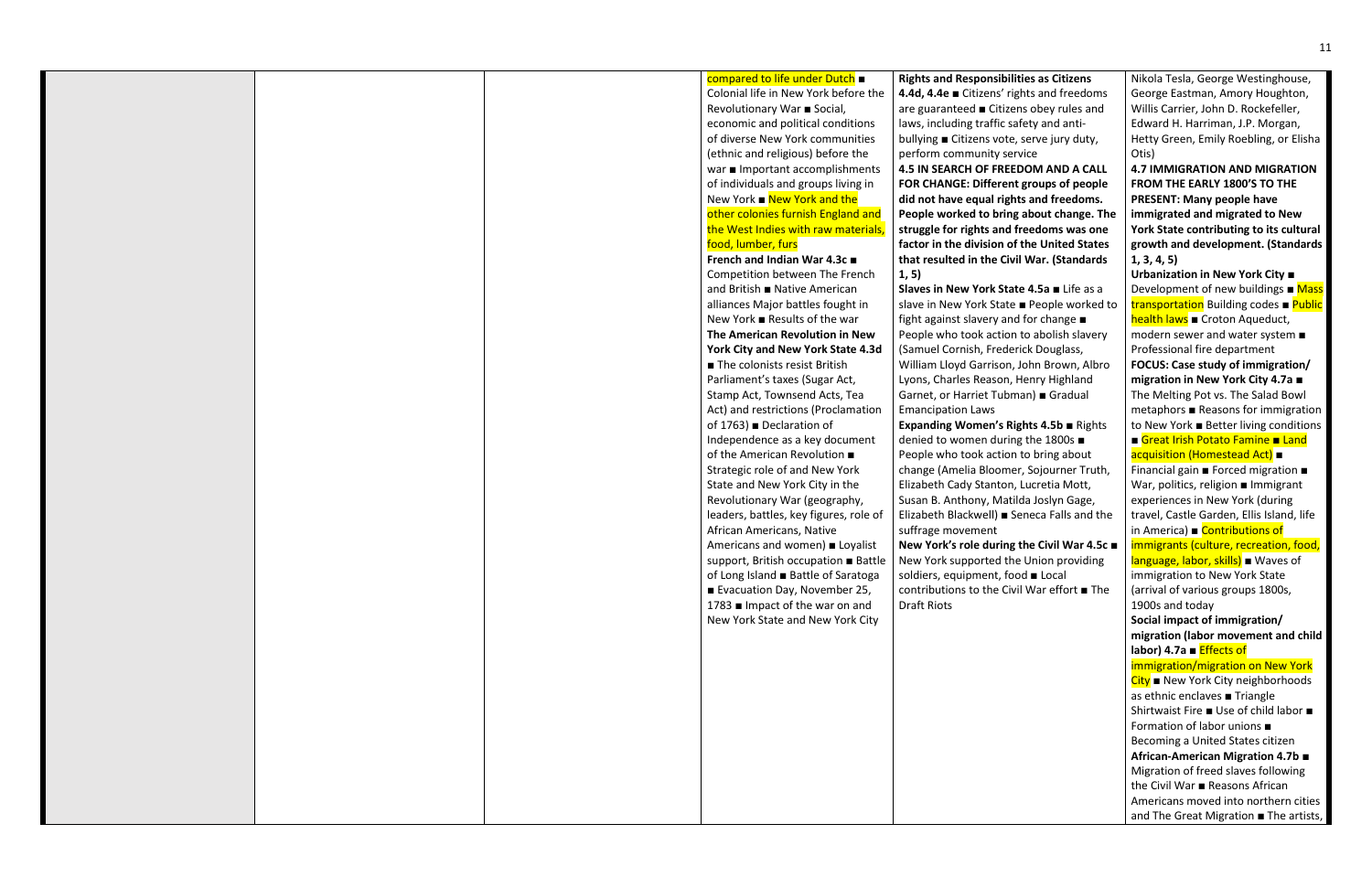|                                   |                                                                                                                                                                                                                                                                                                                                                                                                                                                                                                                   |                                                                                                                                                                   |                                        |                                                                              | writers, and musicians associated<br>with the Harlem Renaissance                                                                                                                                                                                                                                                   |
|-----------------------------------|-------------------------------------------------------------------------------------------------------------------------------------------------------------------------------------------------------------------------------------------------------------------------------------------------------------------------------------------------------------------------------------------------------------------------------------------------------------------------------------------------------------------|-------------------------------------------------------------------------------------------------------------------------------------------------------------------|----------------------------------------|------------------------------------------------------------------------------|--------------------------------------------------------------------------------------------------------------------------------------------------------------------------------------------------------------------------------------------------------------------------------------------------------------------|
| <b>GARDEN LESSON PLAN or IDEA</b> | <b>Steps to Create any History Walk in</b><br>the Garden<br>• Right This Very Minute - on food<br>production & farming w/ map of<br>where US commodities are<br>grown<br>• King Cotton- impact of cotton<br>industry on history & culture in<br>the US<br><b>Powerful Potato - explore</b><br>$\bullet$<br>geography and world cultures<br>by charting potato geography on<br>world map<br>• Where Does it Come From? -<br>explore connection between<br>geography and type of<br>agriculture through commodities | <b>Three Sisters (a Native American</b><br>planting technique)<br>• The Lenape<br>Squanto's Ad Agency (the legacy<br>$\bullet$<br>of Native American Agriculture) | • Food Origins (Mexico to NY<br>Trade) | • King Cotton-impact of cotton<br>industry on history & culture in<br>the US | <b>Esperanza Rising - on</b><br>migrant workers, ag<br>economies, impact of ag on<br>rural communities, ag<br>history, and how fruit & veg<br>have been harvested<br>historically<br><b>Powerful Potato - explore</b><br>$\bullet$<br>geography and world<br>cultures by charting potato<br>geography on world map |

# <span id="page-11-0"></span>5<sup>th</sup> Grade The Western Hemisphere

| <b>UNIT</b>      | Unit 1: Geography<br>and Early Societies of<br>the Western<br><b>Hemisphere</b><br>(September $-$<br>October) | Unit 2: European<br><b>Exploration</b><br>(November -<br>December) | (January - May)                     | Unit 3: Comparative Case Study of Western Hemisphere Cultures |                           |                               |                                  | Unit 4: The Western Hemisphere Today<br>(June)                     |
|------------------|---------------------------------------------------------------------------------------------------------------|--------------------------------------------------------------------|-------------------------------------|---------------------------------------------------------------|---------------------------|-------------------------------|----------------------------------|--------------------------------------------------------------------|
| <b>ESSENTIAL</b> | <b>5.4 GEOGRAPHY IN</b>                                                                                       | <b>5.3 EUROPEAN</b>                                                | <b>Required Country:</b>            | <b>Required Country:</b>                                      | <b>Required Country:</b>  | <b>Sample Country: Brazil</b> | <b>Sample Country:</b>           | <b>Countries in the Western Hemisphere face</b>                    |
| <b>QUESTIONS</b> | THE WESTERN                                                                                                   | <b>EXPLORATION AND</b>                                             | Mexico                              | <b>United States</b>                                          | Canada                    | Geography 5.4a, 5.4b, 5.4c    | <b>Dominican Republic</b>        | a variety of concerns and issues specific to                       |
| Unit 1: To what  | <b>HEMISPHERE: The</b>                                                                                        | <b>ITS EFFECTS: Various</b>                                        | Geography 5.4a, 5.4b,               | Geography 5.4a,                                               | Geography 5.4a,           | Geographic features           | Geography 5.4a, 5.4b, 5.4c ■     | the region 5.5b $\blacksquare$ Environmental issues                |
| degree does      | diverse geography of                                                                                          | European powers                                                    | $5.4c \equiv$ Geographic            | 5.4b, 5.4 $c$ ■                                               | 5.4b, 5.4c $\blacksquare$ | (rivers, mountains, regions,  | Geographic features (important   | (loss of rain forests, availability of water,                      |
| geography        | the Western                                                                                                   | explored and                                                       | features (regions, states,          | Geographic features                                           | Geographic                | states, deltas, rainforests,  | rivers, ocean, sea, peninsula,   | deforestation, endangered species, limited                         |
| determine        | Hemisphere has                                                                                                | eventually colonized                                               | rivers, mountains,                  | (regions, states,                                             | features (regions,        | $landforms)$ Regional         | mountains, regions, cities,      | resources, air quality, pollution) ■                               |
| culture?         | influenced human                                                                                              | the Western                                                        | deserts, landforms,                 | rivers, mountains,                                            | provinces,                | characteristics: physical,    | $landforms)$ Regional            | Immigration and emigration ■ Border                                |
| Unit 2: How do   | culture and                                                                                                   | Hemisphere. This had                                               | oceans, seas, gulfs) $\blacksquare$ | deserts, landforms,                                           | territories, rivers,      | political, economic, or       | characteristics: physical,       | disputes and national security $\blacksquare$ Trade $\blacksquare$ |
| issues of power, | settlement in distinct                                                                                        | a profound impact on                                               | Regional characteristics:           | oceans, seas, gulfs) $\blacksquare$                           | mountains, seas,          | cultural features ■ Physical, | political, economic, or cultural | The rights of indigenous peoples                                   |
| wealth and       | ways. Human                                                                                                   | <b>Native Americans and</b>                                        | physical, political,                | Regional                                                      | oceans, lakes             | political and specialized     | features ■ Physical, political   | <b>FOCUS: Case Study of current regional</b>                       |
| morality         | communities in the                                                                                            | led to the                                                         | economic, or cultural               | characteristics:                                              | tundra, glaciers,         | maps (climate, landforms,     | and specialized maps (climate,   | issues of the Western Hemisphere 6.1d ■                            |
| influence        | <b>Western Hemisphere</b>                                                                                     | transatlantic slave                                                | features ■ Physical,                | physical, political,                                          | $landforms) \blacksquare$ | bodies of water, natural      | landforms, bodies of water,      | Investigate a current issue that two or more                       |
|                  | have modified the                                                                                             |                                                                    | political and specialized           | economic, or cultural                                         | Regional                  | resources) Physical           | natural resources) ■ Physical    | Western Hemisphere countries are facing                            |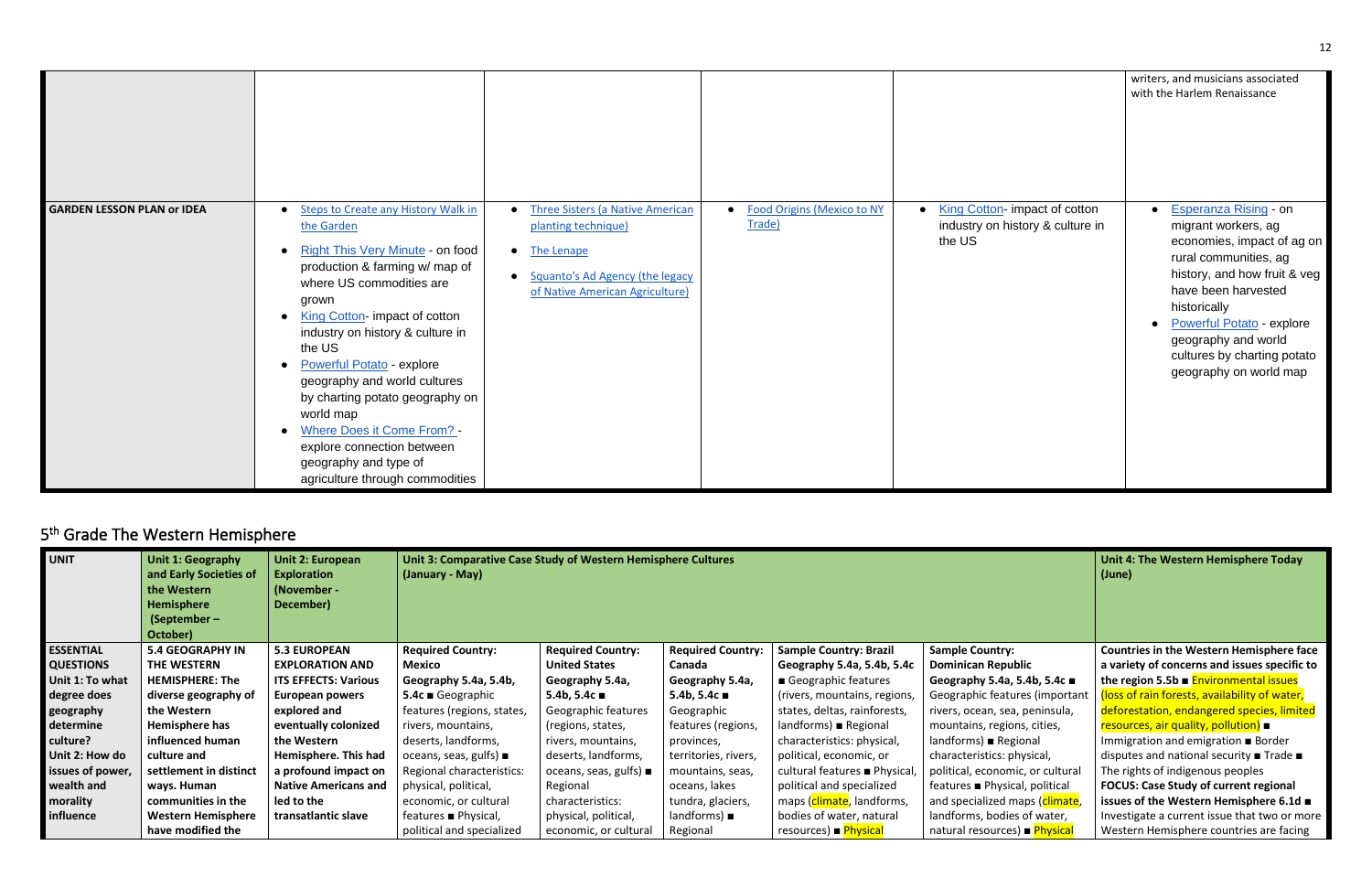| exploration and | physical environment.               | trade. (Standards 1, 2,                       | maps (climate, landforms,                      | features ■ Physical,                   | characteristics:                    | environment influences                                     | environment influences human                                     | together. - geographic causes - links to the |
|-----------------|-------------------------------------|-----------------------------------------------|------------------------------------------------|----------------------------------------|-------------------------------------|------------------------------------------------------------|------------------------------------------------------------------|----------------------------------------------|
| colonization?   | (Standard 3)                        | 3, 4)                                         | bodies of water, natural                       | political and                          | physical, political,                | human settlement, land                                     | settlement, land use and                                         | past - political and environmental effects - |
| Unit 3: How do  | Geography of the                    | <b>European Exploration</b>                   | resources) Physical                            | specialized maps                       | economic, or                        | use and economic activity                                  | economic activity                                                | human impact                                 |
| key forces and  | <b>Western Hemisphere</b>           | 5.3a ■ Early Viking                           | environment influences                         | (climate, landforms,                   | cultural features ■                 | <b>5.5 COMPARATIVE</b>                                     | <b>5.5 COMPARATIVE CULTURES:</b>                                 |                                              |
| events shape    | 5.4a, 5.4b $\blacksquare$ The       | exploration ■ Reasons                         | human settlement, land                         | bodies of water,                       | Physical, political                 | <b>CULTURES: The countries</b>                             | The countries of the Western                                     |                                              |
| nations?        | Western Hemisphere                  | for European                                  | use and economic activity                      | natural resources) ■                   | and specialized                     | of the Western                                             | Hemisphere are diverse and                                       |                                              |
| Unit 4: How     | can be located and                  | exploration: trade                            | <b>5.5 COMPARATIVE</b>                         | <b>Physical environment</b>            | maps (climate,                      | Hemisphere are diverse                                     | the cultures of these countries                                  |                                              |
| does an         | represented using                   | routes, resources,                            | <b>CULTURES: The countries</b>                 | influences human                       | landforms, bodies                   | and the cultures of these                                  | are rich and varied. Due to                                      |                                              |
| interdependent  | maps, globes, aerial                | wealth, power and                             | of the Western                                 | settlement, land use                   | of water, natural                   | countries are rich and                                     | their proximity to each other,                                   |                                              |
| region meet the | and satellite                       | glory $\blacksquare$ Line of                  | Hemisphere are diverse                         | and economic activity                  | resources) Physical                 | varied. Due to their                                       | the countries of the Western                                     |                                              |
| challenges of   | photographs, and                    | Demarcation and                               | and the cultures of these                      | <b>5.5 COMPARATIVE</b>                 | environment                         | proximity to each other,                                   | Hemisphere share some of the                                     |                                              |
| modern living?  | computer models ■                   | Treaty of Tordesillas ■                       | countries are rich and                         | <b>CULTURES: The</b>                   | influences human                    | the countries of the                                       | same concerns and issues.                                        |                                              |
|                 | Geological processes                | Spain and Portugal                            | varied. Due to their                           | countries of the                       | settlement, land                    | <b>Western Hemisphere</b>                                  | (Standards 1, 2)                                                 |                                              |
|                 | shaped the physical                 | explore the southern                          | proximity to each other,                       | <b>Western Hemisphere</b>              | use and economic                    | share some of the same                                     | Key cultural characteristics                                     |                                              |
|                 | environments of the                 | areas of the Americas                         | the countries of the                           | are diverse and the                    | activity                            | concerns and issues.                                       | 5.5a Traditions, language,                                       |                                              |
|                 | Western Hemisphere                  | (Christopher                                  | <b>Western Hemisphere</b>                      | cultures of these                      | <b>5.5 COMPARATIVE</b>              | (Standards 1, 2) Key                                       | arts, architecture, literature,                                  |                                              |
|                 | (Ice Age, weather,                  | Columbus, Juan Ponce                          | share some of the same                         | countries are rich and                 | <b>CULTURES: The</b>                | cultural characteristics                                   | music, dance ■ Religions and                                     |                                              |
|                 | wind and water) $\blacksquare$ The  | de Leon, Pedro Álvares                        | concerns and issues.                           | varied. Due to their                   | countries of the                    | 5.5a Traditions,                                           | beliefs Cultural contributions                                   |                                              |
|                 | Western Hemisphere                  | Cabral, etc.) ■ England                       | (Standards 1, 2)                               | proximity to each                      | Western                             | language, arts,                                            | $\blacksquare$ Sports $\blacksquare$ Leisure activities          |                                              |
|                 | is divided into                     | and the Netherlands                           | <b>Key cultural</b>                            | other, the countries                   | Hemisphere are                      | architecture, literature,                                  | Shared traditions with other                                     |                                              |
|                 | countries and regions               | explore the Atlantic                          | characteristics 5.5a ■                         | of the Western                         | diverse and the                     | music, dance ■ Religions                                   | Western Hemisphere nations                                       |                                              |
|                 | Continents,                         | coastline and                                 | Traditions, language, arts,                    | Hemisphere share                       | cultures of these                   | and beliefs ■ Cultural                                     | Growth and Transformation $\blacksquare$                         |                                              |
|                 | countries and regions               | waterways (Henry                              | architecture, literature,                      | some of the same                       | countries are rich                  | contributions ■ Sports ■                                   | Haiti annexes Santo Domingo                                      |                                              |
|                 | of the Western                      | Hudson, Adriene Block                         | music, dance ■ Religions                       | concerns and issues.                   | and varied. Due to                  | Leisure activities ■ Shared                                | (1822) ■ Key events and people                                   |                                              |
|                 | Hemisphere can be                   | and Sir Francis Drake)                        | and beliefs ■ Cultural                         | (Standards 1, 2)                       | their proximity to                  | traditions with other                                      | in the struggle for                                              |                                              |
|                 | organized by physical,              | $\blacksquare$ France explores the            | contributions ■ Sports ■                       | <b>Key cultural</b>                    | each other, the                     | Western Hemisphere                                         | independence ■ U.S. military                                     |                                              |
|                 | political, economic or              | waterways and lakes in                        | Leisure activities Shared                      | characteristics 5.5a ■                 | countries of the                    | nations                                                    | intervention (1916-1924 and                                      |                                              |
|                 | cultural features ■                 | the northern Americas                         | traditions with other                          | Traditions, language,                  | Western                             | <b>Growth and</b>                                          | 1965)                                                            |                                              |
|                 | Important physical                  | (Giovanni da                                  | Western Hemisphere                             | arts, architecture,                    | Hemisphere share                    | Transformation E Key                                       | <b>5.6 GOVERNMENT: The</b>                                       |                                              |
|                 | features located in                 | Verrazano, Jacques                            | nations                                        | literature, music,                     | some of the same                    | events and people in the                                   | political systems of the                                         |                                              |
|                 | each region ■ Political             | Cartier, Samuel de                            | <b>Growth and</b>                              | dance ■ Religions and                  | concerns and                        | struggle for independence                                  | Western Hemisphere vary in                                       |                                              |
|                 | boundaries of the                   | Champlain, etc.)                              | Transformation $\blacksquare$                  | beliefs Cultural                       | issues. (Standards                  | from Portugal Empire of                                    | structure and organization                                       |                                              |
|                 | hemisphere change                   | Colonization 5.3b, 5.3c                       | Independence from Spain                        | contributions ■                        | 1, 2)                               | Brazil (1822) ■ Slavery is                                 | across time and place.                                           |                                              |
|                 | over time and place                 | ■ European                                    | $(1821)$ The Alamo and                         | Sports ■ Leisure                       | <b>Key cultural</b>                 | abolished (1888) ■ Brazil                                  | (Standard 5)                                                     |                                              |
|                 | The physical                        | exploration and the                           | San Jacinto ■ Mexican-                         | activities ■ Shared                    | characteristics                     | becomes a republic (1889)                                  | <b>Government Structures and</b>                                 |                                              |
|                 | environment of the                  | indigenous peoples ■<br>Native American views | American War ■ Battle of                       | traditions with other                  | 5.5a Traditions,                    | ■ Natural resource use and                                 | Functions 5.6a, 5.6b ■                                           |                                              |
|                 | hemisphere<br>influences and can be | of newcomers ■                                | Puebla (1862) and Cinco<br>de Mayo ■ Mexican   | Western Hemisphere                     | language, arts,                     | exploitation<br>5.6 GOVERNMENT: The                        | Democratic republic ■ Three<br>branches: executive, legislative, |                                              |
|                 | modified by human                   | Conquests by Cortez                           | Revolution (1910)                              | nations Growth and<br>Transformation ■ | architecture,<br>literature, music, |                                                            | and judicial <b>Dominican</b>                                    |                                              |
|                 | actions 5.4c ■                      | and Pizarro ■ The                             | <b>5.6 GOVERNMENT: The</b>                     | Dissatisfaction with                   | dance $\blacksquare$ Religions      | political systems of the<br><b>Western Hemisphere vary</b> | Republic's Constitution of 2010                                  |                                              |
|                 | Patterns of human                   | Columbian Exchange ■                          | political systems of the                       | colonial rule and the                  | and beliefs                         | in structure and                                           | <b>Struggle for Equality and Civil</b>                           |                                              |
|                 | settlement ■ Patterns               | Effects of disease                            | <b>Western Hemisphere</b>                      | road to revolution ■                   | Cultural                            | organization across time                                   | Rights or Sovereignty 5.6c ■                                     |                                              |
|                 | of economic activity                | (smallpox, measles)                           | vary in structure and                          | Successes and                          | contributions ■                     | and place. (Standard 5)                                    | Dictatorship opposition:                                         |                                              |
|                 | by region <b>Physical</b> ,         | and warfare $\blacksquare$ Fur                | organization across time                       | challenges of the new                  | Sports ■ Leisure                    | <b>Government Structures</b>                               | <b>Mirabal Sisters</b>                                           |                                              |
|                 | political and                       | trade in Canada ■                             | and place. (Standard 5)                        | government ■                           | activities ■ Shared                 | and Functions 5.6a, 5.6b ■                                 | <b>Multinational and</b>                                         |                                              |
|                 | specialized maps                    | Netherlands, England,                         | <b>Government Structures</b>                   | Manifest Destiny and                   | traditions with                     | Federal republic ■ Three                                   | Nongovernmental                                                  |                                              |
|                 | (climate, vegetation,               | France, Spain, and                            | and Functions 5.6a, 5.6b                       | westward expansion                     | other Western                       | branches: executive,                                       | Organizations 5.6d United                                        |                                              |
|                 | population, land use                | Portugal establish                            | $\blacksquare$ Federal republic $\blacksquare$ | in the United States                   | Hemisphere                          | legislative, and judicial $\blacksquare$                   | Nations ■ World Bank ■ Project                                   |                                              |
|                 | and resource                        | colonies ■ Colonies                           | Three branches:                                | during the 19th                        | nations Growth                      | Rise of democracy $\blacksquare$                           | Hope The Nature                                                  |                                              |
|                 | distribution) can                   | established for                               | executive, legislative, and                    | century ■ United                       | and                                 | Constitution of the                                        | Conservancy                                                      |                                              |
|                 | represent human                     | religious, political, and                     | judicial ■ Political                           | States policy toward                   | Transformation ■                    |                                                            |                                                                  |                                              |
|                 |                                     |                                               |                                                |                                        |                                     |                                                            |                                                                  |                                              |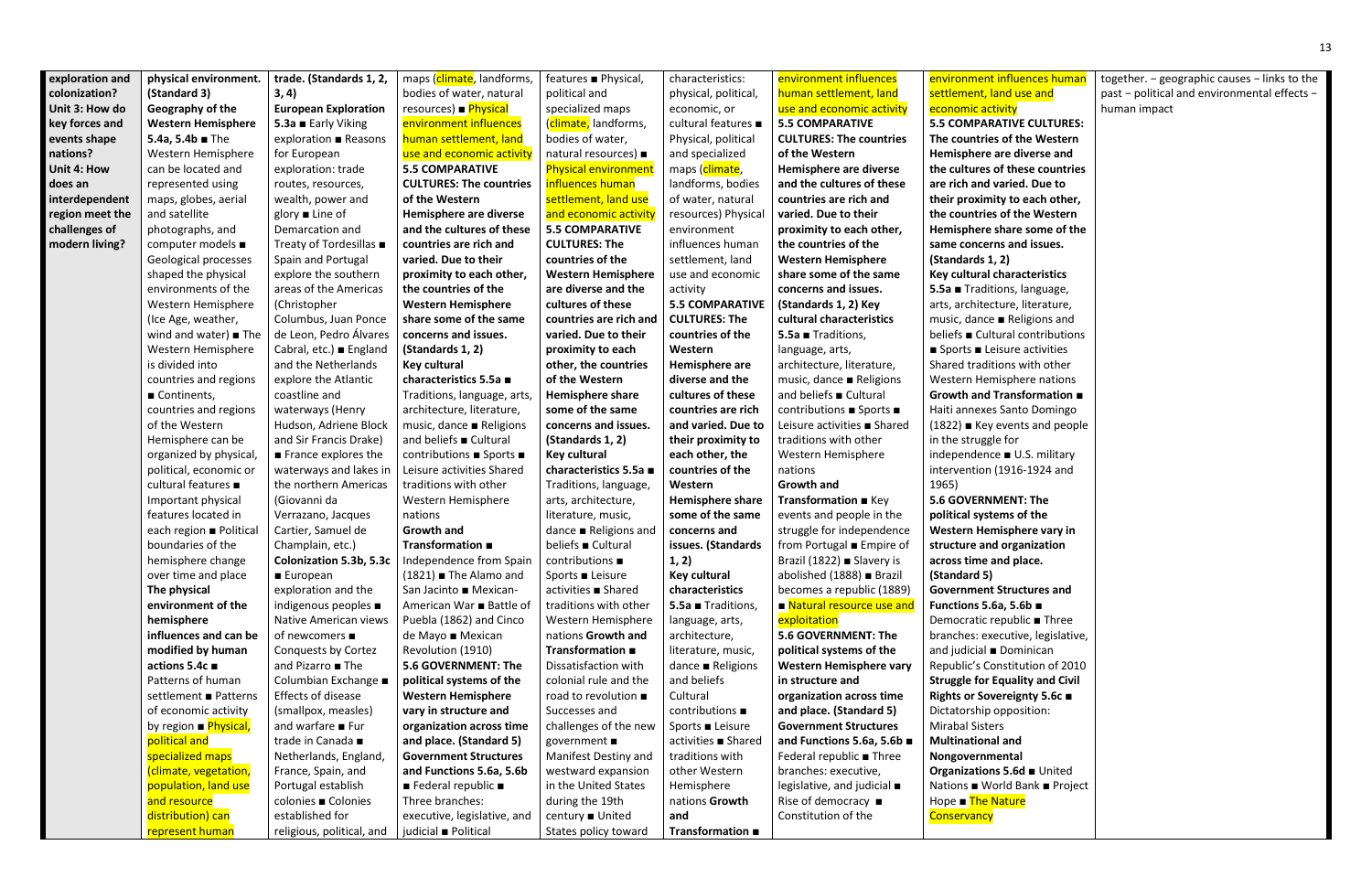| settlement and                      | economic reasons ■        | Constitution of the               | Native Americans ■                         | <b>Constitutional Act</b> | Federative Republic of                | <b>5.7 ECONOMICS:</b>  |
|-------------------------------------|---------------------------|-----------------------------------|--------------------------------------------|---------------------------|---------------------------------------|------------------------|
| economic activity                   | Impact of Roman           | <b>United Mexican States</b>      | The building of the                        | of 1791 and the           | <b>Brazil (1988)</b>                  | the Western Hen        |
| <b>5.1 EARLY PEOPLES</b>            | Catholic missionaries ■   | (1917)                            | transcontinental                           | development of            | <b>Struggle for Equality and</b>      | developed variou       |
| OF THE AMERICAS:                    | Results of colonial rule  | <b>Struggle for Equality and</b>  | railroads ■ The Civil                      | Lower (Quebec)            | <b>Civil Rights or Sovereignty</b>    | meet their needs       |
| The first humans in                 | <b>The Middle Passage</b> | <b>Civil Rights or</b>            | War                                        | and Upper Canada          | 5.6c ■ Freedom of                     | Many of the cour       |
| the Western                         | 5.3d Bringing sugar       | Sovereignty 5.6c ■                | <b>5.6 GOVERNMENT:</b>                     | (Ontario) ∎ Impact        | expression ■ Rainforest               | <b>Western Hemispl</b> |
| <b>Hemisphere modified</b>          | to the Americas ■         | Indigenous rights $\blacksquare$  | The political systems                      | of immigrant              | communities <b>B</b> Rights of        | with each other a      |
| their physical                      | Geography of the slave    | Women's rights                    | of the Western                             | groups $\blacksquare$     | minorities Multinational              | other countries a      |
| environment as well                 | trade ■ Conditions        | <b>Multinational and</b>          | Hemisphere vary in                         | Confederation and         | and Nongovernmental                   | world. (Standard       |
| as adapted to their                 | experienced by            | Nongovernmental                   | structure and                              | self government           | Organizations 5.6d ■                  | Economics 5.7a, !      |
| environment. Their                  | enslaved Africans         | Organizations 5.6d ■              | organization across                        | $(1867)$ Klondike         | United Nations World                  | Characteristics of     |
| interactions with their             | during the Middle         | United Nations ■ World            | time and place.                            | Gold Rush (1890s),        | Bank The Nature                       | market, and com        |
| environment led to                  | Passage ■ The role of     | Bank ■ Project Hope ■             | (Standard 5)                               | western expansion         | Conservancy                           | economic system        |
| various innovations                 | the English, Spanish,     | Local maize vs. GMO corn          | Government                                 | and economic              | 5.7 ECONOMICS: The                    | economic system        |
| and to the                          | and Portuguese in the     | <b>The Nature</b>                 | <b>Structures and</b>                      | $growth \equiv$           | people of the Western                 | natural resources      |
| development of                      | <b>Triangular Trade</b>   | Conservancy                       | Functions 5.6a, 5.6b                       | Quebecois'                | Hemisphere have                       | industries of the I    |
| unique cultures.                    |                           | 5.7 ECONOMICS: The                | Federalism Three                           | movement for              | developed various ways to             | Republic ■ Regior      |
| (Standards 1, 2, 3)                 |                           | people of the Western             | branches: executive,                       | independent               | meet their needs and                  | and manufacture        |
| <b>Early Civilization 5.1a,</b>     |                           | Hemisphere have                   | legislative, and                           | nation status             | wants. Many of the                    | markets ■ Countr       |
| 5.1b Settlement of                  |                           | developed various ways            | judicial ■ Two party                       | 5.6                       | countries of the Western              | other countries to     |
| the Western                         |                           | to meet their needs and           | system ■ Declaration                       | <b>GOVERNMENT:</b>        | Hemisphere trade with                 | economic needs         |
| Hemisphere ■ The Ice                |                           | wants. Many of the                | of Independence ■                          | The political             | each other as well as with            | Imports from and       |
| Age and Beringia Land               |                           | countries of the Western          | U.S. Constitution and                      | systems of the            | other countries around the            | other Western He       |
| Bridge theory ■ Other               |                           | Hemisphere trade with             | Bill of Rights Struggle                    | Western                   | world. (Standards 1, 2, 3,            | markets                |
| migration theories of               |                           | each other as well as             | for Equality and Civil                     | Hemisphere vary           | 4) Economics 5.7a, 5.7b,              |                        |
| early peoples and                   |                           | with other countries              | <b>Rights or Sovereignty</b>               | in structure and          | 5.7c ■ Characteristics of             |                        |
| settlements ■                       |                           | around the world.                 | $5.6c$ $\blacksquare$ Native               | organization              | traditional, market, and              |                        |
| Archeological                       |                           | (Standards 1, 2, 3, 4)            | Americans ■                                | across time and           | command economic                      |                        |
| evidence Nomadic                    |                           | Economics 5.7a, 5.7b,             | Women's rights ■ The                       | place. (Standard          | systems ■ Mixed economic              |                        |
| populations settled                 |                           | 5.7c ■ Characteristics of         | <b>Civil Rights</b>                        | 5) Government             | system ■ Major natural                |                        |
| along rivers, in                    |                           | traditional, market, and          | Movement                                   | <b>Structures and</b>     | resources and industries of           |                        |
| rainforests, along                  |                           | command economic                  | <b>Multinational and</b>                   | Functions 5.6a,           | <b>Brazil</b> ■ Regional              |                        |
| oceans, in deserts, on              |                           | systems ■ Free market             | Nongovernmental                            | 5.6b Democratic           | production and                        |                        |
| plains, in mountains,               |                           | economy ■ Major natural           | Organizations 5.6d ■                       | constitutional            | manufacture ■ Costs and               |                        |
| and in cold climates $\blacksquare$ |                           | resources and industries          | United Nations ■                           | monarch ■ Federal         | markets ■ Countries trade             |                        |
| <b>Early groups adapted</b>         |                           | of Mexico ■ Regional              | NAACP ■ World Bank                         | system of                 | with other countries to               |                        |
| to challenges of the                |                           | production and                    | $\blacksquare$ Project Hope $\blacksquare$ | parliamentary             | meet economic needs and               |                        |
| environment ■                       |                           | manufacture ■ Costs and           | <b>Environmental Rights</b>                | government ■              | wants $\blacksquare$ Imports from and |                        |
| <b>Transition from</b>              |                           | markets ■ Countries               | Movement The                               | Three branches:           | exports to other Western              |                        |
| hunting and gathering               |                           | trade with other                  | <b>Nature Conservancy</b>                  | executive,                | <b>Hemisphere markets</b>             |                        |
| to farming                          |                           | countries to meet                 | 5.7 ECONOMICS: The                         | legislative, and          |                                       |                        |
| <b>Native Americans1</b>            |                           | economic needs and                | people of the                              | judicial ■ Role of        |                                       |                        |
| located in the                      |                           | wants $\blacksquare$ Imports from | <b>Western Hemisphere</b>                  | the Sovereign,            |                                       |                        |
| <b>Western Hemisphere</b>           |                           | and exports to other              | have developed                             | <b>Governor General</b>   |                                       |                        |
| 5.1c Cultural                       |                           | <b>Western Hemisphere</b>         | various ways to meet                       | and Prime Minister        |                                       |                        |
| diversity of indigenous             |                           | markets NAFTA                     | their needs and                            | ■ Commonwealth            |                                       |                        |
| Native American                     |                           |                                   | wants. Many of the                         | Structure and the         |                                       |                        |
| culture groups such as              |                           |                                   | countries of the                           | House of                  |                                       |                        |
| the Arawak,                         |                           |                                   | <b>Western Hemisphere</b>                  | Commons ■                 |                                       |                        |
| Haudenosaunee, Inuit,               |                           |                                   | trade with each other                      | Political party           |                                       |                        |
| Mohican, Pueblo,                    |                           |                                   | as well as with other                      | system ■ British          |                                       |                        |

**5.7 The people of** misphere have **us ways to s** and wants. **Intries of the where trade with each other as well as with**  around the **world. (Standards 1, 2, 3, 4) Economics 5.7a, 5.7b, 5.7c** ■ f traditional, nmand ns Mixed n ■ Major s and Dominican nal production e ■ Costs and tries trade with <mark>to meet</mark> and wants ■ <mark>d exports to</mark> lemisphere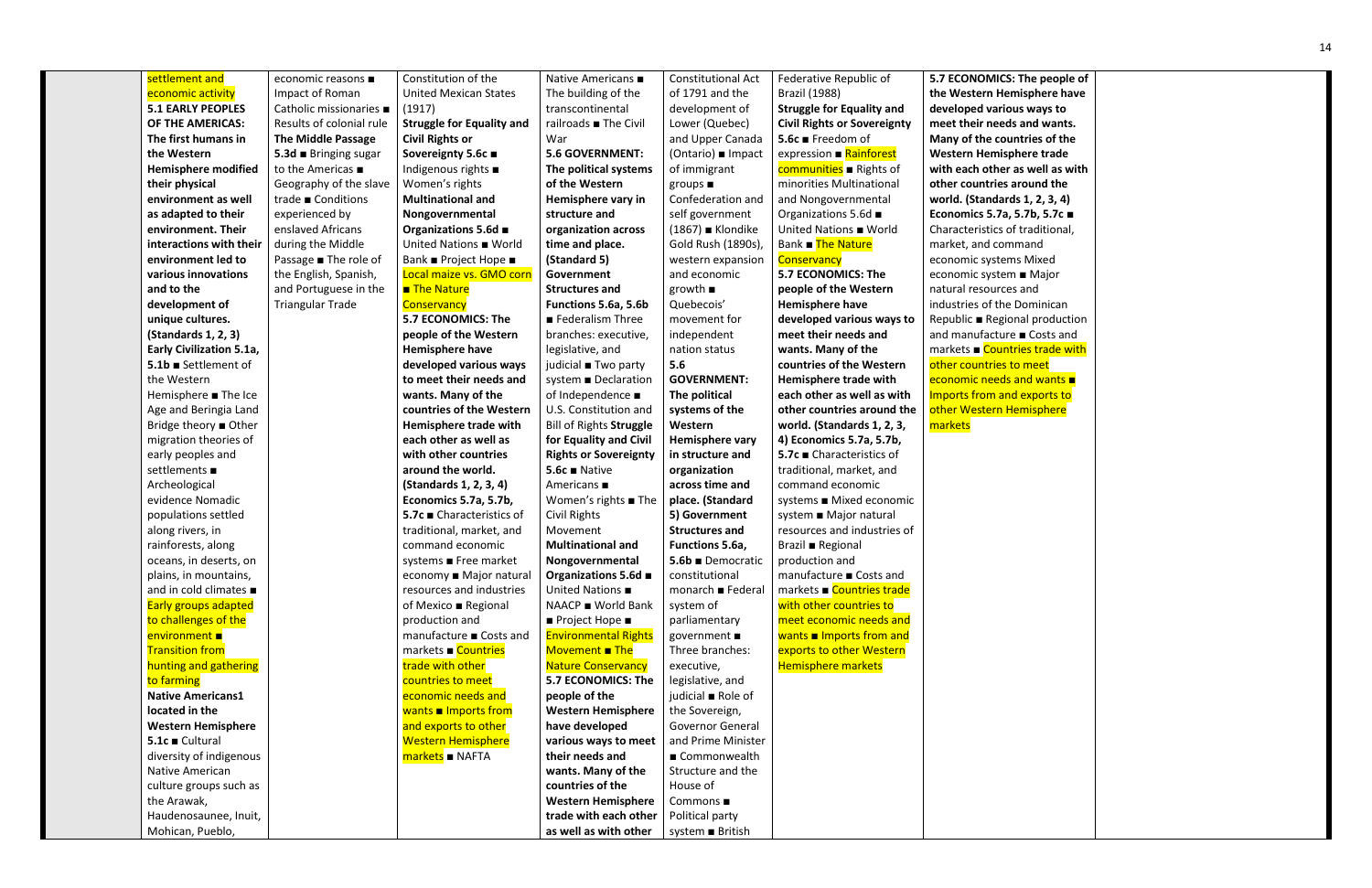| Taíno, Wampanoag ■            | countries around the        | North America Act         |  |
|-------------------------------|-----------------------------|---------------------------|--|
| Customs, beliefs,             | world. (Standards 1,        | and the Canadian          |  |
| values, languages,            | 2, 3, 4) Economics          | <b>Bill of Rights</b>     |  |
| traditions $\blacksquare$     | 5.7a, 5.7b, 5.7c ■          | Struggle for              |  |
| <b>Adaptation to the</b>      | Characteristics of          | <b>Equality and Civil</b> |  |
| physical environment          | traditional, market,        | Rights or                 |  |
| and use of resources          | and command                 | Sovereignty 5.6c ■        |  |
| Social organization           | economic systems ■          | First Peoples of          |  |
| and governance $\blacksquare$ | Major natural               | Canada ■ New              |  |
| Contributions and             | resources and               | immigrants                |  |
| achievements ■                | industries of the U.S.      | Multinational and         |  |
| Gender roles ■                | Regional                    | Nongovernmental           |  |
| Hunting, fishing, and         | production and              | Organizations 5.6d        |  |
| warfare Compare               | manufacture ■ Costs         | ■ United Nations ■        |  |
| and contrast how a            | and markets <b>a</b>        | World Bank ■              |  |
| Native American               | <b>Countries trade with</b> | <b>Environmental Bill</b> |  |
| culture group from the        | other countries to          | of Rights The             |  |
| United States, Canada         | meet economic needs         | <b>Nature</b>             |  |
| and the Caribbean             | and wants Imports           | <b>Conservancy 5.7</b>    |  |
| adapted to and used           | from and exports to         | <b>ECONOMICS: The</b>     |  |
| the environment and           | other Western               | people of the             |  |
| its resources to meet         | <b>Hemisphere markets</b>   | Western                   |  |
| their basic needs and         | NAFTA Compare               | Hemisphere have           |  |
| examine their                 | and contrast the            | developed various         |  |
| customs, beliefs,             | Plains Indian               | ways to meet              |  |
| values, languages, and        | (traditional)               | their needs and           |  |
| patterns of                   | economy, United             | wants. Many of            |  |
| organization and              | States or Canada            | the countries of          |  |
| governance                    | (market) and Cuba           | the Western               |  |
| <b>5.2 COMPLEX</b>            | (command)                   | Hemisphere trade          |  |
| <b>SOCIETIES AND</b>          | economies                   | with each other as        |  |
| <b>CIVILIZATIONS:</b>         |                             | well as with other        |  |
| Between 1100 B.C.E.           |                             | countries around          |  |
| and 1500 C.E.                 |                             | the world.                |  |
| complex societies and         |                             | (Standards 1, 2, 3,       |  |
| civilizations                 |                             | 4) Economics 5.7a,        |  |
| developed in the              |                             | 5.7b, 5.7c $\blacksquare$ |  |
| Western Hemisphere.           |                             | Characteristics of        |  |
| <b>Although these</b>         |                             | traditional, market       |  |
| complex societies and         |                             | and command               |  |
| civilizations have            |                             | economic systems          |  |
| certain defining              |                             | ■ Major natural           |  |
| characteristics in            |                             | resources and             |  |
| common, each is also          |                             | industries of             |  |
| known for unique              |                             | Canada ■ Regional         |  |
| cultural achievements         |                             | production and            |  |
| and contributions.            |                             | manufacture ■             |  |
| (Standards 2, 3)              |                             | Costs and markets         |  |
| <b>Complex Societies</b>      |                             | ■ Countries trade         |  |
| and Civilizations 5.2a,       |                             | with other                |  |
| 5.2b, 5.2c $\blacksquare$     |                             | countries to meet         |  |

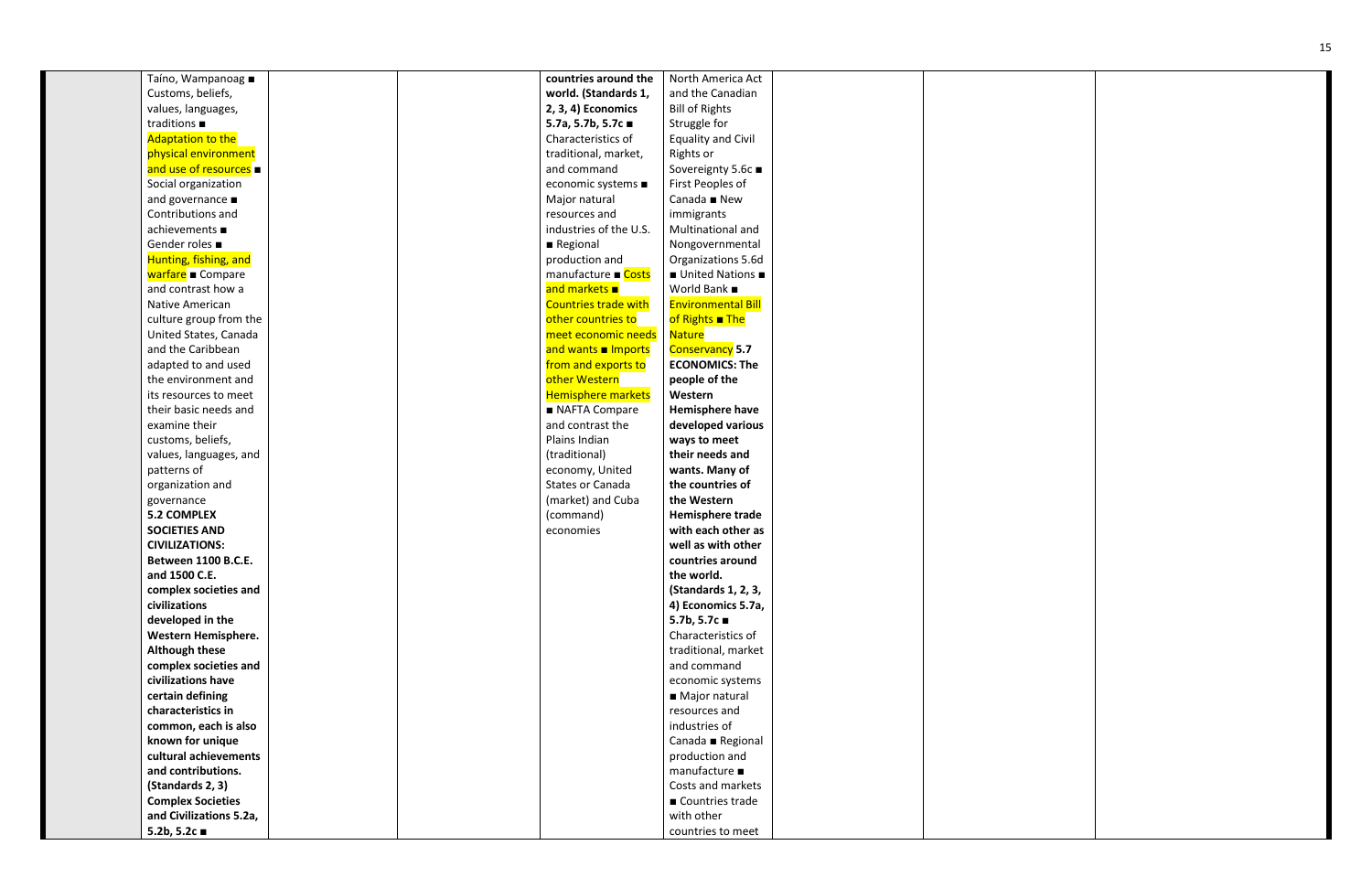|                                             | Characteristics of<br>civilizations (religion,<br>job specialization,<br>cities, government,<br>language and writing                    |                                                                        |                                                |                                                                                                 | economic needs<br>and wants<br>Imports from and<br>exports to other<br>Western                 |  |
|---------------------------------------------|-----------------------------------------------------------------------------------------------------------------------------------------|------------------------------------------------------------------------|------------------------------------------------|-------------------------------------------------------------------------------------------------|------------------------------------------------------------------------------------------------|--|
|                                             | systems, technology,<br>and social hierarchy) =<br>Complex societies and<br>civilizations adapted                                       |                                                                        |                                                |                                                                                                 | Hemisphere<br>markets ■ NAFTA<br>■ Compare and<br>contrast the Plains                          |  |
|                                             | to and modified their<br>environment to meet<br>the needs of their<br>people ■ City-states<br>vs. empires                               |                                                                        |                                                |                                                                                                 | Indian (traditional)<br>economy, United<br>States or Canada<br>(market), and<br>Cuba (command) |  |
|                                             | <b>FOCUS: Case study of</b><br>complex societies and<br>civilizations ■<br>Compare and contrast<br>Mayan, Aztec, and                    |                                                                        |                                                |                                                                                                 | economies                                                                                      |  |
|                                             | Incan civilizations -<br>clothing, farming,<br>shelter, and<br>transportation -                                                         |                                                                        |                                                |                                                                                                 |                                                                                                |  |
|                                             | growth of culture -<br>political states and<br>territorial control -<br>social class and<br>organization -                              |                                                                        |                                                |                                                                                                 |                                                                                                |  |
|                                             | adaptation to and<br>modification of the<br>environment -<br>economic features -                                                        |                                                                        |                                                |                                                                                                 |                                                                                                |  |
|                                             | religious practices and<br>beliefs - use/creation<br>of new technology -<br>contributions and<br>achievements -<br>theories for decline |                                                                        |                                                |                                                                                                 |                                                                                                |  |
| <b>GARDEN LESSON</b><br><b>PLAN or IDEA</b> | Steps to<br>$\bullet$<br>Create any<br><b>History Walk</b><br>in the Garden                                                             | Powerful<br>$\bullet$<br>Potato -<br>explore<br>geography<br>and world | <b>Food Origins</b><br>(Mexico to NY<br>Trade) | <b>Right This</b><br>$\bullet$<br><b>Very Minute</b><br>- on food<br>production &<br>farming w/ |                                                                                                |  |
|                                             | <b>Esperanza</b><br>$\bullet$<br>Rising - on<br>migrant<br>workers, ag<br>economies,                                                    | cultures by<br>charting<br>potato<br>geography on<br>world map         |                                                | map of<br>where US<br>commodities<br>are grown<br>Home on the                                   |                                                                                                |  |
|                                             | impact of ag<br>on rural                                                                                                                |                                                                        |                                                | Range -<br>rangelands,                                                                          |                                                                                                |  |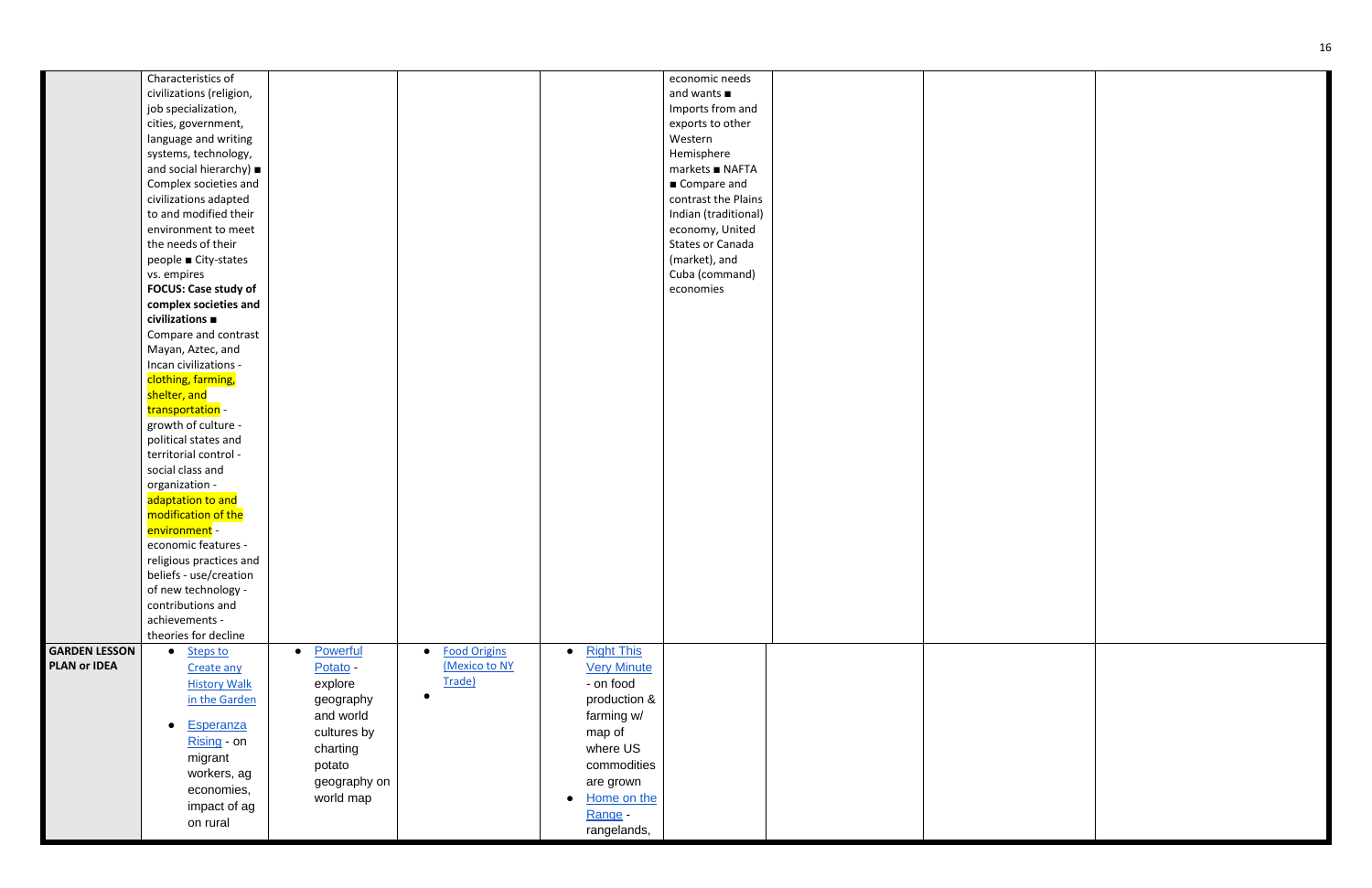17

| communities,             | pasture                        |  |
|--------------------------|--------------------------------|--|
| ag history,              | lands, etc.                    |  |
| and how fruit            | <b>King Cotton-</b>            |  |
| & veg have               | impact of                      |  |
| been                     | cotton                         |  |
| harvested                | industry on                    |  |
| historically             | history &                      |  |
| Eggs in the<br>$\bullet$ | culture in the                 |  |
| <b>World of</b>          | <b>US</b>                      |  |
| Food                     | <b>Where Does</b><br>$\bullet$ |  |
| Choices -                | it Come                        |  |
| geographic,              | From? -                        |  |
| economic,                | explore                        |  |
| human, and               | connection                     |  |
| cultural                 | between                        |  |
| influences on            | geography                      |  |
| food choices             | and type of                    |  |
| worldwide                | agriculture                    |  |
| Powerful<br>$\bullet$    | through                        |  |
| Potato -                 | commodities                    |  |
| explore                  |                                |  |
| geography                |                                |  |
| and world                |                                |  |
| cultures by              |                                |  |
| charting                 |                                |  |
| potato                   |                                |  |
| geography                |                                |  |
| on world map             |                                |  |
|                          |                                |  |

# <span id="page-16-0"></span>6<sup>th</sup> Grade: The Eastern Hemisphere

| <b>UNIT</b>                           | Unit 1: Geography of the Eastern                   | <b>Unit 2: First Humans, Neolithic</b>            | <b>Unit 3: Comparative World</b>           | <b>Unit 4: Comparative Classical</b> | Unit 5: The Mediterranean World and          |
|---------------------------------------|----------------------------------------------------|---------------------------------------------------|--------------------------------------------|--------------------------------------|----------------------------------------------|
|                                       | Hemisphere                                         | <b>Revolution and the Early River Valley</b>      | <b>Religions</b>                           | <b>Civilization in the Eastern</b>   | <b>Interactions Across the Eastern</b>       |
|                                       | (September - October)                              | <b>Civilizations (November - December)</b>        | (January)                                  | <b>Hemisphere (February - April)</b> | Hemisphere (May -June)                       |
| <b>ESSENTIAL QUESTIONS</b>            | <b>6.1 PRESENT-DAY EASTERN HEMISPHERE</b>          | <b>6.2 THE FIRST HUMANS THROUGH THE</b>           | <b>6.4 COMPARATIVE WORLD</b>               | <b>6.5 COMPARATIVE CLASSICAL</b>     | <b>6.6 MEDITERRANEAN WORLD: FEUDAL</b>       |
| Unit 1: Does Geography determine      | <b>GEOGRAPHY: The diverse geography of the</b>     | <b>NEOLITHIC REVOLUTION IN THE</b>                | RELIGIONS (ca. 2000 B.C.E. - ca.           | <b>CIVILIZATIONS IN THE EASTERN</b>  | <b>WESTERN EUROPE, THE BYZANTINE</b>         |
| development?                          | Eastern Hemisphere has influenced human            | <b>EASTERN HEMISPHERE:</b> The first humans       | 630 C.E.): Major religions and             | HEMISPHERE (ca. 600 B.C.E. $-$ ca.   | <b>EMPIRE AND THE ISLAMIC CALIPHATES</b>     |
| Unit 2: To what degree does           | culture and settlement patterns in distinct        | modified their physical environment as            | belief systems developed in the            | 500 C.E.): As complex societies and  | (ca. 600 C.E. – ca. 1450): The               |
| geography determine culture?          | ways. Human communities in the Eastern             | well as adapted to their environment.             | <b>Eastern Hemisphere. There were</b>      | civilizations change over time,      | Mediterranean world was reshaped with        |
| Unit 3: What role do belief systems   | <b>Hemisphere have adapted to or modified</b>      | (Standards 2, 3) $\blacksquare$ Measure and       | important similarities and                 | their political and economic         | the fall of the Roman Empire. Three          |
| play in a society?                    | the physical environment. (Standard 3)             | represent history using timelines,                | differences between these belief           | structures evolve. A golden age      | distinct cultural regions developed: feudal  |
| Unit 4: Why do civilizations rise and | Geography of the Eastern Hemisphere 6.1a,          | B.C.E./C.E., eras, millennia, centuries,          | systems. (Standard 2)                      | may be indicated when there is an    | Western Europe, the Byzantine Empire,        |
| l fall?                               | 6.1b, 6.1c $\blacksquare$ A variety of significant | decades                                           | <b>Belief in Civilizations and Complex</b> | extended period of time that is      | and the Islamic caliphates. These regions    |
| Unit 5: How can power, wealth and     | geographical features (highest mountains,          | Development of Early Civilizations 6.2a ■         | Societies 6.4a, 6.4b ■ Belief system       | peaceful, prosperous, and            | interacted with each other and clashed       |
| religion influence change and         | deepest ocean trench, deepest lake, largest        | The Rift Valley $\blacksquare$ Later Stone Age or | vs. religion ■ Animism, Buddhism,          | demonstrates great cultural          | over control of holy lands. (Standards 2, 3, |
| development?                          | deserts, most islands, largest country, most-      | Upper Paleolithic including the Upper             | Christianity, Confucianism, Coptic,        | achievements. (Standards 2, 3, 5)    | 4, 5)                                        |
|                                       | populous cities, tallest buildings) uncludes       | Paleolithic Revolution ■ Settlement in            | Hinduism, Islam, Judaism,                  | Geographic influence on              |                                              |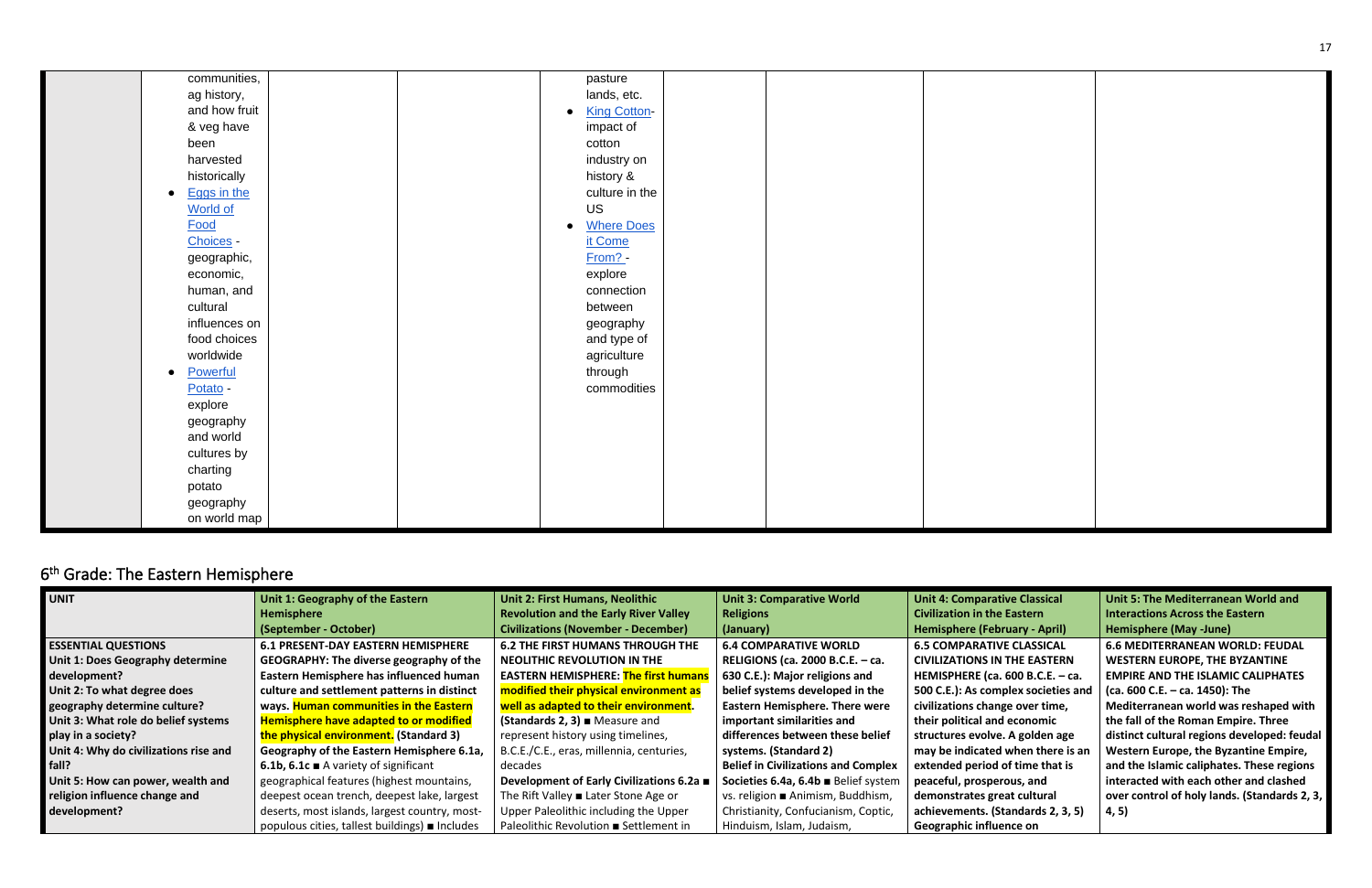| four continents ■ Characterized by vast                                                     | varied environments <b>■ Available</b>                                         | Polytheism, Protestantism, Sikhism,           |
|---------------------------------------------------------------------------------------------|--------------------------------------------------------------------------------|-----------------------------------------------|
| oceans, important bodies of water and land                                                  | resources and environment contributed                                          | Taoism ■ Characteristics of                   |
| masses ■ Extremes in climate (sub-tropical                                                  | to distinct ways of life                                                       | Religious Systems Bhared values               |
| vs. arctic, droughts vs. monsoons) Geologic                                                 | Archeological Record 6.2b, 6.2c ■                                              | Locations of origin Time period               |
| history (plate tectonics, the creation of                                                   | Evidence of hominids and early humans $\blacksquare$                           | of origin ■ Founders Major tenets             |
| continents, development of landforms, the                                                   | Archeological digs, artifacts and the fossil                                   | and codes of behavior <b>Pactices</b>         |
| elevation of the Himalayas) ■ Seismic activity                                              | record, art ■ Human migration patterns                                         | and ritual ■ Sacred writing ■                 |
| in eastern Mediterranean and the Ring of                                                    | and settlements                                                                | Symbolic representation                       |
| Fire                                                                                        | The Neolithic Revolution as a Turning                                          | <b>Unity, Social Order and Gender</b>         |
| Geographic representations of the Eastern                                                   | Point 6.2d ■ Significant social, cultural,                                     | Roles 6.4 $c$ $\blacksquare$ Similarities and |
| Hemisphere 6.1a Located and represented                                                     | ecological, political, or economic change                                      | differences across belief systems ■           |
| using a variety of maps, globes, aerial and                                                 | Domestication of animals Advances                                              | Effects of belief systems on social           |
| satellite photographs, and computer models                                                  | in agriculture Bemi-sedentary and                                              | order and gender roles <b>Influence</b>       |
| ■ Maps represent varied climate zones,                                                      | sedentary settlement Pastoral nomadic                                          | of belief systems on contemporary             |
| landforms, bodies of water, and resources $\blacksquare$                                    | peoples                                                                        | events and cultural practices                 |
| Places can be located using cardinal and                                                    | <b>6.3 EARLY RIVER VALLEY CIVILIZATIONS</b>                                    | <b>FOCUS: Case study of belief</b>            |
| intermediate directions <b>Distance can be</b>                                              | IN THE EASTERN HEMISPHERE (ca. 3500                                            | systems ■ Compare and contrast                |
| measured (Equator, Prime Meridian,                                                          | B.C.E. - ca. 500 B.C.E.): Complex                                              | two or more belief systems                    |
| latitude, longitude)                                                                        | societies and civilizations developed in                                       | developed in the Eastern                      |
| The continents, countries and regions of the                                                | the Eastern Hemisphere. Although these                                         | Hemisphere - similarities and                 |
| Eastern Hemisphere 6.1b Defined by                                                          | complex societies and civilizations have                                       | differences - influence on                    |
| political boundaries <b>Defined by physical</b>                                             | certain defining characteristics in                                            | contemporary cultural practices               |
| boundaries Characterized by economic and                                                    | common, each is also known for unique                                          | and current events                            |
| cultural features Share a long and diverse                                                  | cultural achievements and                                                      |                                               |
| history <b>I</b> Important individuals, groups, and                                         | contributions. Early human communities                                         |                                               |
|                                                                                             | in the Eastern Hemisphere adapted to                                           |                                               |
| institutions ■ Regions of the Eastern<br>Hemisphere ■ Middle East (North Africa and         | and modified the physical environment.                                         |                                               |
| Southwest Asia) ■ Sub-Saharan Africa ■                                                      | (Standards 2, 3)                                                               |                                               |
| Europe ■ Russia, Caucasia, Central Asia ■                                                   | Early Civilizations 6.3a, 6.3b                                                 |                                               |
| East Asia ■ Southeast Asia ■ South Asia ■                                                   | Development of the ancient river valley                                        |                                               |
| Oceania                                                                                     | civilizations $\blacksquare$ Geographic factors that                           |                                               |
|                                                                                             | influenced development (access to water,                                       |                                               |
| Physical environment influences human                                                       |                                                                                |                                               |
| activities and development in the Eastern                                                   | resources, food surplus, potential for                                         |                                               |
| Hemisphere 6.1c $\blacksquare$ Patterns in human                                            | stability against environmental threats) =<br>Development of food production ■ |                                               |
| settlement Economic activity Bolatural<br><b>resources</b> ■ Resource extraction ■ Resource | Innovation and new technologies                                                |                                               |
|                                                                                             | Shared identity, customs, beliefs, and                                         |                                               |
| allocation vs. scarcity of resources in                                                     | language ■ Early trade ■ Medicine and                                          |                                               |
| present-day<br><b>FOCUS: Case Study of current regional</b>                                 | disease ■ Military actions ■ Early leaders                                     |                                               |
| <b>issues of the Eastern Hemisphere 6.1d =</b>                                              | <b>Characteristics of Complex Societies and</b>                                |                                               |
| Possible examples include: access to potable                                                | Civilizations (Indus, Mesopotamia, Nile                                        |                                               |
| water in the Middle East or Sub-Saharan                                                     | and Yellow River valley civilizations)                                         |                                               |
| Africa, desertification in northern Africa, loss                                            |                                                                                |                                               |
|                                                                                             | 6.3b ■ Religion ■ Job specialization ■                                         |                                               |
| of the Coral reefs in Oceania, overpopulation                                               | Cities ■ Government ■ Language/record                                          |                                               |
| in China or India - geographic causes - links                                               | keeping system ■ Technology ■ Social                                           |                                               |
| to the past - political and environmental                                                   | hierarchy                                                                      |                                               |
| effects - human impact                                                                      | <b>FOCUS: Case study of Early River Valley</b>                                 |                                               |
|                                                                                             | Civilizations 6.3c, 6.3d Compare and                                           |                                               |
|                                                                                             | contrast two early river valley                                                |                                               |
|                                                                                             | civilizations: - key geographic features -                                     |                                               |

adapting to and modifying the

**Fall of Rome 6.6a** ■ Overexpansion ■ Corruption ■ Invasions ■ Civil wars and discord ■ Development of feudalism in Western Europe ■ Decentralization of political authority ■ Role of the Christian **Church** 

**Byzantine Empire 6.6b** ■ Preserving elements of Roman Empire ■ Controlled lands within the Mediterranean basin ■ Blending of Roman traditions with Greek culture ■ Orthodox Christianity ■ Unity of religious and secular leadership **The Islamic World 6.6c** ■ Life of Muhammad and Holy Qu'ran ■ Umayyad caliphate ■ Abbasid caliphate ■ Shia and Sunni Islam ■ The growth and development of the Islamic World (Middle East, Iberian peninsula, Indian subcontinent, southwest Asia, North and Central Africa, islands of Indonesia) ■ Effects of conquests  $\blacksquare$  Cultural blending and cross cultural exchange ■ Islamic Golden Age

#### **development of classical**

**civilizations 6.5a** ■ Locations of classical civilizations (Chinese, Greco-Roman) ■ Geographic factors (deltas, deserts, mountains, rivers, peninsulas, plateaus, plains, islands) ■ Important cities Effect of geography on political systems . ■ Changes in borders over time **FOCUS: Case study of Chinese (Qin, Han) and Greco-Roman civilizations (Athens, Sparta, Roman Republic and Roman Empire) 6.5a, 6.5b** ■ Compare and contrast civilizations and political systems − belief systems and religions − daily life − culture (art, music, literature, architecture, language) − economic systems (use of land and resources, job specialization, cities, slavery) − government (political systems) − record keeping systems − science and technology − contributions and achievements − social hierarchy − gender roles ■ Laws, military conquests

**Golden Age 6.5c** ■ Characteristics of a golden age ■ Evaluate merit as a golden age (Qin, Han, Athens, Roman Empire) ■ Cultural achievements' influence on contemporary societies

**The Crusades 6.6d** ■ Three cultural regions of the Mediterranean ■ Locations and borders ■ Causes and effects ■ The Holy Land ■ Political, economic, military, and social interaction among regions ■ Perspectives on the Crusades: Byzantine, feudal Europe, Islamic

**6.7 INTERACTIONS ACROSS THE EASTERN HEMISPHERE (ca. 600 C.E. – ca. 1450): Trade networks promoted the exchange and diffusion of language, belief systems, tools, intellectual ideas, inventions, and diseases. (Standards 2, 3, 4)** 

**Trade Routes and crosscultural exchange 6.7a, 6.7c** ■ Major Afro-Eurasian trade networks (The Silk Roads, Mediterranean, Indian Ocean, and Trans-Saharan routes) ■ Maps of trade routes Resource locations influenced trade routes and economics ■ Cultural diffusion (Indian/ Arabic numerals, mapmaking, printing, china, tea, opium, spices, Swahili, paper, silk, and Buddhism) ■ Interregional travelers and explorers (Marco Polo, Ibn Battuta, Mansa Musa, and Zheng He) ■ Effect on trade ■ Development of transportation and technology and the effect on trade (junks, caravels, ship sails and rudders, compass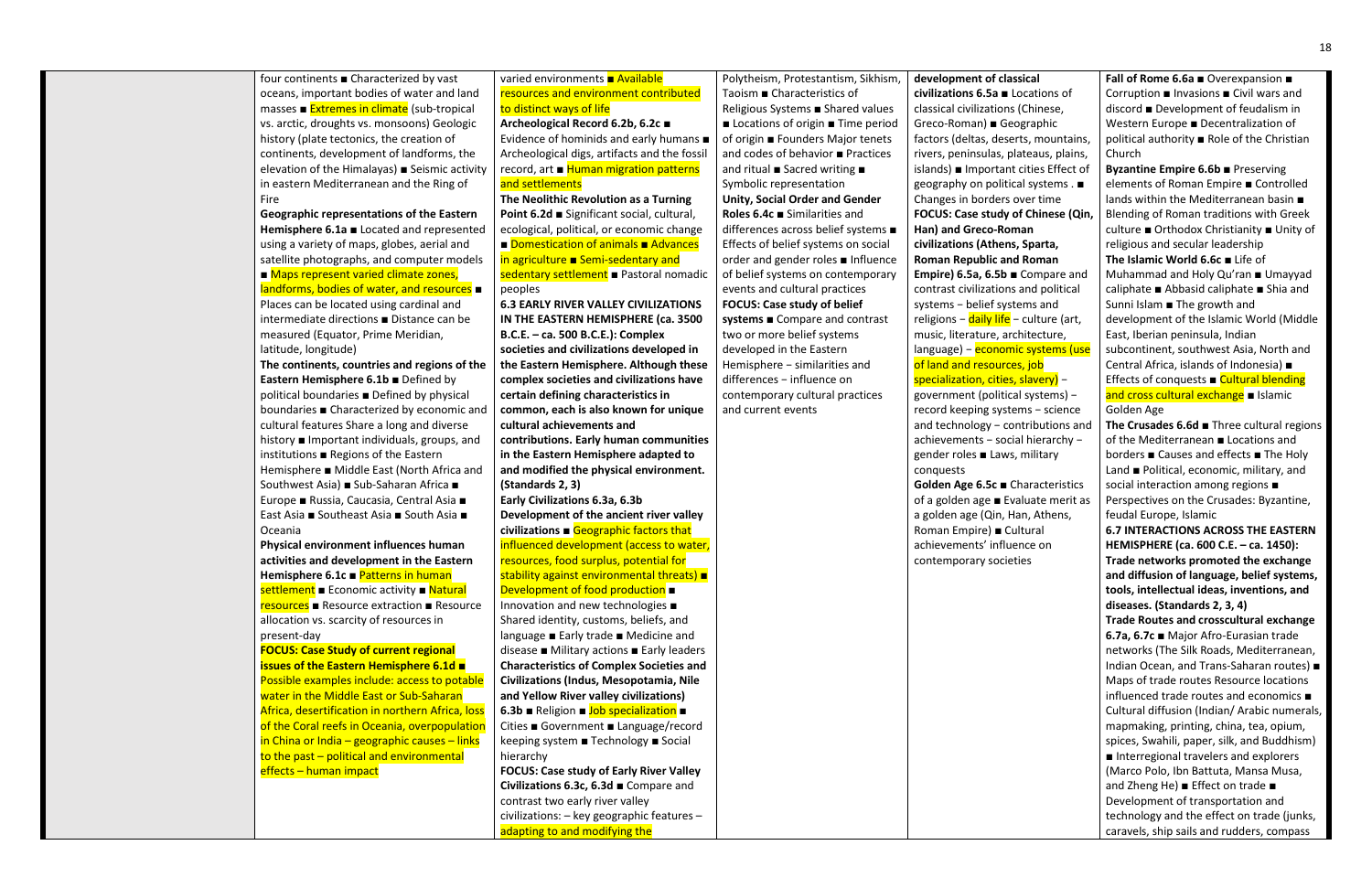|                                   |                                                                                                                                                                                                            | environment - daily life - social,<br>economic, and political organization -<br>culture (art, music, literature,<br>architecture, language) - religious beliefs<br>- development of science and technology<br>- political and social hierarchies - gender<br>roles – distribution of and access to<br>wealth - social structures - unique<br>achievements and lasting contributions |                                              | and astrolabe, and gunpowder) Epidemics<br>and pandemics (Black Death, typhus,<br>cholera, smallpox)<br>The Mongols 6.7b $\blacksquare$ Maps of the Mongol<br>Empire and Khanates ■ Pastoralism ■<br>Genghis Khan and Kublai Khan ■<br>Connections between East and West ■<br>Methods of warfare, conquest and political<br>rule ■ The Golden Horde and the Yuan<br>Dynasty ■ Trade in the Mongol Empire ■<br>The Silk Road ■ Spread of the Black Death<br>(Bubonic Plague) Results of Mongol<br>conquests |
|-----------------------------------|------------------------------------------------------------------------------------------------------------------------------------------------------------------------------------------------------------|-------------------------------------------------------------------------------------------------------------------------------------------------------------------------------------------------------------------------------------------------------------------------------------------------------------------------------------------------------------------------------------|----------------------------------------------|------------------------------------------------------------------------------------------------------------------------------------------------------------------------------------------------------------------------------------------------------------------------------------------------------------------------------------------------------------------------------------------------------------------------------------------------------------------------------------------------------------|
| <b>GARDEN LESSON PLAN or IDEA</b> | <b>Steps to Create any History Walk in</b><br>the Garden<br>From Foraging to Farming - how<br>ag provides stability, early ag, and<br>mapping how geography affected<br>development of early civilizations | <b>From Foraging to Farming -</b><br>how ag provides stability, early<br>ag, and mapping how<br>geography affected<br>development of early<br>civilizations                                                                                                                                                                                                                         | • Ancient Technologies Walk<br>in the garden | <b>Waste Deep lesson series (Zero</b><br>Waste Schools and DOE Office of<br>Sustainability)<br>Cafeteria recycling audit activities<br>(Recycling Champions)                                                                                                                                                                                                                                                                                                                                               |

# <span id="page-18-0"></span>7<sup>th</sup> Grade: United States & New York State History

| <b>UNIT</b>                           | <b>Unit 1: Native Americans, Early</b><br><b>Encounters and Colonial Development</b><br>(September – Mid. November) | Unit 2: The Road to Independence (mid-<br><b>November - December)</b> | <b>Unit 3: The New Nation: The</b><br><b>United States Constitution</b><br>(January - February) | <b>Unit 4: A Nation Grows: Expansion &amp;</b><br>Reform 1800 - 1860)<br>(March - April) | <b>Unit 5: A Nation Divided</b><br>(May - June)                                     |
|---------------------------------------|---------------------------------------------------------------------------------------------------------------------|-----------------------------------------------------------------------|-------------------------------------------------------------------------------------------------|------------------------------------------------------------------------------------------|-------------------------------------------------------------------------------------|
| <b>ESSENTIAL QUESTIONS</b>            | 7.1 NATIVE AMERICANS1: The                                                                                          | 7.3 AMERICAN INDEPENDENCE: Growing                                    | 7.4 HISTORICAL DEVELOPMENT                                                                      | 7.6 WESTWARD EXPANSION: Driven by                                                        | 7.8 A NATION DIVIDED: Westward                                                      |
| Unit 1: How do issues of power,       | physical environment and natural                                                                                    | tensions over political power and                                     | OF THE CONSTITUTION: The                                                                        | political, cultural economic motives,                                                    | expansion, the industrialization of the                                             |
| wealth and morality influence         | resources of North America influenced                                                                               | economic issues sparked a movement for                                | newly independent states faced                                                                  | the United States expanded its                                                           | North, and the increase of slavery in the                                           |
| exploration and colonization?         | the development of the first human                                                                                  | independence from Great Britain. New                                  | political and economic struggles                                                                | physical boundaries to the Pacific                                                       | South contributed to the growth of                                                  |
| Unit 2: Did the American Revolution   | settlements and the culture of Native                                                                               | York played a critical role in the course                             | under the Articles of                                                                           | Ocean between 1800 and 1860. This                                                        | sectionalism. Constitutional conflicts                                              |
| accomplish its goals?                 | <b>Americans. Native American societies</b>                                                                         | and outcome of the American Revolution.                               | <b>Confederation. These challenges</b>                                                          | settlement decimated and displaced                                                       | between advocates of States rights and                                              |
| Unit 3: Why do people create,         | varied across North America.                                                                                        | (Standards 1, 4, 5)                                                   | resulted in a Constitutional                                                                    | Native Americans as the frontier was                                                     | supporters of federal power increased                                               |
| structure, and change governments?    | (Standards 1, 2)                                                                                                    | Growth and conflict in the colonies 7.3a                              | Convention, a debate over                                                                       | pushed westward. (Standards 1, 3)                                                        | tensions in the nation; attempts to                                                 |
| Unit 4: How do issues of power,       | The Americas prior to early explorers                                                                               | The French and Indian War International                               | ratification, and the eventual                                                                  | Geographic Growth 7.6a Manifest                                                          | compromise ultimately failed to keep the                                            |
| wealth and morality influence growth? | and colonial settlement 7.1a =                                                                                      | conflict over colonial territories ■ Trading                          | adoption of the Bill of Rights.                                                                 | Destiny ■ Lewis and Clark catalog the                                                    | nation together, leading to the Civil War.                                          |
| Unit 5: Was the Civil War inevitable? | Theories of human settlement in the                                                                                 | relationships with different Native                                   | (Standards 1, 5)                                                                                | Louisiana Purchase                                                                       | (Standards 1, 3, 4)                                                                 |
|                                       | Americas ■ The influence of                                                                                         | American peoples                                                      | States vs. Federal Power 7.4a,                                                                  | The Mexican War U.S. acquisition of                                                      | Slavery in the United States 7.8a, 7.8b ■                                           |
|                                       | geographic and climate factors on                                                                                   | Causes of the American Revolution 7.3b ■                              | 7.4b                                                                                            | territory ■ Annexation of Texas ■                                                        | Role of regional economies <b>B</b> Sectionalism <b>B</b>                           |
|                                       | Native American culture groups ■                                                                                    | Mercantilism ■ Salutary neglect ■ Albany                              | <b>Influences on United States</b>                                                              | Treaty of Guadalupe Hidalgo ■ Treaties                                                   | Interdependence <b>Northern and southern</b>                                        |
|                                       | Plains ■ Southwest ■ Pacific NW ■                                                                                   | Congress and the Albany Plan of Union The                             | Government Magna Carta                                                                          | with Native American peoples                                                             | economy ■ Territorial expansion and slavery                                         |
|                                       | Algonquian ■ Haudenosaunee                                                                                          | Zenger Trial (1735) and individual rights ■                           | (1215), Mayflower Compact                                                                       | Land purchased by United States                                                          | $\blacksquare$ Conflicting perspectives $\blacksquare$ Abolitionists $\blacksquare$ |
|                                       | (Iroquois)                                                                                                          | Proclamation of 1763 ■ Stamp Act (1765) ■                             | (1620), Iroquois Confederacy ■                                                                  | Purchase of Florida (1819) Gadsden                                                       | Political and social movements ■ Candidates                                         |
|                                       | Indigenous cultures of the Americas                                                                                 | Intolerable Acts (1774) Taxation without                              | Locke, Montesquieu ■ Articles of                                                                | Purchase from Mexico (1853) ■                                                            | and political parties                                                               |
|                                       | Compare and contrast different Native                                                                               | representation ■ No redress of grievances                             | Confederation (1781) ■ Drafting                                                                 | Purchase of Alaska (1867)                                                                | <b>Efforts to Compromise 7.8b · Balance of</b>                                      |
|                                       | American culture groups - Geography                                                                                 | Colonial response to British mandates                                 | and ratification ■ Achievements                                                                 | Economic Growth 7.6a, 7.6b ■ The Erie                                                    | power in Congress and the effects of the                                            |
|                                       | - Religion/spirituality - Economics:                                                                                | The Road to Independence 7.3a, 7.3b                                   | and limitations ■ Origins of the                                                                | Canal ■ Increase in U.S. trade                                                           | ThreeFifths Compromise ■ Missouri                                                   |
|                                       | food, housing, trade - Government                                                                                   | Different perspectives about British rule ■                           |                                                                                                 | opportunities ■ Effects on New York                                                      | Compromise ■ Compromise of 1850 ■                                                   |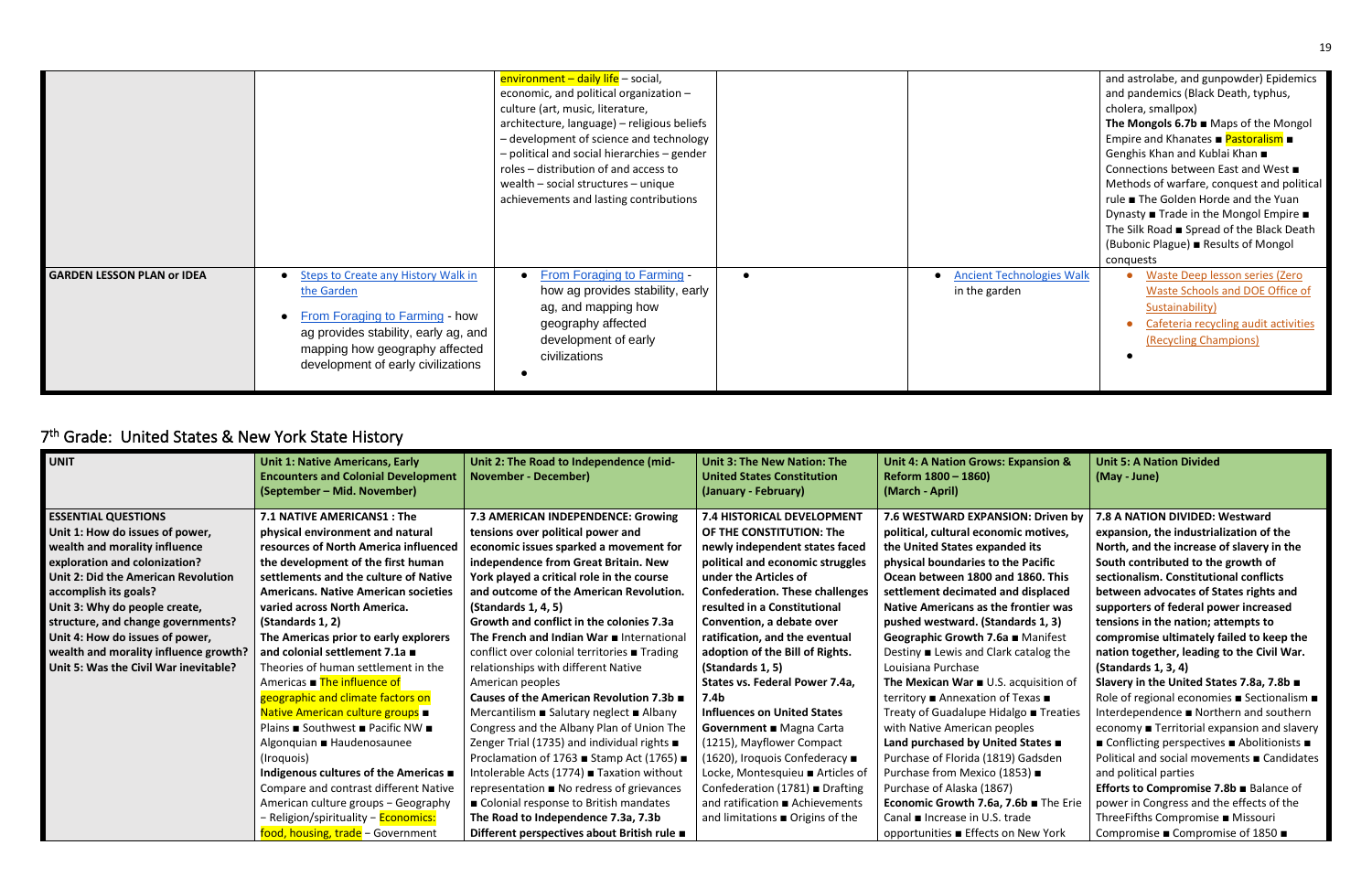| system - Warfare - Traditions - Oral<br>history - Culture (arts, music, dance) ■<br>Interactions among different<br>indigenous peoples<br>7.2 COLONIAL DEVELOPMENTS:                                | Loyalists ■ Patriots ■ Propaganda ■ Forms<br>of protest Grievances against the British<br>7.3c ■ Influence of Enlightenment ideas ■<br>Common Sense ■ Declaration of<br>Independence (1776) $\blacksquare$ A new political         |
|-----------------------------------------------------------------------------------------------------------------------------------------------------------------------------------------------------|------------------------------------------------------------------------------------------------------------------------------------------------------------------------------------------------------------------------------------|
| <b>European exploration of the New</b><br>World resulted in various interactions<br>with Native Americans and in<br>colonization. The American colonies<br>were established for a variety of        | system Military campaigns and battles of<br>the American Revolution 7.3d Military<br>strategy, including the influence of Native<br>American groups ■ British and Colonial<br>military advantages and disadvantages $\blacksquare$ |
| reasons and developed differently<br>based on economic, social, and<br>geographic factors. Colonial America<br>had a variety of social structures<br>under which not all people were                | Lexington and Concord ■ Battle of Bunker<br>Hill ■ Battle of Brooklyn ■ NYC area<br>campaigns ■ British prison ships in NY<br>Harbor ■ Battle of Trenton ■ Battle of<br>Saratoga ■ Battle of Yorktown ■ Role of                    |
| treated equally. (Standards 1, 2, 3, 4)<br>European Age of Exploration 7.2a ■<br>Technological developments ■ Voyage<br>of Columbus ■ European voyages to<br>North America including Champlain      | New York State ■ Treaty of Paris (1783) ■<br>Evacuation Day (November 11, 1783)                                                                                                                                                    |
| and Hudson ■ Columbian Exchange;<br>environmental and cultural impact ■<br>Europeans explore and settle in North<br>and South America<br><b>European encounters with Native</b>                     |                                                                                                                                                                                                                                    |
| Americans 7.2b Europeans explore<br>and settle in North and South America<br>- Doctrine of Discovery - reasons for<br>Native American population decline<br>and loss of land ■ British interactions |                                                                                                                                                                                                                                    |
| with the Wampanoag ■ Dutch<br>interactions with the Mahican,<br>Mohawk, or Munsee French<br>interactions with the Algonquin $\blacksquare$<br>Spanish interactions with the                         |                                                                                                                                                                                                                                    |
| Muscogee ■ Interactions between<br>Native Americans, Africans, and<br>Europeans ■ Native American<br>influences on Western culture<br><b>European colonies in North America</b>                     |                                                                                                                                                                                                                                    |
| 7.2c European migration to Americas<br>■ Settlement and regional patterns ■<br>Religious and political reasons ■<br>Economic and geographical reasons ■<br>Geography, land use and resources        |                                                                                                                                                                                                                                    |
| influence development Daily Life in<br>the New England, Middle, and<br>Southern Colonies - social class -<br>culture (art, music, literature, etc.) -<br>political systems - colonial economies -   |                                                                                                                                                                                                                                    |
| religious beliefs - key people and                                                                                                                                                                  |                                                                                                                                                                                                                                    |

Northwest Ordinance and public education

#### **New York State Constitution (1777)** ■ Parallels to the U.S. Constitution

**1787 Constitutional Convention 7.4b, 7.4c** ■ Differing social, political, and economic interests and attempts to establish unity ■ Drafting and compromises ■ Key people ■ Federalist system of government ■ Electoral college system ■ Ratification process **Constitutional Compromise 7.4c** ■ Balance of power; federalism ■ Great Compromise; state representation and bicameral legislature ■ Three-Fifths Compromise, Slave Trade Compromise, Fugitive Slave Clause ■ National vs. states' rights ■ Popular sovereignty ■ Protection of individual rights ■ Amendment process ■ Role of New Yorkers Alexander Hamilton, John Jay, and Gouverneur Morris **7.5 THE CONSTITUTION IN PRACTICE: The United States Constitution serves as the foundation of the United States government and outlines the rights of citizens. The Constitution is considered a living document that can respond to political and social changes. The New York Constitution also has been changed over time. (Standards 1, 5) A Federalist System 7.5a, 7.5b** ■

Democratic republic ■ Sharing power among Federal, state, local governments ■ Granting powers to the states ■ Separation of Powers ■ Constitution as a living document ■ The Federalist Papers **Checks and Balances 7.5b** ■ Three branches of government ■ Separate but equal power ■ How a bill becomes a law

State ■ The Great Lakes connect to the Atlantic Ocean ■ Gold Rush ■ Territorial expansion ■ Homestead Act (1862) ■ The rise of cities ■ Economic development in various regions **Industrialization** ■ Roots in England ■ Cotton gin ■ Railroad ■ Telegraph ■ Technology **National Growth 7.6b The War of 1812** ■ Conflict between Britain and France ■ Challenge to national stability ■ Impressment of sailors ■ Results of the War The **Monroe Doctrine (1823)** ■ Limits on European colonization ■ U.S. political and economic growth **Immigration** ■ People arrive from Europe and Asia ■ Major source of labor ■ Economic and social challenges **Andrew Jackson's Presidency** ■ Increased suffrage for white men ■ Controversy over national growth ■ Opposition to the National Bank ■ Spoils system **Opportunities and Obstacles** ■ Mormons migration ■ Indian Removal Act (1830) ■ Native American treatment ■ Trail of Tears ■ Native American resistance ■ Seminole Wars ■ Cherokee judicial efforts ■ NYS Native American policies ■ African Americans and women **7.7 REFORM MOVEMENTS: Social, political, and economic inequalities sparked various reform movements and resistance efforts. Influenced by the Second Great Awakening, New York played a key role in major reform efforts. (Standards 1, 5) Second Great Awakening 7.7a** ■ Early 19th century reform movements − education − prisons − temperance − mental health care **Anti-Slavery and Abolitionist Movement 7.7b** ■ Organization and resistance by enslaved Africans ■ Key leaders of the abolitionist movement

(William Lloyd Garrison, Frederick Douglass, and Harriet Tubman) ■ Impact of Uncle Tom's Cabin ■ Underground Railroad ■ Gradual

manumission in NY

**The Women's Rights Movement 7.7c** ■ Seneca Falls Convention ■ The

Kansas Nebraska Act **Events leading to Civil War** ■ Dred Scott v. Sandford (1857) ■ Fugitive Slave Laws ■ John Brown's raid on Harper's Ferry ■ Founding of the Republican Party ■ Election of 1860 ■ Lincoln-Douglas debates **Causes of the Civil War 7.8c** ■ Slavery ■ Sectionalism ■ Fort Sumter ■ Secession of southern states; Lincoln's election ■ Economic issues ■ Preservation of the Union **The Civil War 7.8c, 7.8d** ■ Key leaders (Abraham Lincoln, Jefferson Davis, Ulysses S. Grant) ■ Key battles (Bull Run, Antietam, Gettysburg, Atlanta, and Vicksburg) Geographic, economic, and military advantages for North and South ■ Daily life ■ The Emancipation Proclamation (1863) ■ Role of border states ■ African American enlistment and impact ■ Gettysburg Address (1863) ■ Military strategies ■ Technology **NYC and NYS during the Civil War** ■ Military role ■ Political role ■ The draft riots **Results of the Civil War 7.8e** ■ Preservation of the Union ■ Emancipation of enslaved Africans ■ Loss of lives ■ Destruction of land ■ Economic issues ■ Federal supremacy ■ 13th, 14th, and 15th Amendments (1865, 1868,1870)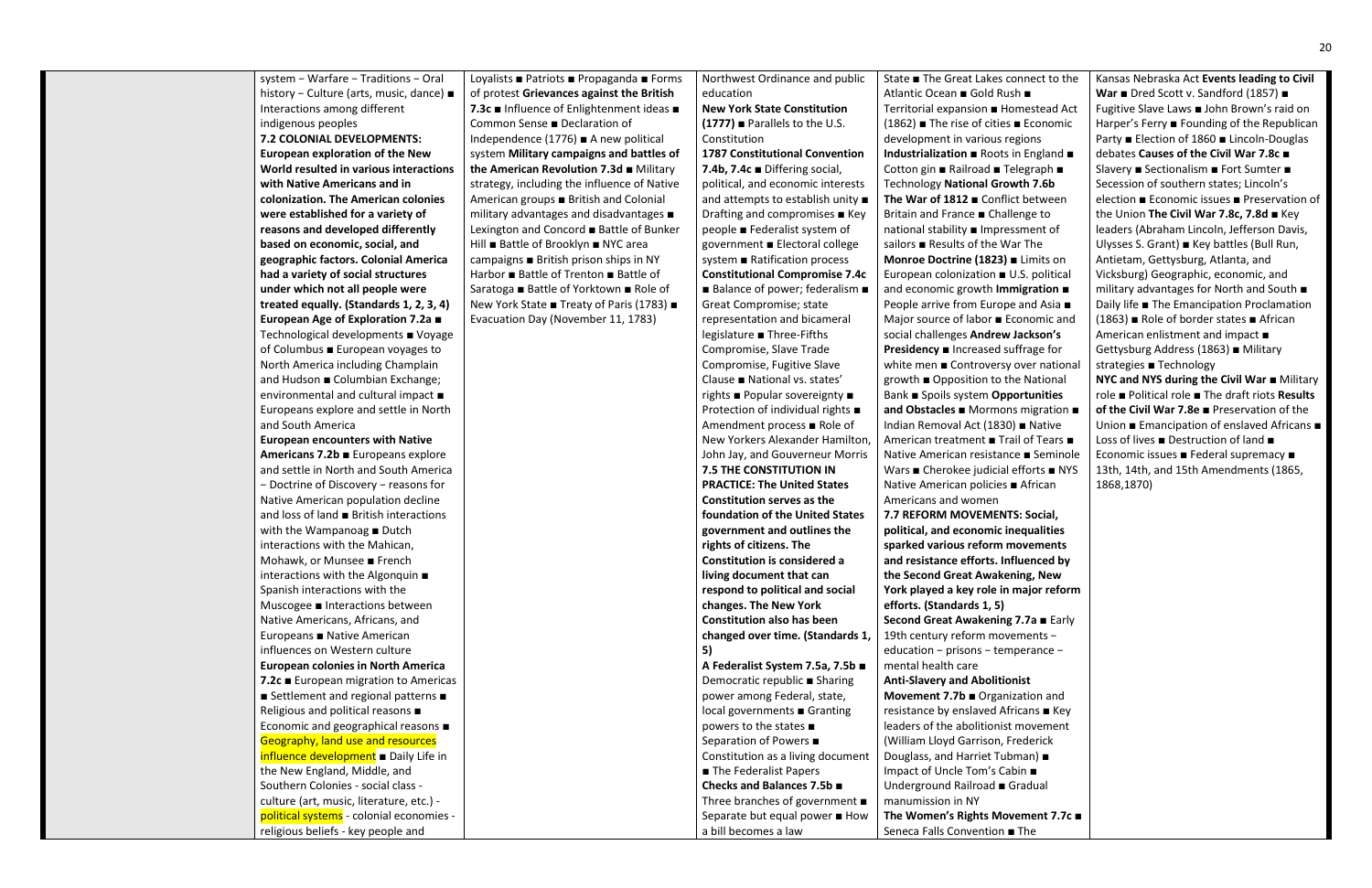|                                   | events ■ Role of Native Americans,                 |                                  | The Bill of Rights Amendment            | Declaration of Sentiments ■ Key figures |                                      |
|-----------------------------------|----------------------------------------------------|----------------------------------|-----------------------------------------|-----------------------------------------|--------------------------------------|
|                                   | Africans, and women ■ European                     |                                  | process ■ First 10 amendments ■         | (Sojourner Truth, Elizabeth Cady        |                                      |
|                                   | settlers and enslaved peoples $\blacksquare$       |                                  | Limits to government power ■            | Stanton, Matilda Joslyn Gage, and       |                                      |
|                                   | Conflicts between indigenous peoples               |                                  | Protection of individual rights         | Susan B. Anthony)                       |                                      |
|                                   | and European settlers                              |                                  | <b>George Washington's presidency</b>   |                                         |                                      |
|                                   | Colonies in New York 7.2d The                      |                                  | 7.5c, 7.5d Unwritten                    |                                         |                                      |
|                                   | development of New England, New                    |                                  | constitution ■ Selection of             |                                         |                                      |
|                                   | France, New Netherland, and New                    |                                  | cabinet members ■ Selection of          |                                         |                                      |
|                                   | Spain ■ Political objectives ■ Economic            |                                  | Supreme Court nominees ■                |                                         |                                      |
|                                   | objectives ■ Social Considerations ■               |                                  | Presidential powers ■ Farewell          |                                         |                                      |
|                                   | Dutch contributions to American                    |                                  | Address ■ Alexander Hamilton's          |                                         |                                      |
|                                   | society ■ Changing status of Africans              |                                  | economic plans ■ National               |                                         |                                      |
|                                   | and African Americans under the                    |                                  | banking system ■ U.S.                   |                                         |                                      |
|                                   | Dutch and British                                  |                                  | protectionism against free trade        |                                         |                                      |
|                                   | <b>Enslaved Africans and the</b>                   |                                  | The New Nation 7.5d The                 |                                         |                                      |
|                                   | development of the Americas 7.2e ■                 |                                  | election of 1800 ■ Establishing         |                                         |                                      |
|                                   | Distinguish between indentured                     |                                  | stability and precedents $\blacksquare$ |                                         |                                      |
|                                   | servitude and slavery in NY ■ The                  |                                  | Development of political parties        |                                         |                                      |
|                                   | Middle Passage $\blacksquare$ Living conditions of |                                  | (Federalist, Republican                 |                                         |                                      |
|                                   | slaves, including in NY <b>B</b> Survival and      |                                  | Democrats) <b>■</b> The Louisiana       |                                         |                                      |
|                                   | resistance, including slave revolts in NY          |                                  | Purchase (1803) <b>■</b> The War of     |                                         |                                      |
|                                   | Social and cultural contributions of               |                                  | 1812 ■ The Monroe Doctrine              |                                         |                                      |
|                                   | Africans in the Americas                           |                                  | Supreme Court Decisions ■               |                                         |                                      |
|                                   |                                                    |                                  | Marbury v. Madison (1803) and           |                                         |                                      |
|                                   |                                                    |                                  | judicial review ■ McCulloch v.          |                                         |                                      |
|                                   |                                                    |                                  | Maryland (1819) and implied             |                                         |                                      |
|                                   |                                                    |                                  | powers                                  |                                         |                                      |
|                                   |                                                    |                                  | <b>Changes to the New York</b>          |                                         |                                      |
|                                   |                                                    |                                  | Constitution in the early 19th          |                                         |                                      |
|                                   |                                                    |                                  | Century                                 |                                         |                                      |
| <b>GARDEN LESSON PLAN or IDEA</b> | <b>Steps to Create any History</b>                 | King Cotton - impact of cotton   | King Cotton - impact of                 | • King Cotton - impact of               | Cafeteria recycling audit activities |
|                                   | Walk in the Garden                                 | industry on history & culture in | cotton industry on                      | cotton industry on history &            | (Recycling Champions)                |
|                                   |                                                    | the US                           | history & culture in the                | culture in the US                       | • Waste Deep lesson series (Zero     |
|                                   | <b>From Foraging to Farming -</b>                  |                                  | <b>US</b>                               |                                         | Waste Schools and DOE Office of      |
|                                   | how ag provides stability,                         |                                  |                                         |                                         | Sustainability)                      |
|                                   | early ag, and mapping how                          |                                  |                                         |                                         | • King Cotton - impact of cotton     |
|                                   | geography affected                                 |                                  |                                         |                                         | industry on history & culture in the |
|                                   | development of early                               |                                  |                                         |                                         |                                      |
|                                   | civilizations                                      |                                  |                                         |                                         | US.                                  |
|                                   |                                                    |                                  |                                         |                                         |                                      |

# <span id="page-20-0"></span>8<sup>th</sup> Grade: United States and the New York State History

| <b>UNIT</b> | Unit 1: Reconstruction | $\Box$ Unit 2: A changing society and the | Unit 3: The United States as an | Unit 4: WWI and The United States | Unit 5: EVOLUTION OF  | Unit 6: From World War 11 to      |
|-------------|------------------------|-------------------------------------------|---------------------------------|-----------------------------------|-----------------------|-----------------------------------|
|             | (September)            | progressive era                           | expansionist Nation             | l between Wars                    | TECHNOLOGY IN SCIENCE | $\vert$ the Present: the changing |
|             |                        | (October - November)                      | (December)                      | (January - February)              | (8 WEEKS)             | Nature of the American People     |
|             |                        |                                           |                                 |                                   |                       | $(May - June)$                    |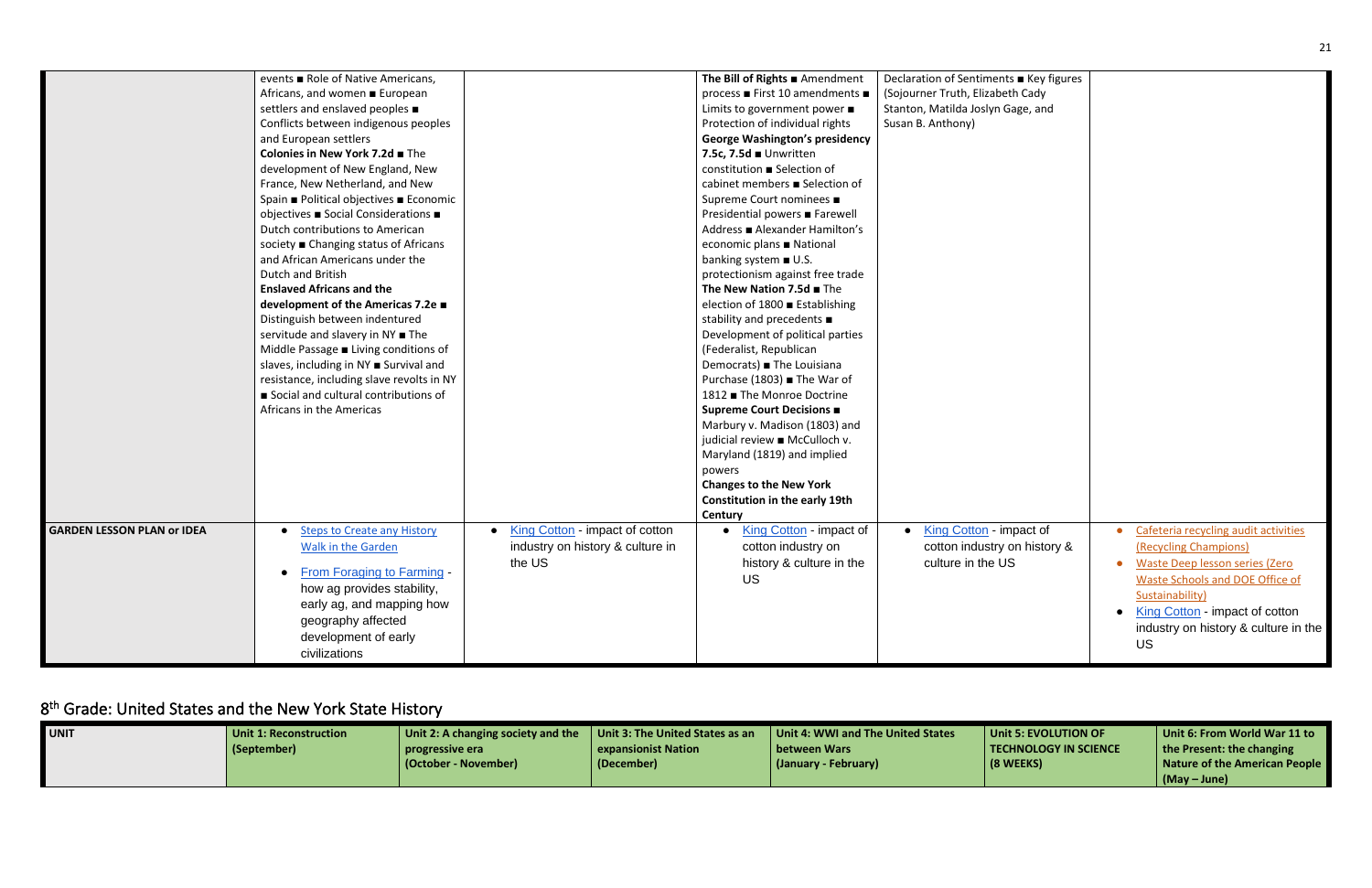**war?**

**status?**

#### **ESSENTIAL QUESTIONS Unit 1: What are a nation's responsibilities to its citizens after major conflict (e.g. a civil Unit 2: How do people, policies and technological advances shape a nation? Unit 3: To what degree should a nation be involved in the affairs of other nations? Unit 4: How does a nation respond to economic, political and social challenges? Unit 5: How do competing views of power and morality lead to global conflict? Unit 6: Has the United States of America lived up the promise and potential of its history and 8.1 RECONSTRUCTION: Regional tensions following the Civil War complicated efforts to heal the nation and to redefine the status of African Americans. (Standards 1, 4, 5) Brief Review of Civil War (for context) Causes of the Civil War 7.8a, 7.8b, 7.8c** ■ Expansion of Slavery ■ Abolition of Slavery ■ State's Rights ■ Election of Lincoln/ secession **Results of the Civil War 7.8d, 7.8e** ■ Preservation of the Union ■ Emancipation of enslaved Africans ■ Loss of lives ■ Destruction of land ■ Economic issues **Unifying the Nation 8.1a, 8.1b Reconstruction plans** ■ Economic plan ■ Political factions ■ Conflicting plans for postwar Reconstruction ■ Freedman's Bureau ■ Congressional Reconstruction **The 13th, 14th, and 15th Amendments (1865, 1868, 1870**) ■ Abolition of slavery ■ Citizenship rights ■ Voting rights Reconstruction 8.1b, 8.1c ■ Sharecropping and prison **labor** ■ Migration ■ African Americans in government ■ Black codes (1865) ■ Lack of legal enforcement ■ Election of 1876, Compromise of 1877, End of Reconstruction, withdrawal of Federal troops ■ Jim Crow laws 1890s-1920s ■ Plessy v. Ferguson (1896) ■ States' rights vs. federalism ■ Historically Black colleges and universities **Organized attacks on African Americans** ■ KKK ■ White League; Colfax, LA, 1873; Coushatta, LA 1874 ■ New Orleans, LA, 1866 ■ Hamburg, SC, 1876 **Race relations in the United States** ■ Southern **8.2 A CHANGING SOCIETY: Industrialization and immigration contributed to the urbanization of**  urban centers ■ Economic concepts (capitalism, mixed economy,

perspectives … The Lost Cause

**America. Problems resulting from these changes sparked the Progressive movement and increased calls for reform. (Standards 1, 2, 4) Industrialization 8.2a, 8.2b** ■ Rise of NYC and other cities ■ Urbanization ■ New technology ■ Comparison of urban and agricultural regions **Immigration 8.2a, 8.2b, 8.2c** ■ Patterns and waves of immigration from 1840 to 1890 and 1890 to 1910 ■ Push-pull factors ■ The Great Irish Potato Famine ■ Ellis Island experience ■ Diversity among immigrant groups ■ Immigrant experiences across the U.S. ■ Nativism, eugenics, and ethnic clashes ■ Chinese Exclusion Act, Gentlemen's Agreement ■ Immigration restrictions ■ Assimilation ■ Contributions of immigrants ■ Industrial growth of the nation ■ Citizenship vs. naturalization **Effects of Industrialization and Immigration 8.2a, 8.2b, 8.2c Societal impact of industrialization** ■ Rise of factories ■ Migrating to cities ■ Population growth of NYC ■ Unsafe working conditions, poor wages, child labor ■ Tenement life ■ Development of industrial corporations (railroad, steel) ■ Monopolies and "robber barons" (John D. Rockefeller, Andrew Carnegie, J.P. Morgan) ■ New methods of production and distribution of farming ■ Transportation developments ■ Communication developments ■ Industrial technology ■ Rise of banking and financial institutions ■ Labor force ■ Growth of industrial

scarcity)

**8.3 EXPANSION AND IMPERIALISM: Beginning in the second half of the 19th century, economic, political and cultural factors contributed to a push for westward expansion and more aggressive United States foreign policy. (Standards 1, 2, 3, 5) Westward Expansion 8.3a** ■ Manifest Destiny ■ Westward expansion ■ Impact on Native American cultures ■ Lakota Wars, Chief Joseph, Crazy Horse, and treaty violations Creation of reservations ■ Efforts to assimilate Native Americans including Dawes Act (1887), boarding schools, and Indian Reorganization Act (1934) ■ Native American responses and resistance **U.S. Interaction with the World 8.3b, 8.3c** ■ Ethnocentrism, racism, missionaries and charity ■ Improved technology in transportation and communication ■ Increased foreign trade ■ Acquisition of Alaska and annexation of Hawaii ■ Open Door Policy ■ Acquisition of foreign markets and raw materials **U.S. Foreign Policy 8.3b, 8.3d** ■ Isolationism ■ The Spanish-American War ■ Yellow journalism ■ Roosevelt Corollary to Monroe Doctrine (Big Stick Policy) ■ Panama Canal ■ Neutrality policy towards Europe **Imperialism** ■ Cuba ■ Puerto Rico ■ Philippines

**8.4 WORLD WAR I AND THE ROARING TWENTIES: Various diplomatic, economic, and ideological factors contributed to the United States decision to enter World War I. Involvement in the war significantly altered the lives of Americans. Postwar America was characterized by economic prosperity, technological innovations, and changes in the workplace. (Standards 1, 2, 4) World War I Causes 8.4a, 8.4b** ■ Rise of nationalism ■ Militarism ■ Development of alliances ■ Isolationism vs. intervention ■ Assassination of Archduke Ferdinand ■ Annexation of Austria ■ Sinking of the Lusitania ■ Zimmerman Note **The Home Front During WWI** ■ War propaganda ■ War promoted suspicion of foreigners, socialists ■ Black Tom explosion ■ Loyalty oaths ■ Attacks on civil liberties ■ Espionage Act (1917), Sedition Act (1918), Schenck v. U.S. (1919) **Geography of the War** ■ European battlefronts including geographic constraints and opportunities **Military Technologies 8.4c** ■ U-Boats, aircraft, tanks, trucks, railroads ■ Battleships ■ Trench warfare ■ Chemical weapons ■ Machine guns ■ Communications **Aftermath of World War I 8.4d** ■ League of Nations and domestic opposition ■ Woodrow Wilson's Fourteen Points ■ Treaty of Versailles ■ First Red Scare **Roaring Twenties 8.4e** ■ Role of women, the 19th Amendment (1920) ■ Economic prosperity and cultural change ■ Prohibition ■ Harlem Renaissance ■ Jazz Era ■ Leisure time (automobile culture, sports, motion pictures, literature) ■ Rise of middle class ■ Postwar social and racial tensions (East St. Louis riot, Silent March, Tulsa riot) **8.5 GREAT DEPRESSION: Economic and environmental disasters in the 1930s created hardships for many Americans. Amidst much debate about the appropriate role of government, President Franklin D. Roosevelt helped** 

**8.6 WORLD WAR II: The aggression of the Axis powers threatened United States security and led to its entry into World War II. The nature and consequences of warfare during World War II transformed the United States and the global community. The damage from total warfare and atrocities such as the Holocaust led to a call for international efforts to protect human rights and prevent future wars. (Standards 1, 2, 3) Causes of World War II 8.6a** ■ Worldwide depression ■ Rise of Communism at home and abroad Rise of Fascism at home and abroad ■ Anti-Semitism ■ Propaganda ■ The League of Nations ■ Rise of totalitarianism ■ Development of alliances ■ Aggression by Axis powers ■ Imperialism ■ Militarism ■ Nationalism **U.S. Involvement 8.6b** ■ Lend-Lease Act (1941) ■ Attack on Pearl Harbor ■ End of isolationism ■ Mobilization of resources ■ War on two fronts ■ American strategy in Europe, Pacific, North Africa, Italy, and D-Day ■ Segregated military and Tuskegee Airmen **The Home Front During World War II** ■ War economy ■ Role of women in the workforce ■ Rationing ■ War bonds ■ The role of New Yorkers, Brooklyn Navy Yard ■ Japanese internment ■ Korematsu v. United States (1944) ■ The role of African Americans and Native Americans ■ War propaganda **End of World War II 8.6c** ■ Yalta Conference ■ Use of atomic bombs on Hiroshima and Nagasaki ■ Surrender of Axis powers ■ Human and economic loss ■ Nuremberg

**8.8 DEMOGRAPHIC CHANGE: After World War II, the population of the United States rose sharply as a result of both natural increases and immigration. Population movements have resulted in changes to the American landscape and shifting political power. An aging population is affecting the economy and straining public resources. (Standards 1, 3, 4, 5) Postwar Years 8.8a** ■ Increased productivity ■ Improved technology ■ Consumer demand ■ Short-term and longterm impacts of the Baby Boom ■ Growth of the suburbs and transportation Changing urban landscape ■ Geographic population shifts and effects on political power ■ Civic responsibility **Immigration and increasing diversity 8.8b** ■ Postwar migration and immigration trends (increase in Spanishspeaking, South Asian, East Asian, Middle Eastern, and African populations) ■ Debates and effects of immigration legislation and policy **Stress on the Environment 8.8c** ■ Environmental issues ■ Love Canal ■ Three Mile Island **8.9 DOMESTIC POLITICS AND REFORM: The civil rights movement and the Great Society were attempts by people and the government to address major social, legal, economic, and environmental problems. Subsequent economic recession called for a new economic program. (Standards 1, 4, 5) Internal Division and Unrest 8.9a, 8.9b Civil Rights Movement** ■ Segregation and longstanding inequalities ■ Non-violent movement ■ Key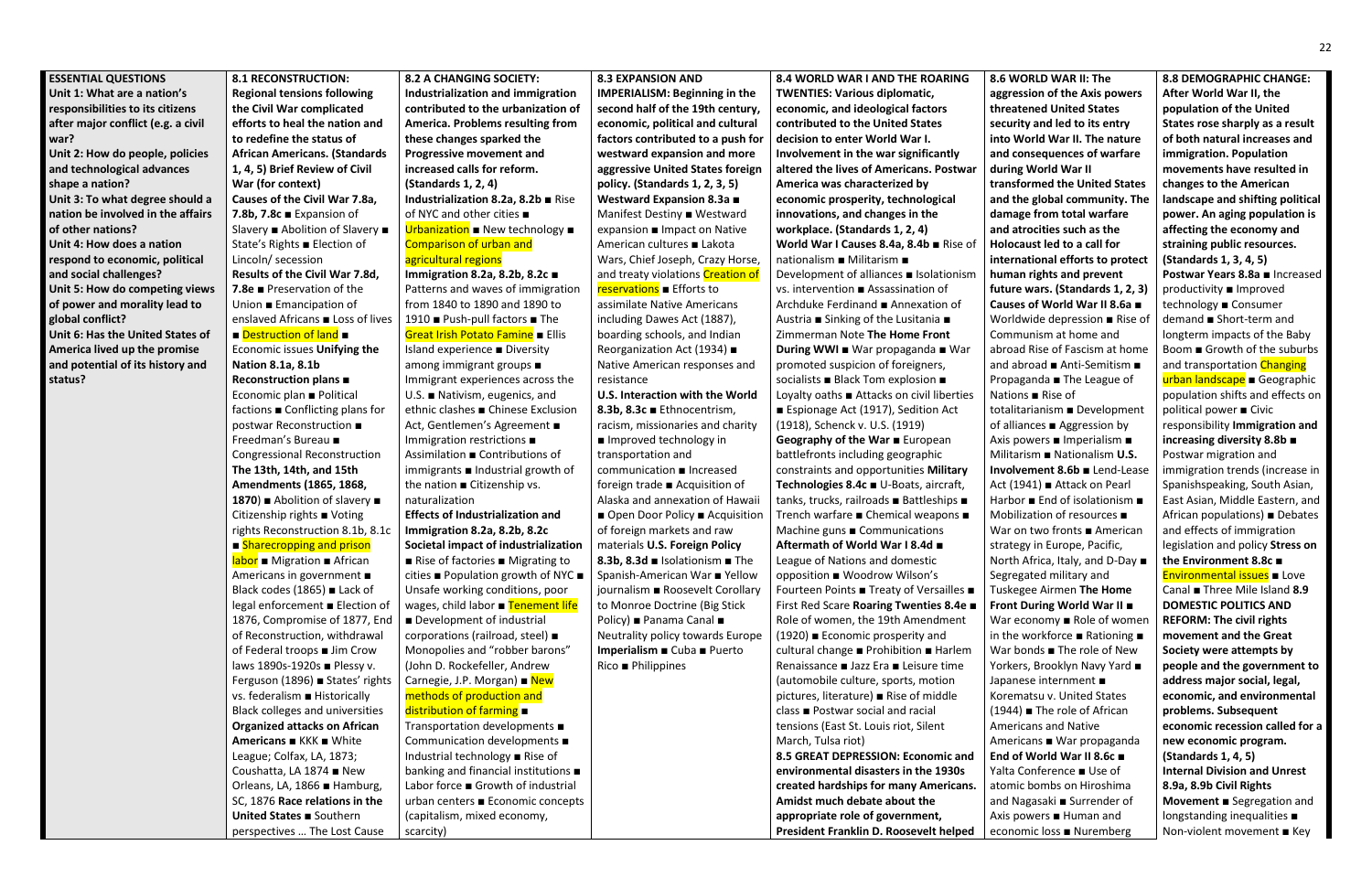| Segregation in the North $\blacksquare$ | <b>Government and Business 8.2c,</b>  | create intensive government                     | Tria              |
|-----------------------------------------|---------------------------------------|-------------------------------------------------|-------------------|
| Booker T. Washington, George            | 8.2d, 8.2e Relationships between      | interventions in the United States              | righ              |
| Washington Carver and the               | government and business ■             | economy and society. (Standards 1, 3,           | righ              |
| Tuskegee Model                          | Political parties Laissez faire       | 5)                                              | Nat               |
|                                         | government ■ Era of Boss Tweed        | Economic Practices of the 1920s 8.5a ■          | a w               |
|                                         | and Tammany Hall Early attempts       | Government protection of business ■             | 8.7               |
|                                         | to unionize; goals and tactics of     | Tariffs and international trade ■               | per               |
|                                         | labor unions ■ Knights of Labor;      | Consumer economy $\blacksquare$ Increase in the | bee               |
|                                         | American Federation of Labor, and     | use of credit <b>■</b> Agrarian to industrial ■ | ide               |
|                                         | International Workers of the World    | Disparity of wealth; rise of poor and           | stru              |
|                                         | ■ Key events (Haymarket Affair,       | unemployed New production methods               | Uni               |
|                                         | Pullman and International Ladies      | (assembly lines) ■ Bank failures ■ Stock        | dur               |
|                                         | Garment Workers' Union Strikes) ■     | Market crash ■ "Black Tuesday" The              | <b>bet</b>        |
|                                         | Rise of civil service The Progressive | Great Depression 8.5b Government                | ford              |
|                                         | Era 8.2e ■ Populist Party ■ Key       | regulation of social problems ■                 | Mic               |
|                                         | figures (Teddy Roosevelt, Jacob       | Government response to economic                 | eco               |
|                                         | Riis, W.E.B. Dubois, John Muir,       | crisis ■ Loss of jobs, wealth, and homes        | and               |
|                                         | Marcus Garvey, Ida Tarbell, Eugene    | Impact based on class, race, and                | env               |
|                                         | V. Debs, Booker T. Washington,        | gender ■ Conditions in NYC The Dust             | cha               |
|                                         | Upton Sinclair, and Lillian Wald) ■   | Bowl ■ Man-made and environmental               | Stat              |
|                                         | Muckrakers ■ NAACP and civil          | conditions Federal assistance, Farm             | Con               |
|                                         | rights movements ■ Temperance         | Security Act (1937) ■ Changes in family         | $\blacksquare$ Ti |
|                                         | and prohibition <b>B</b> Settlement   | structure, cultural consequences $\blacksquare$ | Ber               |
|                                         | houses ■ Growth of the women's        | <b>Migrant workers Local charity efforts</b>    | Pac               |
|                                         | suffrage movement ■ The 19th          | (soup kitchens) ■ Increased credit              | Sup               |
|                                         | Amendment (1920) ■ Rise of the        | problems The New Deal 8.5c Franklin             | thre              |
|                                         | Socialist Movement Legislative        | Delano Roosevelt and government                 | spa               |
|                                         | reform 8.2d, 8.2e Government          | regulation ■ Key programs (Social               | con               |
|                                         | Regulation Labor reform               | Security, the Wagner Act, Home Relief,          | talk              |
|                                         | legislation ■ Minimum wage ■          | WPA, TVA, FDIC) ■ Long term effects of          | Wa                |
|                                         | Labor unions Collective               | the New Deal                                    | Stat              |
|                                         | bargaining Workman's                  |                                                 | Dor               |
|                                         | compensation ■ Child labor laws ■     |                                                 | Con               |
|                                         | Safety regulations ■ Triangle         |                                                 | Mc                |
|                                         | Shirtwaist Factory Fire ■ Trust       |                                                 | Red               |
|                                         | busting ■ Graduated income tax ■      |                                                 | con               |
|                                         | Federal Reserve Act ■ Government      |                                                 | Doc               |
|                                         | regulation of railroads ■ Consumer    |                                                 | Kor               |
|                                         | protection ■ Interstate commerce      |                                                 | Cris              |
|                                         |                                       |                                                 | The               |
|                                         |                                       |                                                 | Cha               |
|                                         |                                       |                                                 | Rela              |
|                                         |                                       |                                                 | (19)              |
|                                         |                                       |                                                 | Rus               |
|                                         |                                       |                                                 | (Isra             |
|                                         |                                       |                                                 | Irac              |
|                                         |                                       |                                                 | (NA               |
|                                         |                                       |                                                 | Eur               |
|                                         |                                       |                                                 | For               |
|                                         |                                       |                                                 | poli              |
|                                         |                                       |                                                 | P                 |

 $als \blacksquare$  Holocaust and human hts ■ Reparations for human nts violations ■ The United tions ■ The United States as orld power

**Changing U.S. Foreign Relationships 8.7c** ■ China (1950) ■ Afghanistan (1980s) ■ ssia (1990) ■ Middle East ael, Palestine, Iran, Kuwait, g) ■ Western Hemisphere (NAFTA, Cuba and Mexico) opean Union countries **Foreign entanglements and icies** ■ Iranian Hostage Crisis ersian Gulf War (1991) ■

**8.7 FOREIGN POLICY: The period after World War II has bead characterized by an ideological and political struggle, first between the United States and communism during the Cold War, then betabe Whited States and forces of instability in the Middle East. Increased economic interdependence and competition, as well as environmental concerns, are challenges faced by the United States. (Standards 1, 2, 4, 5) Competing Superpowers 8.7a** ■ The Cold War ■ Soviet Bloc ■ Berlin Wall ■ NATO/Warsaw  $ct$  ■ Hungarian uprising ■ oerpower rivalry (arms race, eat of nuclear weapons, space race) ■ Detente/arms ntrol (SALT treaties) ■ Peace  $ks$  (1980s)  $\blacksquare$  Fall of Berlin Wall ■ End of Cold War **United States Post-War Foreign and Domestic Policy 8.7b** ■  $m$ mmunist expansion  $\blacksquare$ Carthyism and the second Scare ■ U.S. policy of ntainment ■ Truman Doctrine ■ Marshall Plan ■

ean War ■ Cuban Missile Crisis ■ Vietnam War ■ Domino eory

groups (AfricanAmericans, women, Native Americans, individuals with disabilities, farmworkers, LGBT community) ■ Key leaders (Martin Luther King, Jr., Thurgood Marshall, Malcolm X, Rosa Parks, Lyndon Johnson) Assassination of major leaders (1960s) ■ Key events and legislation (Military desegregation, Brown v. Board of Education (1954), March on Washington for Jobs and Freedom (1963), 16th Street Baptist Church Bombing (1963), Civil Rights Act (1964), the Voting Rights Act (1965), March on Fear (1966) Incident at Wounded Knee (1973), ERA, Education for All Handicapped Children Act (1975), IDEA (1990), Americans with Disabilities Act (1990)) ■ The feminist movement (1970s) ■ American Indian Movement **Political Challenges (1960's – present)** ■ Watergate Scandal ■ Nixon's resignation ■ Economic recession ■ Presidential cuts to social programs and taxes Oil crisis/inflation **The Vietnam War and the War on Poverty 8.9c** ■ Medicare and Medicaid ■ The Great Society ■ 1960s counterculture ■ The draft ■ Peace movement **Civil Liberties Debates 8.9e** ■ Miranda v. Arizona (1966) ■ Tinker v. Des Moines School District (1969) ■ Gun violence and Second Amendment ■ Cyber-bullying ■ Electronic surveillance